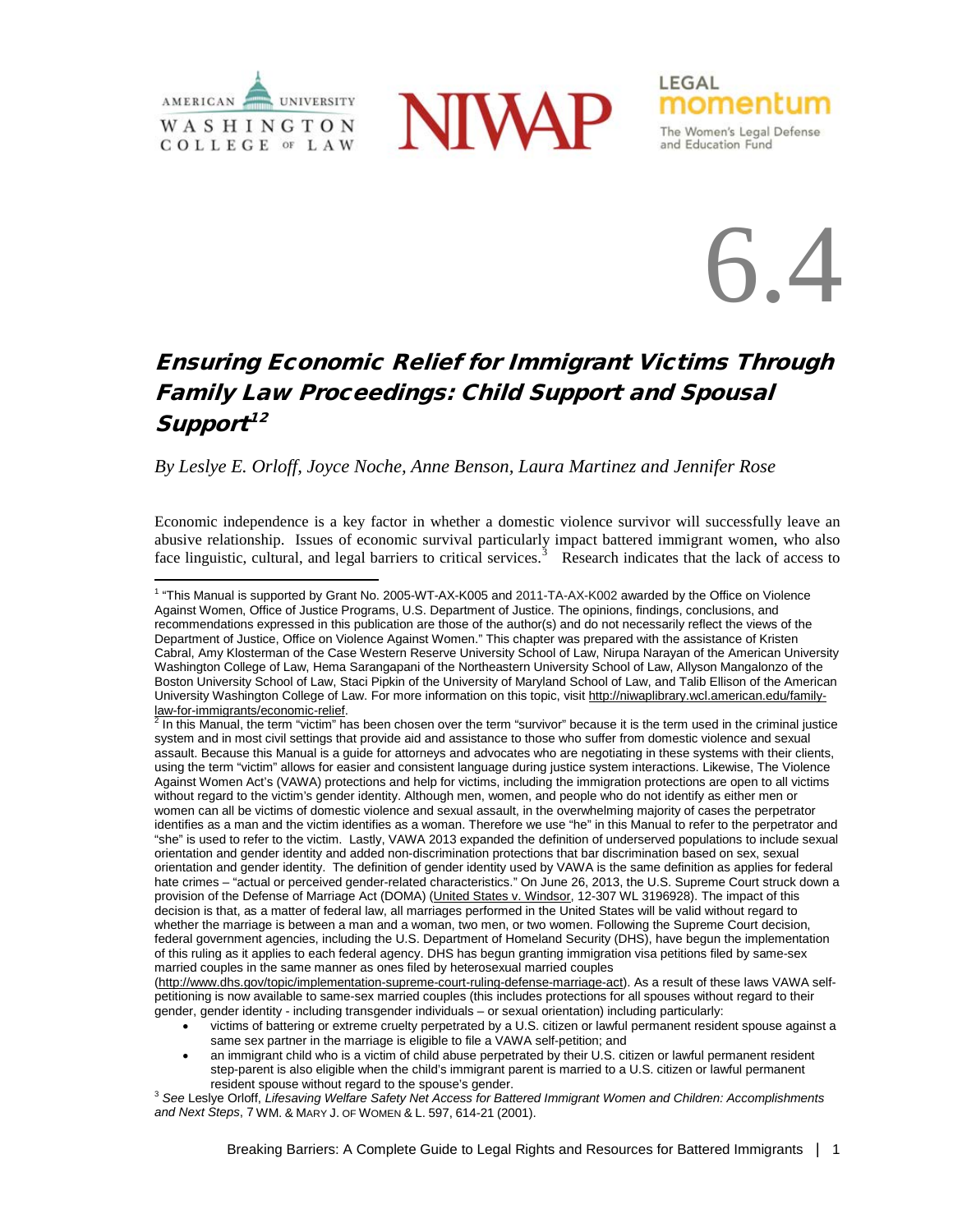financial resources is one of the most significant factors preventing immigrant victims of domestic violence from leaving abusive relationships.[4](#page-1-0)

For many low-income abused women, achieving adequate financial assistance usually requires a combination of help from family, friends, public assistance, employment, and child support. Women often must leave everything behind and travel great distances to escape the abuse, leaving them with few resources to start a new life in another community.<sup>[5](#page-1-1)</sup> In short, violence affects poor women in two critical ways: it makes them poor, and it keeps them poor.<sup>[6](#page-1-2)</sup>

Securing and enforcing child support and spousal support awards for immigrant victims can provide an important resource to enhance an immigrant victim's economic security. Such awards provide critical income for low-income battered immigrants who may not yet be eligible to work, and who are often not eligible to receive a full range of public benefits.<sup>[7](#page-1-3)</sup> Even when immigrant victims can access public benefits for themselves and their children and can access VOCA crime victim's assistance funds,<sup>[8](#page-1-4)</sup> child and spousal support are an important additional source of economic support.

This chapter will provide an overview of the child support system and demonstrate some of the problems faced by immigrant victims in accessing this system. This chapter will also provide practical information on how to prepare for a child and spousal support case; what form of support orders are best in domestic violence cases; and tips on child support enforcement. The focus of this chapter will be on the child- and spousal support issues that arise in cases of immigrant victims.

# Role of Safety in Seeking Child Support

Financial control and isolation are powerful weapons that abusers use to maintain control over their victims. Many domestic violence victims do not have access to bank accounts or charge accounts. In other instances, their abusers make it difficult for their victims to work outside the home, or completely forbid victims from working outside the home. This financial isolation and control is especially exacerbated where the abuser can control the victim's immigration status, because the abusive spouse is a U.S. citizen, lawful permanent, resident or non-immigrant visa holder and the victim is undocumented.<sup>[9](#page-1-5)</sup> Abusers of non-citizen victims often use immigration-related abuse to control their victims. Abusers of non-citizen victims threaten to report them to the Department of Homeland Security (DHS), and to not file for immigration status for the victim and/or the children, in order to perpetuate control and instill further fear.  $^{10}$  $^{10}$  $^{10}$ 

The family-based immigration process and laws relating to temporary visas can leave immigrant victims vulnerable to economic abuse. This is because an immigrant spouse generally is dependent on the U.S. citizen/lawful permanent resident/temporary- visa-holder spouse for immigration status. Immigration status determines whether someone can work in the United States legally, and whether he or she is eligible to receive certain public benefits. Immigrant victims may lack work authorization<sup>[11](#page-1-7)</sup> under a variety of situations, such as:

<span id="page-1-0"></span><sup>4</sup> *See* Mary Ann Dutton, Leslye E. Orloff & Giselle Aguilar Hass, *Characteristics of Help-Seeking Behaviors, Resources and Service Needs of Battered Immigrant Latinas: Legal and Policy Implications*, 7 GEO. J. ON POVERTY L. & POL'Y 245, 259, 295-

<span id="page-1-1"></span><sup>&</sup>lt;sup>5</sup> Martha F. Davis, "The Economics of Abuse: How Violence Perpetuates Women's Poverty", in Battered Women, Children, <br>and Welfare Reform: The Ties That Bind 17, 18 (Ruth Brandwein ed., 1999).

<span id="page-1-4"></span><span id="page-1-3"></span><span id="page-1-2"></span> $^6$  *Id.* at 19.<br><sup>7</sup> See Chapter 4 of this Manual for a full discussion of Public Benefits that can be accessed by immigrant victims.<br><sup>8</sup> Generally, immigrant victims of domestic violence can qualify to receive victim's of Crime Compensation Act funds. These funds can provide the victim with reimbursement for costs associated with medical treatment, mental health care, day care, relocation, and loss of income due to the abuser's incarceration. For a

<span id="page-1-5"></span>more complete discussion of immigrant victim access to VOCA funding, see Chapter 4 of this manual.<br><sup>9</sup> See Dutton, Orloff and Hass, Mary Ann Dutton, Leslye E. Orloff & Giselle Aguilar Hass, *Characteristics of Help-Seeking Behaviors, Resources and Service Needs of Battered Immigrant Latinas: Legal and Policy Implications, 7 GEO. J. ON*<br>POVERTY L. & POL'Y 245 (2000).

<span id="page-1-7"></span><span id="page-1-6"></span>Poverty L. & Political Collection<br><sup>10</sup> *Id.*<br><sup>11</sup> As an attorney or advocate working with immigrant victims, it is important to warn the client about the immigration consequences of buying or using false papers in order to secure employment, and/or representing herself as a United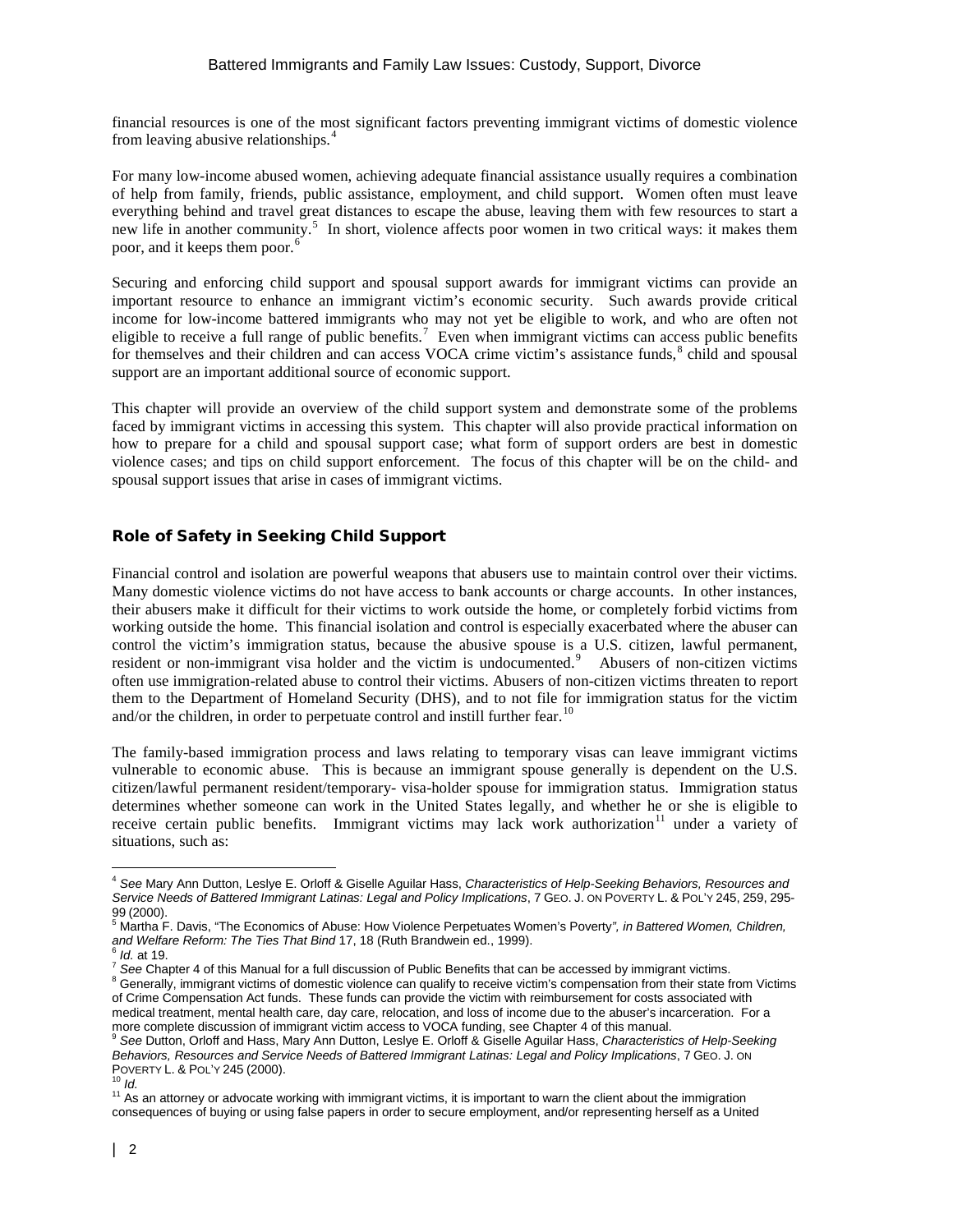- when their abusive citizen or lawful permanent resident spouse has not filed immigration papers for them;
- when their immigration status is dependent upon the status of their abusive spouse, and they are not authorized to work under the particular immigration status category;
- when they are undocumented;
- when they qualify for the battered spouse relief under the Violence Against Women Act (VAWA) or the crime victim (U visa) but do not know they qualify, or have filed for relief but have not yet been approved.

Further, some immigrant victims of domestic violence have an immigration visa that requires them to work for a particular employer.<sup>12</sup> If they leave that employer, they may violate the terms of their visa and lose their immigration status. Abusers of immigrant women on employment-based visas may harass and abuse them at work.<sup>[13](#page-2-1)</sup> Harassment at work can cause immigrant victims to lose their jobs, and thus lose their immigration status.

Despite the fact that child support can enhance a victim's ability to achieve self-sufficiency, many abused women forego obtaining child support from their abusers altogether.<sup>[14](#page-2-2)</sup> It is important to weigh the benefits and the risks of pursuing child support orders. Some risks include: an abuser learning the whereabouts of the victim and children; an abuser retaliating in the form of actions for custody or visitation, resulting in increased contact between the abuser and victim; and the escalation of violence.<sup>15</sup> The added threats of retaliation and reporting to immigration authorities can also heighten the risk to an immigrant victim and her children.[16](#page-2-4) It is important to always keep in mind the immigrant victim's safety concerns for herself and her children when evaluating her economic options. It is also advisable to become informed on immigration relief under VAWA, and the U visa provisions created by VAWA 2000. Many immigrant victims who qualify for relief under VAWA will be unaware that this relief is available to them.

# Duty to Support Children

A statutory duty to support children is imposed on parents in all 50 states and Puerto Rico, the Virgin Islands, Guam, and the District of Columbia.<sup>17</sup> While this chapter focuses on obtaining child support for immigrant custodial parents, it is important to note that immigrant victims may also have a case for child support initiated against them when they are not the custodial parent.

 $\overline{a}$ States citizen, or signing a form stating that she is a United States citizen for purposes of employment. Battered immigrants who could potentially qualify to attain legal immigration status under Violence Against Women Act [hereinafter VAMA] could jeopardize their access to VAWA immigration benefits if they do any of these things. 8 U.S.C. §§ 1182(a)(6)(C)(ii), 1227(a)(3)(D)(2003); Illegal Immigration Reform and Immigrant Responsibility Act of 1996 (IIRIRA) § 344(c). If you discover that your clients have done any of these things, then they should be referred to an immigration attorney in your area to advise them on how to proceed. For a referral to an immigration attorney familiar with VAWA immigration cases, or for technical assistance to attorneys and victim advocates, please contact the National Immigrant Women's Advocacy Project (NIWAP) at (202) 274-4457 or by email a[t info@niwap.org.](mailto:info@niwap.org)

<span id="page-2-0"></span><sup>12</sup> *See* INA § 101(a(15); 8 U.S.C. § 1101 (2003); 8 C.F.R. § 274a.12(b) (2003). For example, persons on H, J, O, and TN visas have specific visas related to their employer, and their spouses and children, as "derivatives" on their visas, may or may not be authorized to work.

<span id="page-2-1"></span><sup>13</sup> This pattern is typical of abusers in general. *See, e.g.,* Richard M. Tolman & Jody Raphael, *A Review of Research on Welfare and Domestic Violence*, 56 J. SOC. ISSUES 655, 664-68 (2000); Jody Raphael, *Prisoners of Abuse, Domestic* 

<span id="page-2-2"></span><sup>&</sup>lt;sup>14</sup> See Naomi Stern, Battered by the System: How Advocates Against Domestic Violence Have Improved Victims' Access to<br>Child Support and TANF, 14 HASTINGS WOMEN'S L. J. 47, 54 (2003).

<span id="page-2-3"></span>See Susan Notar and Vicki Turetsky, *Models for Safe Child Support Enforcement*, 8 Am. U. J. GENDER Soc. PoL'Y & L. 657 664 (2000). Danger of new violence, injury, and death go up when a victim tries to separate from her abuser. *See* Caroline

<span id="page-2-4"></span>w. Harlow, U.S. Deptember, Crime P. Deptember, *Female Victims of Seepale Victims of Crimens*, and the Mary Ann Dutton, Leslye E. Orloff & Giselle Aguilar Hass, *Characteristics of Help-Seeking Behaviors, Resources and Service Needs of Battered Immigrant Latinas: Legal and Policy Implications*, 7 GEO. J. ON POVERTY L. & POL'Y 245 (2000); Naomi Stern, *Battered by the System: How Advocates Against Domestic Violence Have Improved Victims' Access to Child*  Support and TANF, 14 HASTINGS WOMEN'S L. J. 47, 54 (2003).<br><sup>17</sup> Arnold H. Rutkin, 3-33 FAMILY LAW AND PRACTICE § 33.02 (Arnold H. Rutkin ed., Matthew Bender 2004).

<span id="page-2-5"></span>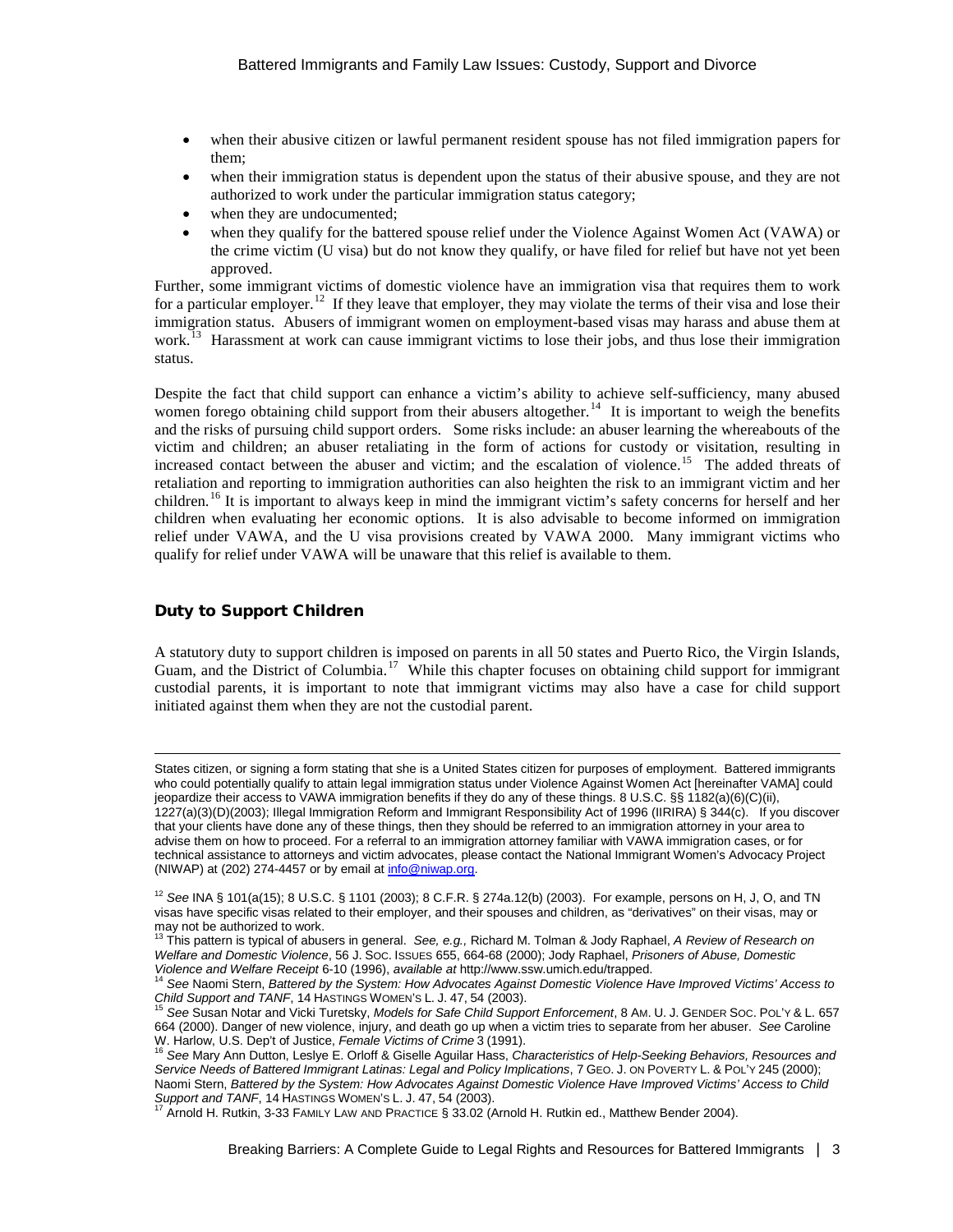Abusers who are custodial parents may bring child support proceedings against low-income victims of domestic violence in retaliation. When working with a low-income immigrant victim against whom child support is being sought, it is important to review your state's child support statute. Many states have recognized the need for a parent to reserve a portion of income to meet his or her basic subsistence needs before the child support award is calculated.<sup>[18](#page-3-0)</sup> Attorneys and advocates should explore what the immigrant victim's income and resources are, and whether advocacy for a basic subsistence reserve is appropriate.[19](#page-3-1)  Even victims who have not yet attained legal work authorization can be ordered to pay child support.<sup>[20](#page-3-2)</sup>

If the immigrant victim and abuser have a shared custody agreement, in many jurisdictions the amount of child support awarded can be adjusted to reflect the percentage of time that each parent actually has physical custody of the children. The child support guidelines (see discussion below) are rebuttable presumptions of an appropriate amount of child support. In other jurisdictions, the child support guidelines reflect the traditional custodial arrangement in which one parent has sole legal and physical custody of the child, and the other parent exercises visitation rights. In these jurisdictions, counsel for the immigrant victim should argue that the amount of support ordered should reflect the custody agreement.<sup>21</sup> When the immigrant victim incurs costs related to care for the children under a shared-custody arrangement, her child support order should be adjusted accordingly.

Noncompliance with child support payments can have serious legal and immigration consequences. Failure to pay child support can result in civil and criminal penalties. In addition, for non-citizens ordered to pay child support, failure to pay child support can also have immigration consequences. (See discussion below). It is important to adequately advise immigrant victims of their rights and responsibilities, and consequences of failure to pay their child support orders.

## Jurisdiction and Establishment of Paternity

There are several ways that immigrant victims can request child support and spousal support. Applicants can usually petition a civil family court for an order of child support and spousal support, or they can obtain orders through a divorce-, separation-, or custody- proceeding. In addition, immigrant victims can request an order for child support and spousal support through a civil protection order.<sup>[22](#page-3-4)</sup>

Personal jurisdiction in a family court proceeding for child support can be established when: (1) in a child custody case, the child has substantial connections with the state; $^{23}$  $^{23}$  $^{23}$  (2) in cases of child support and alimony (spousal support), the child, parent, or spouse who is required by law to pay or receive support resides in the state;<sup>[24](#page-3-6)</sup> or  $(3)$  with respect to domestic violence, child abuse and criminal cases as part of a protection order case when, illegal acts are committed in the state or the victim needs protection in the state.<sup>[25](#page-3-7)</sup> When the child or spousal support award will be part of a divorce proceeding,<sup>[26](#page-3-8)</sup> the majority of jurisdictions require the party

<span id="page-3-1"></span><span id="page-3-0"></span><sup>&</sup>lt;sup>18</sup> *Id.*<br><sup>19</sup> Attorneys representing immigrant victims with low-wage work need to be aware that the fact that the victim may not have work authorization will not protect her against having to pay child support, whether or not the amount is calculated taking into

<span id="page-3-2"></span>account a subsistence reserve.<br><sup>20</sup> Asal v. Asal, 960 P.2d 849, 850 – 851 (Okla. 1998) (Although the former husband claimed that he could not work due to his current immigration status, he was ordered to pay support because his testimony indicated that his mother was paying his expenses, and that he could work in the United States, but had not found work)

<span id="page-3-4"></span><span id="page-3-3"></span><sup>&</sup>lt;sup>21</sup> Rutkin, Arnold H. Rutkin, 3-33 FAMILY LAW AND PRACTICE § 33.02 (Arnold H. Rutkin ed., Matthew Bender 2004).<br><sup>22</sup> See Catherine F. Klein & Leslye E. Orloff, *Providing Legal Protection for Battered Women: An Analysis* and Case Law, 21 HOFSTRA L.REV. 801, 810 (1993).<br><sup>23</sup> Uniform Child Custody Jurisdiction and Enforcement Act m[hereinafter UCCJEA] § 201 (a)(2)(A); UCCJA § 75-d (b)(i-ii);

<span id="page-3-6"></span><span id="page-3-5"></span><sup>28</sup> U.S.C. § 1738A(c).<br><sup>24</sup> Porter v. Porter, 684 A. 2d 259 (R.I. Sup. Ct. 1996) (court ruled it had exclusive jurisdiction over the non-paying parent because that jurisdiction was the child's state or residence of contestant). North Carolina Gen. Stat. § 50-13.5(f) (child support orders must be made in divorce proceedings and jurisdiction is found where the child resides or is physically present, or where the parent resides). See Bass v. Bass, 43 N.C. App. 212 (1979).<br><sup>25</sup> National Council of Juvenile & Family Court Judges [hereinafter NCJFCJ], *Family Violence: A Model State Code*, § 303

<span id="page-3-7"></span><sup>(1994),</sup> *available at* [http://www.ncjfcj.org.](http://www.ncjfcj.org/) <sup>26</sup> For a full discussion of immigration status and jurisdiction in a range of family court cases, see Chapter 8 of this Manual.

<span id="page-3-8"></span>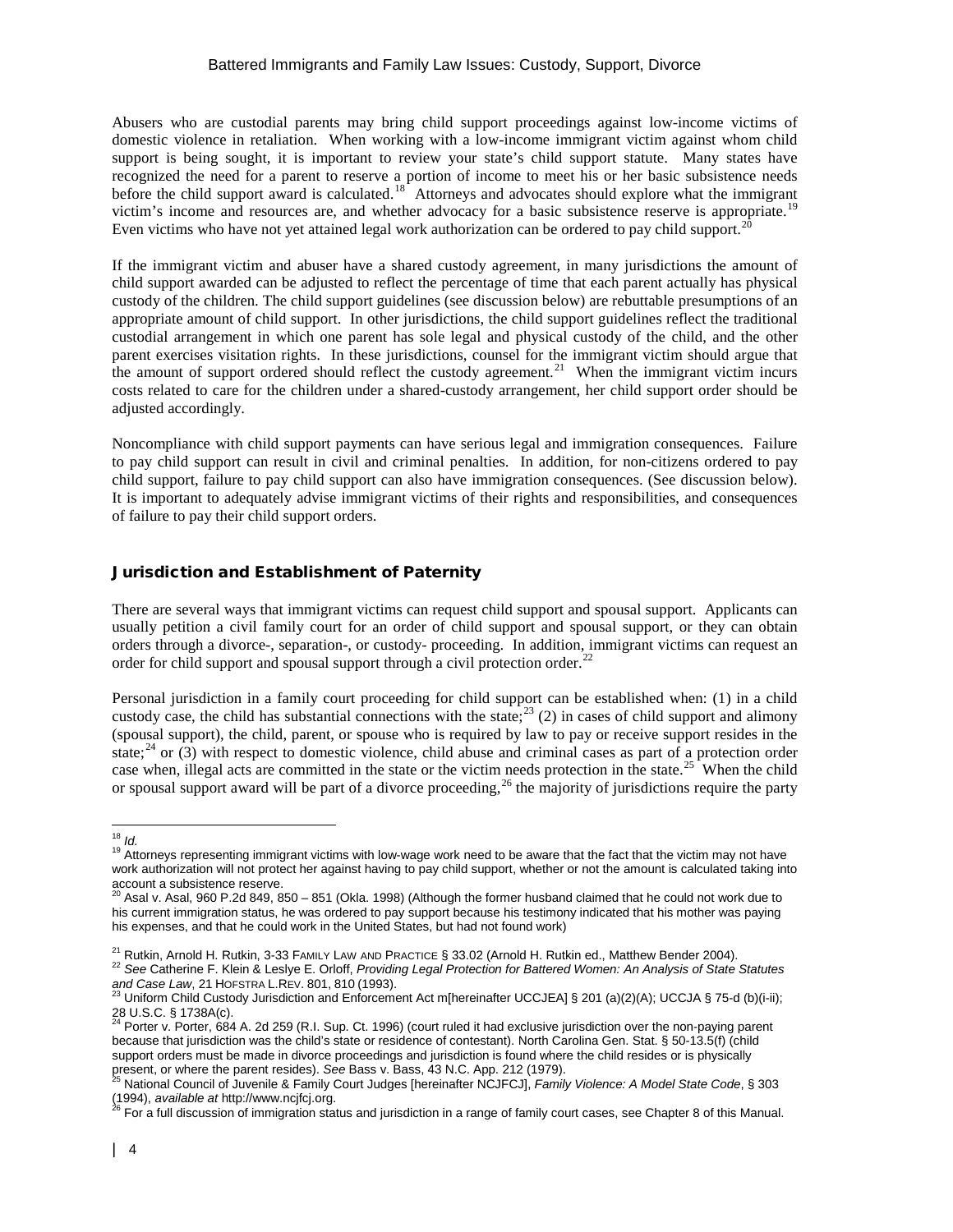seeking a divorce to satisfy a threshold residency requirement before their courts will adjudicate a divorce action.<sup>[27](#page-4-0)</sup> Some states require their courts to have jurisdiction over the party seeking the divorce, <sup>[28](#page-4-1)</sup> while other states only require jurisdiction over either one of the parties in the divorce.<sup>29</sup>

#### PATERNITY

If a child is born to parents who were married when the child was born or conceived, the law presumes that the husband is the father, no additional action is required to establish the child's paternity. $30^{\circ}$  To establish legal paternity for a child whose parents are unmarried, formal action must be taken.<sup>3</sup>

The 1996 Personal Responsibility and Work Opportunities Reconciliation Act (PRWORA) required states to adopt and implement a variety of new policies concerning paternity establishment in order to encourage and facilitate voluntary paternity establishment.<sup>32</sup> A paternity acknowledgment or order establishes a legal relationship between the father and child. It is the first step in a formal child support process, legally identifies the father for purposes of inheritance and other benefits, and permits non-marital fathers to seek court-ordered visitation or custody.<sup>[33](#page-4-6)</sup>

Generally, states must recognize a signed acknowledgment of paternity as a legal finding of paternity, unless it is rescinded within 60 days. No further legal action may be required to make the voluntary acknowledgment legally binding.<sup>[34](#page-4-7)</sup> After 60 days, paternity acknowledgments may be challenged in court only for fraud, duress, or material mistake of fact.<sup>35</sup> The law and the implementing regulations require states to make voluntary paternity establishment services broadly available at birth record agencies, as well as at public and private hospitals.<sup>[36](#page-4-9)</sup> Additionally, the PRWORA eased the requirements in cases where paternity is contested. Child support agencies are able to order genetic tests without applying for a court order, and the results of properly conducted tests are more readily admitted as evidence.<sup>[37](#page-4-10)</sup>

<span id="page-4-0"></span><sup>&</sup>lt;sup>27</sup> Without establishing this threshold residency requirement, the state courts do not have subject matter jurisdiction in divorce cases**.** *See e.g.* [Blair v. Blair, 643 N.E.2d 933 \(Ind. Ct. App. 1994\).](http://web2.westlaw.com/Find/Default.wl?DB=578&SerialNum=1994241096&FindType=Y&AP=&RS=WLW2.87&VR=2.0&SV=Split&MT=LawSchool&FN=_top) Parties cannot agree to confer subject matter jurisdiction on a court that does not have it. Gosa v. Mayden, 413 U.S. 665 (1973). *See also*, American Fire & Casualty Co. v. Finn, 341 U.S. 6, 17-18 (1951); Industrial Addition Ass'n v. Commissioner, 323 U.S. 310, 313 (1945); People's Bank v.

<span id="page-4-1"></span><sup>&</sup>lt;sup>28</sup> See Idaho, Idaho Code § 32-701 (2000); Iowa, Iowa Code § 598.6 (2001); Maine, 19-A M.R.S. § 901 (2000); Massachusetts, Mass. Ann. Law ch. 208, § 5 (2001); New Hampshire, R.S.A 458:5 (2000); North Carolina, N.C. Gen. Stat. § 50-8 (2000); North Dakota, N.D. Cent. Code, 14-05-17 (2001); Ohio, O.R.C. Ann. §3105.03 (2001); South Carolina, S.C. Code Ann. § 20-3-30 (2000); South Dakota, S.D. Codified Laws § 25-4-30 (2001); Virgin Islands, 16 V.I.C. §106 (2001);<br>Wyoming, Wyo. Stat. § 20-2-107 (2001).

<span id="page-4-2"></span>Wyoming, Wyo. Stat. § 20-2-107 (2001). <sup>29</sup> *See* Alabama, Code of Ala. §30-2-5 (2001); Arizona, A.R.S. §25-312 (2000); Arkansas, A.C.A. §9-12-307 (2001); California, Cal Fam. Code §2320 (2001); Colorado, C.R.S. §14-10-106 (2001); Connecticut, Conn. Gen. Stat. §466-44 (2001); Delaware, 13 Del. C. §1504; District of Columbia, D.C. Code Ann. §16-902 (2001); Florida, Fla. Stat. §61.021 (2000); Georgia, §19-5-2 (2001); Hawaii, HRS §580-1 (2001); Illinois, §750 ILCS 5/401 (2001); Indiana, Burns Ind. Code Ann. §31-15-6 (2001); Kansas, K.S.A. §60-1603 (2000); Kentucky, K.R.S. §403.140 (2001); Louisiana, La. R.S. §9:308 (2001); Maryland, Fletcher v. Fletcher, 95 App. 114 (1993); Michigan, MCLS §5529(2001); Mississippi, Miss. Code Ann. §93-5-5 (2001); Missouri, §R.S. Mo. (2000); Montana, Mont. Code Ann. §40-4-104 (2001); Nebraska, R.R.S. Neb. §42-349 (2001); Nevada, Nev. Rev. Stat. Ann. §125.020 (2001); New Jersey, N.J. Stat. §2A:34-10 (2001); New Mexico, N.M. Stat. Ann. §40-4-5 (2001); New York, NYCLS Dom Rel §230 (2001); Northern Mariana Islands, 8 C.M.C. §1332; Oklahoma, 43 Ola. St. §102 (2000); Oregon, ORS §107.075 (1999); Pennsylvania, 23 Pa. C.S. §3104 (2001); Puerto Rico, 31 L.P.R.A. §331 (1999); Rhode Island, R.I. Gen. Laws §15-5-12 (2001); Tennessee, Tenn. Code Ann. §36-4-104 (2001); Texas, Tex. Fam. Code §6.301 (2000); Utah Code Ann. §30-3-1 (2001); Vermont; 15 V.S.A. §592 (2001); Virginia, Va. Code Ann. §20- 97 (2001); Washington, Rev. Code Wash. (ARCW) §26.09.030 (2001); West Virginia, W. Va. Code §48-5105 (2001);

<span id="page-4-3"></span>Wisconsin, Wis. Stat §767.05 (2000).<br><sup>30</sup> Arnold H. Rutkin, 3-33 FAMILY LAW AND PRACTICE § 33.02 (Arnold H. Rutkin ed., Matthew Bender 2004).  $\frac{31}{10}$  Hindia in Naukin, 5 So Friend Environment Covenance 3 Section and the condition of 1996, Pub. L. No. 104-193, 110 Stat. 2105 §331(C)

<span id="page-4-4"></span>

<span id="page-4-6"></span><span id="page-4-5"></span><sup>(</sup>codified, as amended, in scattered sections of 42 U.S.C.)<br><sup>33</sup> National Women's Law Center, *Family Ties: Improving Paternity Establishment Practices and Procedures for Low-Income* Mothers, Father, and Children (2000).<br>
<sup>34</sup> Id.; See 42 U.S.C. § 666(a)(5)(D)(iii).<br>
<sup>35</sup> See 42 U.S.C. § 666(a)(5)(D)(iii) (1999).<br>
<sup>36</sup> See 42 U.S.C. § 666(a)(5)(D)(iii)(II)(aa) (1999); 45 C.F.R. § 303.5(g)(1)(ii)(A)(199

<span id="page-4-7"></span>

<span id="page-4-8"></span>

<span id="page-4-10"></span><span id="page-4-9"></span>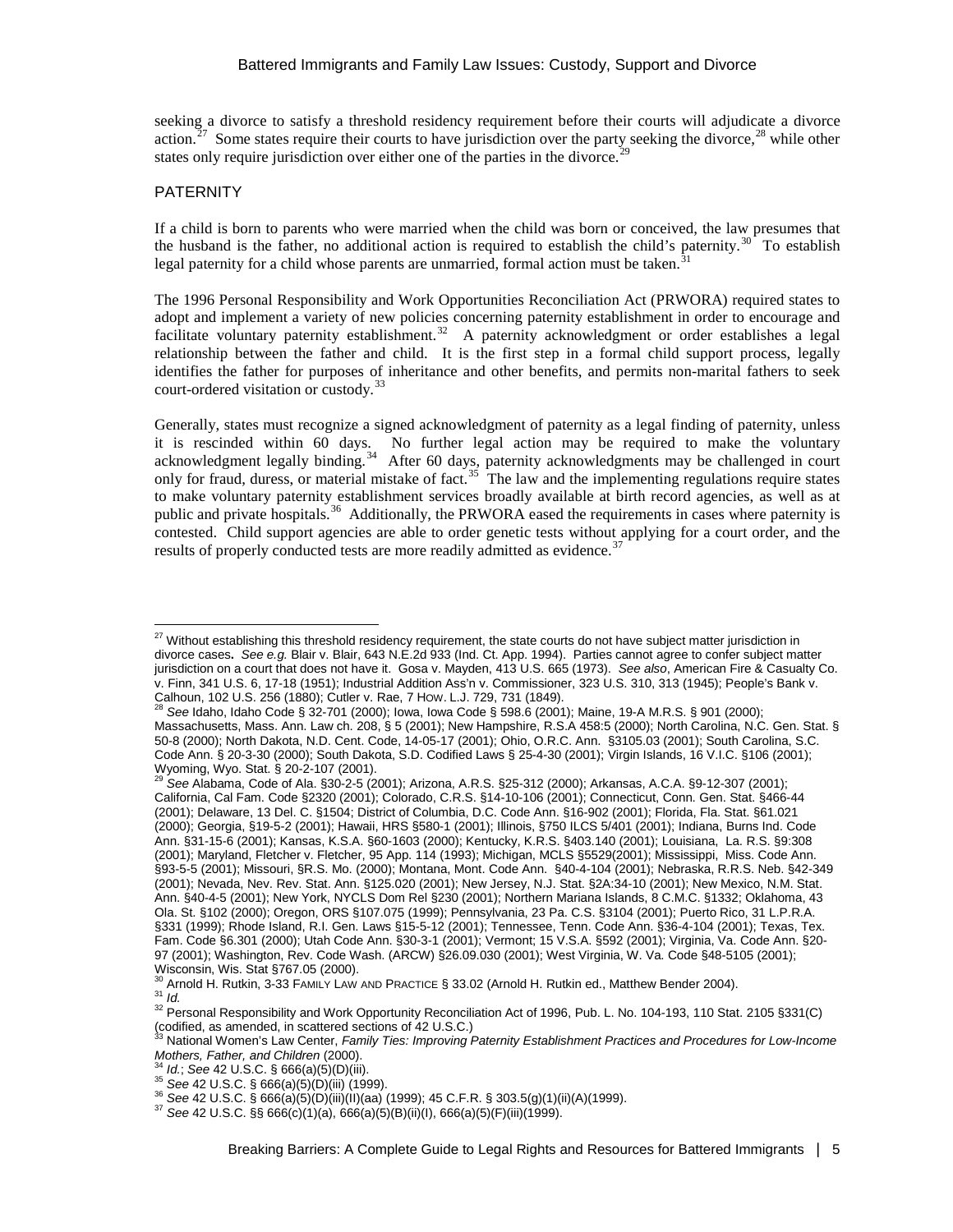#### Battered Immigrants and Family Law Issues: Custody, Support, Divorce

In domestic violence cases, these new paternity establishment procedures can raise safety concerns for victims. Establishing paternity when there has been a history of abuse can create increased risks for mothers and children. Parents often do not have sufficient or accurate information about the effect that a voluntary acknowledgment of paternity will have on custody and visitation rights.<sup>[38](#page-5-0)</sup> Victims need to know that signing the acknowledgment of paternity could give the abuser the right to take the baby from the hospital without the victim's consent. [39](#page-5-1) Once paternity is established through acknowledgment, it will be easier for the abusive father to assert custody and visitation rights.<sup>[40](#page-5-2)</sup> Sometimes abusers will initiate paternity establishment themselves, using the paternity-establishment process and litigation over custody and visitation to continue to abuse and control the victim. When the child's father is abusive, risks to the victim can be exacerbated by issues of language access and the immigrant victim's immigration status. Threats to obtain custody of children and to cut off immigrant victims' access to their children are a common power and control tactics that effectively lock immigrant victims in abusive relationships. $41$ 

Advocates and attorneys working with immigrant victims preparing to give birth need to investigate paternity-establishment procedures at the hospital that the client will be using. They must work with clients in advance to do safety planning, and decide whether the victim will choose voluntary paternity establishment at the hospital. If she will not, advocacy with hospital staff may be needed to avoid endangering the victim by seeking paternity-establishment. Although routine screening for domestic violence is recommended practice for all hospitals and health care settings,<sup>[42](#page-5-4)</sup> many hospitals do not routinely screen for domestic violence.<sup>[43](#page-5-5)</sup> When hospitals screen for domestic violence advocates should encourage hospital staff to review the hospital records of the woman giving birth to determine whether there is an indication that domestic violence is present in the relationship. If so, the hospital should consult with the battered woman's advocate to determine whether paternity establishment at the hospital can be done safely. If the hospital does not do domestic violence screening, advocates need to work with hospital staff to counter assumptions they may have that the father's presence in the hospital means that the relationship is good, and that domestic violence is not present. Hospital staff need to be made aware that encouraging voluntary establishment of paternity can undermine domestic violence victim safety. Further, it may be dangerous for a victim to decline establishing paternity if her abuser is present in the hospital.<sup>44</sup> Attorneys and advocates need to provide immigrant victims with full information about voluntary establishment of paternity, to help victims consider the pros and cons of paternity establishment, and take steps to help the immigrant victim act on her decision (whether it is to establish paternity or not).

## Civil Protection Orders and Spousal and Child Support

After assessing the immigrant victim's safety in pursuing spousal and child support, advocates and attorneys are encouraged to ensure that spousal and child support orders are included in protection orders for immigrant clients and their children. At least thirty-seven jurisdictions authorize the payment of child support as part of their civil protection order remedies.[45](#page-5-7) Including child and spousal support in protection orders can provide crucial income during the victim's first few months away from her abuser. Many state statutes specifically

<span id="page-5-0"></span><sup>&</sup>lt;sup>38</sup> National Women's Law Center, *Family Ties: Improving Paternity Establishment Practices and Procedures for Low-Income*<br>Mothers, *Father, and Children* (2000).

<span id="page-5-3"></span><span id="page-5-2"></span><span id="page-5-1"></span>*Mothers, Father, and Children* (2000). 39 *Id.* <sup>40</sup> *Id.* <sup>41</sup> *See* Mary Ann Dutton, Leslye E. Orloff & Giselle Aguilar Hass, *Characteristics of Help-Seeking Behaviors, Resources and Service Needs of Battered Immigrant Latinas: Legal and Policy Implications*, 7 GEO. J. ON POVERTY L. & POL'Y 245, 302 (2000). *See* Leslye Orloff, Jessica Cundaria, & Erika Esterbrook, *New Dangers For Battered Immigrants: The Untold Effects* 

<span id="page-5-4"></span>of the Demise of 245(i) (on file with author).<br><sup>42</sup> Ann L. Ganley, *Domestic Violence: Strategies for Screening, Assessment, Intervention and Documentation, in TRAINERS* MANUAL FOR HEALTH CARE PROVIDERS 133 (Family Violence Prevention Fund, 1998).<br><sup>43</sup> Rodriguez, M., Bauer, H., McLoughlin, E., Grumbach, K., *Screening and Intervention for Intimate Partner Abuse: Practices* 

<span id="page-5-5"></span>*and Attitudes of Primary Care Physicians,* 282(5) J. OF THE AM. MED. ASSN. (1999). (Only 10% of health care providers routinely screen new patients for abuse and 9% screen patients who come for check ups.)

<span id="page-5-6"></span><sup>44</sup> National Women's Law Center, *Family Ties: Improving Paternity Establishment Practices and Procedures for Low-Income Mothers, Father, and Children* (2000). 45 *See* Catherine F. Klein & Leslye E. Orloff, *Providing Legal Protection for Battered Women: An Analysis of State Statutes* 

<span id="page-5-7"></span>*and Case Law*, 21 HOFSTRA L.REV. 801, 998 (1993)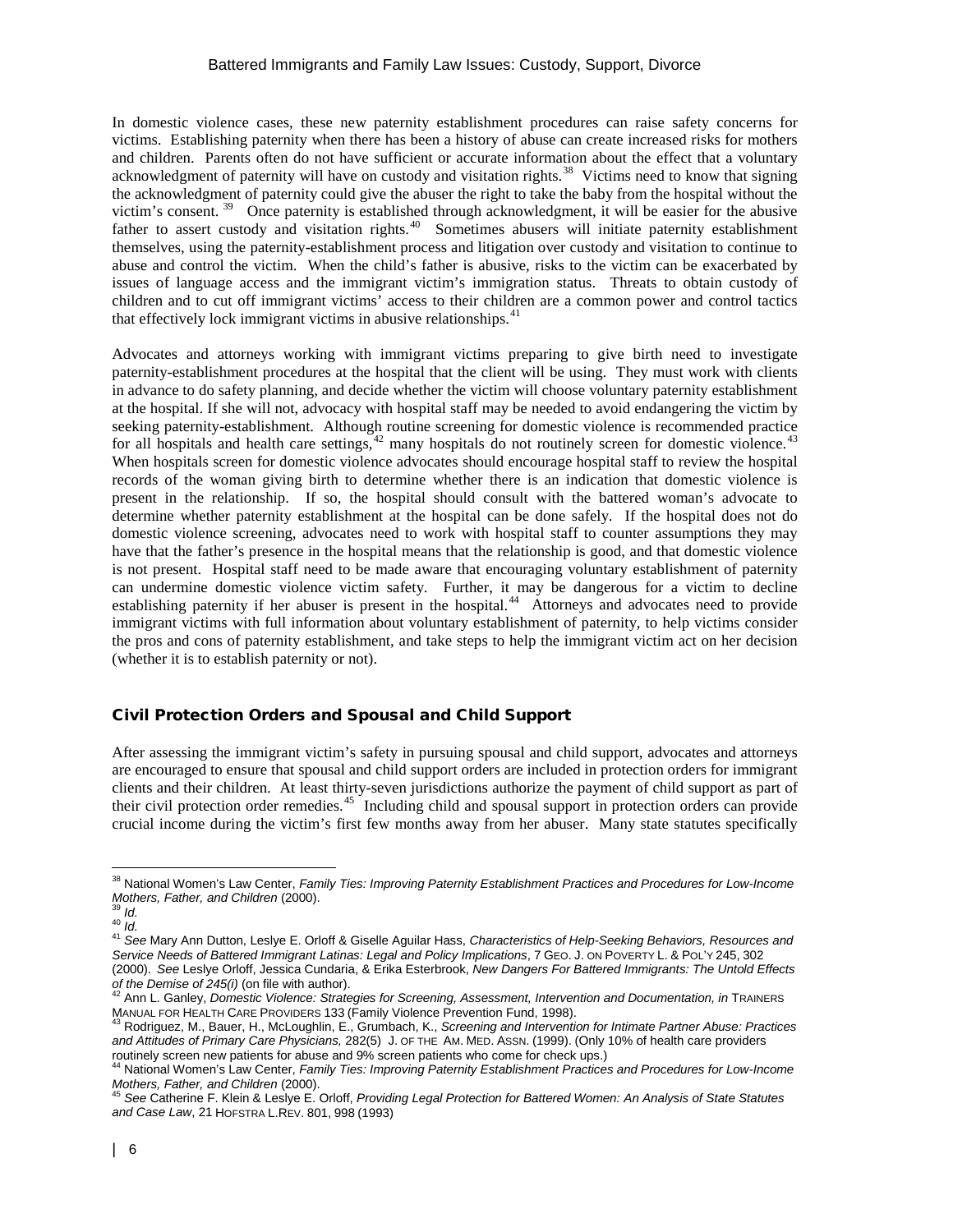allow the trial court to award child support in protection orders,  $46$  while other states have catch-all provisions that allow the court to grant relief for the petitioner's well-being and safety in protection orders.<sup>47</sup> When advocating for clients, attorneys should locate the statutory or case law that allows for the award of monetary relief in civil protection orders. If possible, child support guidelines should be used to calculate the correct amount of child support in advance of the court appearance, as this amount can be useful for the judge, or in settlement. In this way, the attorney representing the immigrant victim will be prepared to provide the court with a proposed child support calculation based upon the state's child support guidelines. Attorneys or advocates should bring a copy of the statute and child support guidelines with them to court.

In addition to spousal and child support, other economic relief may be available for victims, including: rent and mortgage payments, utilities payments, possession of residence or vehicle (for transportation to work), vehicle payments, and child care expenses.<sup>48</sup> Other creative forms of relief include medical bills, lost earnings, repair and replacement of damaged property, alternative housing costs, meals, out-of-pocket expenses for injuries, relocation and travel expenses, replacement costs for locks, and counseling costs.<sup>4</sup>

Obtaining economic relief through a protection order is helpful. It is important to highlight to clients, however, that this relief is only valid for the duration of the protection order.<sup>50</sup> Attorneys representing

<span id="page-6-1"></span>The following states have specific provisions for the award of support to the petitioner and/or her minor children (they may also contain catch-all provisions for other forms of financial relief): ALA. CODE § 30-5-7(d)(5) (2003); ALASKA STAT. § 18.66.100(c)(12) (2003); ARK. CODE. ANN. § 9-15-205(a)(4) (Michie 2003); CAL. FAM. CODE § 6341 (West 2003); DEL. CODE ANN. tit. 10, §1045(a)(6); GA. CODE ANN. § 19-13-4(a)(6) & 19-13-4(a)(7) (2002); FLA. STAT. § 741.30(6)(a)4 (2002); 750 ILL. COMP. STAT. § 60/214(b)(12) (2003); IND. CODE § 34-26-5-9(c)(3)(C); IOWA CODE § 236.5 (2003); KAN. STAT. ANN. § 60- 3107(a)(6) (2002); KY. REV. STAT. ANN. § 403.750(4) (Michie/Bobbs-Merril 2002); LA. REV. STAT. ANN. § 46:2136 (A)(2) (West 2003); ME. REV. STAT. ANN. tit. 19A, § 4007(1)(I) & § 4007(1)(J) (West 2003); MD. CODE ANN., FAM. LAW § 4-506(d)(9) (2002); MASS. GEN. L. ANN. ch. 209A, § 3(e) (2003); MINN. STAT. § 518B.01 subd. 6(5) (2003); MISS. CODE ANN. § 93-21- 15(1)(e) (2003); MO. REV. STAT. § 455.050 (2003); NEV. REV. STAT. § 33.030 (2003); N.H. REV. STAT. ANN. § 173-B:5 I(b)(7) (2002); N.J. STAT. 2C:25-29b.(8) (2003); N.M. STAT. ANN. § 40-13-5 A.(2) (Michie 2003); N.Y. FAM. CT. ACT § 842 (McKinney 2003); N.C. GEN. STAT. § 50B-3(a)(6) (2003); N.D. CENT. CODE § 14.07.1-02; OHIO REV. CODE ANN. § 3113.31(E)(1)(e) (Anderson 2003); OR. REV. STAT. § 107.718(1)(h) (2001) (allowing emergency monetary assistance); 23 PA. CONS. STAT. § 6108 (a)(5) (2002); R.I. GEN. LAWS § 15-15-3(a)(4) (2002); S.C. CODE ANN. § 20-4-60(c)(2) (2002); S.D. CODIFIED LAWS § 25- 10-5(4) (2003); TENN. CODE ANN. § 36-3-606(a)(7) (2003); TEX. FAM. CODE § 85.021(4) (2003); UTAH CODE ANN. § 30-6- 4.2(2)(h) (2003); VT. STAT. ANN. Tit. 15, § 1110 (2003); W. VA. CODE § 48-27-503(4) & 48-27-503(5) (2003); WIS. STAT. § 813.12 (2002); WYO. STAT. § 35-21-105(b)(ii) (2003). The following states have catch-all provisions that a court could use to award financial relief: ARIZ. REV. STAT. ANN. § 13-3602(G)(6) (2003); CONN. GEN. STAT. § 46b-15 (2003); D.C. CODE § 16- 1005(c)(10) (2003); HAW. REV. STAT. § 586-5.5 (2003); IDAHO CODE § 39-6306(1)(e) (2003); MONT. CODE ANN. § 40-15- 201(2)(j) (2002); NEB. REV. STAT. § 42-924(1)(g) (2002); VA. CODE ANN. § 16.1-279.1 (2003); WASH. REV. CODE § 26.50.060 (2003). *See also* Powell v. Powell, App. D.C. 547 A.2d 973 (1988); Mabry v. Demery, 707 A.2d 49 (D.C. Cir. 1998); Katsenelenbogen v. Katsenelenbogen, 365 Md. 122 (2001); Parrish v. Parrish, 95 Ohio St. 3d 1201 (2002); Brown v. Brown, 2000 Ohio App. LEXIS 949 (March 14, 2000). *See also* Powell v. Powell, App. D.C. 547 A.2d 973 (1988); Mabry v. Demery, 707 A.2d 49 (D.C. Cir. 1998); Katsenelenbogen v. Katsenelenbogen, 365 Md. 122 (2001); Parrish v. Parrish, 95 Ohio St. 3d 1201 (2002); Brown v. Brown, 2000 Ohio App. LEXIS 949 (March 14, 2000).

<span id="page-6-2"></span><sup>48</sup> Catherine F. Klein & Leslye E. Orloff, *Providing Legal Protection for Battered Women: An Analysis of State Statutes and Case Law*, 21 HOFSTRA L.REV. 801, 996 (1993). For a full discussion of the broad range of economic relief available as part

<span id="page-6-4"></span><span id="page-6-3"></span><sup>49</sup> *ld.* at 994-995 (citing creative state statutes that allow for these forms of relief).<br><sup>50</sup> LESLYE E. ORLOFF & CATHERINE F. KLEIN, DOMESTIC VIOLENCE: A MANUAL FOR PRO BONO LAWYERS § Remedies 75 (2d ed. Ayuda, 1992).

<span id="page-6-0"></span><sup>&</sup>lt;sup>46</sup> The following states have specific provisions for the award of support to the petitioner and/or her minor children. These state also will generally have catch-all provisions in their protection order statutes through which a immigrant victim can obtain other forms of financial relief. ALA. CODE § 30-5-7(d)(5) (2003); ALASKA STAT. § 18.66.100(c)(12) (2003); ARK. CODE. ANN. § 9-15-205(a)(4) (Michie 2003); CAL. FAM. CODE § 6341 (West 2003); DEL. CODE ANN. tit. 10, §1045(a)(6); GA. CODE ANN. § 19-13-4(a)(6) & 19-13-4(a)(7) (2002); FLA. STAT. § 741.30(6)(a)4 (2002); 750 ILL. COMP. STAT. § 60/214(b)(12) (2003); IND. CODE § 34-26-5-9(c)(3)(C); IOWA CODE § 236.5 (2003); KAN. STAT. ANN. § 60-3107(a)(6) (2002); KY. REV. STAT. ANN. § 403.750(4) (Michie/Bobbs-Merril 2002); LA. REV. STAT. ANN. § 46:2136 (A)(2) (West 2003); ME. REV. STAT. ANN. tit. 19A, § 4007(1)(I) & § 4007(1)(J) (West 2003); MD. CODE ANN., FAM. LAW § 4-506(d)(9) (2002); MASS. GEN. L. ANN. ch. 209A, § 3(e) (2003); MINN. STAT. § 518B.01 subd. 6(5) (2003); MISS. CODE ANN. § 93-21-15(1)(e) (2003); MO. REV. STAT. § 455.050 (2003); NEV. REV. STAT. § 33.030 (2003); N.H. REV. STAT. ANN. § 173-B:5 I(b)(7) (2002); N.J. STAT. 2C:25-29b.(8) (2003); N.M. STAT. ANN. § 40-13-5 A.(2) (Michie 2003); N.Y. FAM. CT. ACT § 842 (McKinney 2003); N.C. GEN. STAT. § 50B-3(a)(6) (2003); N.D. CENT. CODE § 14.07.1-02; OHIO REV. CODE ANN. § 3113.31(E)(1)(e) (Anderson 2003); OR. REV. STAT. § 107.718(1)(h) (2001) (allowing emergency monetary assistance); 23 PA. CONS. STAT. § 6108 (a)(5) (2002); R.I. GEN. LAWS § 15-15-3(a)(4) (2002); S.C. CODE ANN. § 20-4-60(c)(2) (2002); S.D. CODIFIED LAWS § 25-10-5(4) (2003); TENN. CODE ANN. § 36-3-606(a)(7) (2003); TEX. FAM. CODE § 85.021(4) (2003); UTAH CODE ANN. § 30-6-4.2(2)(h) (2003); VT. STAT. ANN. Tit. 15, § 1110 (2003); W. VA. CODE § 48-27-503(4) & 48-27-503(5) (2003); WIS. STAT. § 813.12 (2002); WYO. STAT. § 35-21-  $105(b)(ii)$  (2003).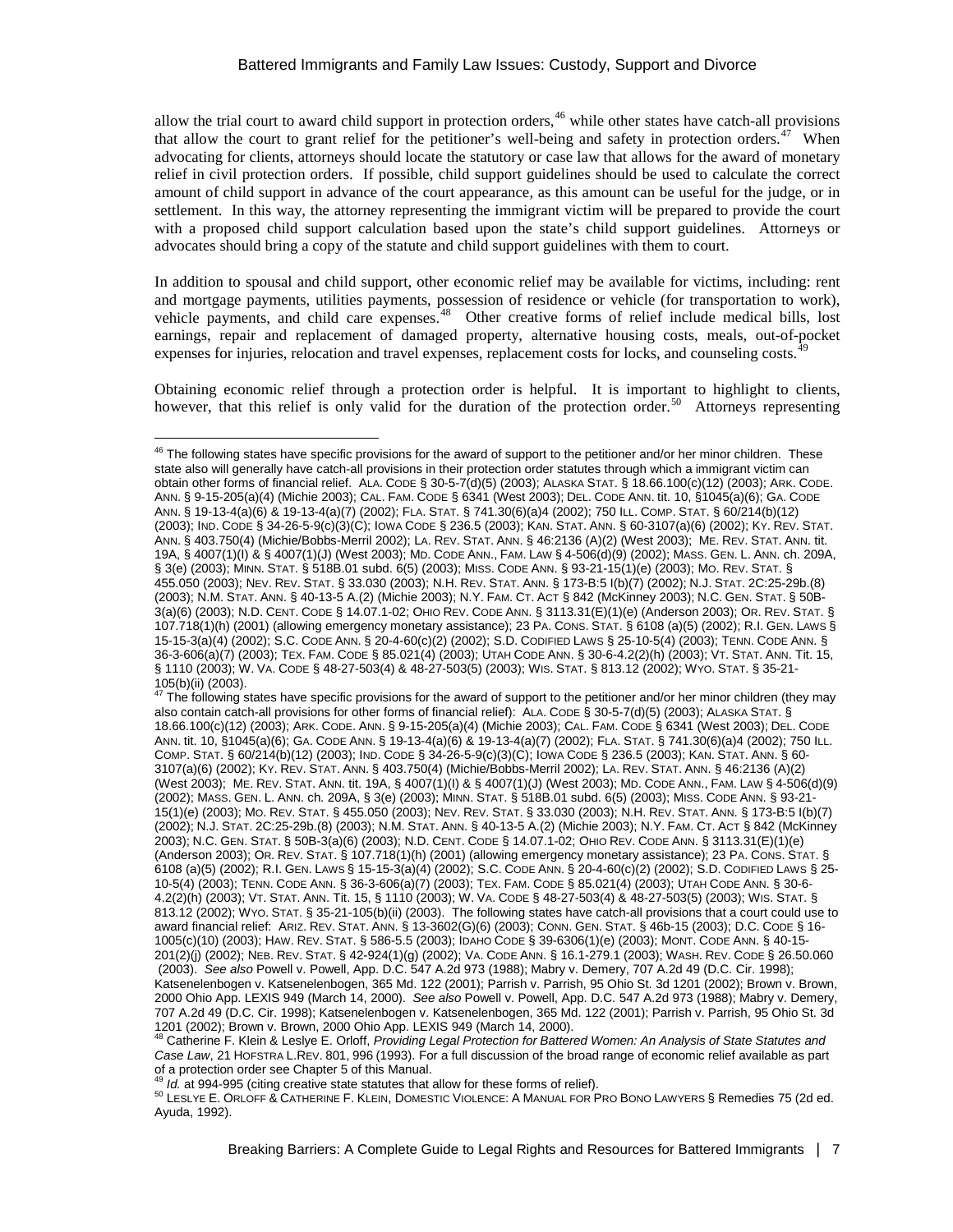immigrant victims should explore and assist clients in seeking permanent spousal and child support orders as part of another family court action before the date on which the protection order ends.<sup>51</sup> Other creative economic remedies that counsel for immigrant victims have been able to attain under protection order catch all provisions include: ordering the abuser to pay for any and all costs associated with the filing and completion of victim's immigration case; ordering the respondent to turn over a certain amount of money to be held in trust for payment of the victim's attorney's fees in a subsequent divorce, custody or other family law matter; and ordering the abuser to pay for any and all costs associated with supervised visitation, including any application fee that may be required.

# Child Support Guidelines<sup>[52](#page-7-1)</sup>

Federal law mandates that states establish child support guidelines, either by "statute, administrative rule, or judicial rule."<sup>[53](#page-7-2)</sup> Each state has responded to this federal mandate by creating child support guidelines to meet the needs of children within their state, to reduce litigation over child support award amounts, and to facilitate issuance of consistent child support awards that treat all children in the jurisdiction fairly.<sup>54</sup> These guidelines are used to set the appropriate amount of child support in paternity-, civil protection order-, divorce-, separation-, custody- and other types of family law cases involving children.

## **1. Income Shares Models, Percentage of Income Model, and Melson Formula Model**

States use different models for calculating child support amounts under state child support guidelines. The Income Shares models are utilized in thirty-four states.<sup>[55](#page-7-4)</sup> These models seek to provide children of separated households with the same amount of parental financial support they would have received if their parents lived together.<sup>[56](#page-7-5)</sup> The income of both parents is added together, and the child support obligation is awarded using

<span id="page-7-0"></span><sup>&</sup>lt;sup>51</sup> Most state protection orders are of between one and three years duration. Some states have protection orders that last indefinitely. Catherine F. Klein & Leslye E. Orloff, *Providing Legal Protection for Battered Women: An Analysis of State Statutes and Case Law*, 21 HOFSTRA L.REV. 801, 1085 (1993).<br>
<sup>52</sup> Many states offer child support guides that can answer specific questions. The Administration for Children and Families

<span id="page-7-1"></span>offers a listing of the guides available online. *See* 

http://ocse.acf.dhhs.gov/necsrspub/state/topic.cfm?TOPIC=Establishment%20of%20Cases

<span id="page-7-2"></span>Laura W. Morgan, CHILD SUPPORT GUIDELINES: INTERPRETATION AND APPLICATION § 1.03 (2001) (citing 42 U.S.C. § 667(a) providing that "[t]he guidelines may be established by law or by judicial or administrative action, and shall be reviewed at least once every 4 years to ensure that their application results in the determination of appropriate child support award<br>amounts").

<span id="page-7-3"></span>See Ala. R. Jud. Admin. R. 32 (Effective Oct. 4, 1993); Alaska Civ. R. 90.3 (2003); Ariz. Child Support Guidelines Adopted by the Ariz. Supreme Court (2001); Arkansas Admin. Order of the Supreme Court, Rule 10 (1998); In Re: Administrative Order No. 10 — Arkansas Child Support Guidelines (2002); CAL. FAM. CODE §§4050-4076 (2003); COLO. REV. STAT. ANN. §14-10-115 (2002); Conn. C.S. and Arrearage G. (1999); Del. Fam. Ct. Child Support Evaluation and Update (2002); D.C. CODE ANN. § 16-916. (2003); FLA. STAT. § 61.30 (2002); GA. CODE ANN. §19-6-15 (2002); Hawaii Family Court Child Support Guidelines (1998); Idaho R. Civ. Pro. 6(c)(6) (2003); 750 I.L.C.S. 5/505 – 5/510 (2003); Ind. Child Support Rules and Guidelines (2001); Iowa Child Support Guidelines (2000); Kan. Child Support Guidelines (Sup. Ct. Admin. Order 128) (1998); KY. REV. STAT. ANN. §403.213 (2002); LA. REV. STAT. ANN. §9:315 (2003); ME. REV. STAT. ANN. tit. 19-A § 2001 (2003); MD. CODE FAM. LAW CODE ANN. §12-202 (2002); Mass. Child Support Guidelines (2002); Mich. Child Support Formula Manual (2002); Memorandum on 2003 Child Support Manual, John D. Ferry (March 20, 2003); MINN. STAT. ANN. §§ 518.551 et. seq. (2002); MISS. CODE ANN. §§ 43-19-101 et. seq. (2003); Mo. Sup. Ct. R. 88.01, Civil Procedure Form 14 (20003); Admin. R. Mont. 37.62.101 et. seq. (2003); Neb. Child Support Guidelines (2003); NEV. REV. STAT. §125B.070-.080 (2003); N.H. REV. STAT. ANN. §§ 458-C:1 et. seq. (2003); N.J. Rules of Court, Appendix IX (2003); N.M. Stat. Ann. §§ 40-4- 11 et. seq. (2003); N.Y. DOM. REL. LAW § 240(1-b) (2003); N.C. Child Support Guidelines (2002); N.D. Admin. Code §§ 75- 02-04.1-01 et. seq. (2003); OHIO REV. CODE ANN. §3113.215 (2003); OKL. STAT. ANN. tit. 43, §§ 118-120 (2002); Or. Admin. Reg. §§ 137-50-320 et. seq. (2003); Pa. R. Civ. Pro. 1910.16-1 et. seq. (2000); R.I. Fam. Ct. Admin. Order 97-8 (1997); 2; S.C. Soc. Serv. Reg. 114-4710 et. seq. (1999); S.D. COD. LAWS ANN. §§ 25-7-6.1 et. seq. (2003); Tenn. Comp. R. & Regs. Dep't Human Services §§ 1240-2-4-.01 et seq. (1997); TEX. FAM. CODE ANN. §§ 154.001 et. seq. (2003); UTAH CODE ANN. § 78-45-7 et. seq. (2003); VT. STAT. ANN. tit.15 §§ 653-660 (2003); VA. CODE ANN. § 20-108.2 (2003); W. VA. CODE §§ 48A-1A-1 et. seq., 48A-1B-1 et. seq. (2003); Wis. Admin. Code DWD 40.01 - 05 (1999); WYO. STAT. ANN. §§ 20-6-301 et. seq (2003). For more information, *see* http://www.supportguidelines.com/links.html. <sup>55</sup> *See* Laura W. Morgan, CHILD SUPPORT GUIDELINES: INTERPRETATION AND APPLICATION § 1.03 (2001); *see also* The Office

<span id="page-7-5"></span><span id="page-7-4"></span>of Child Support Enforcement Website *at* [http://ocse3.acf.hhs.gov/ext/irg/sps/selectastate.cfm;](http://ocse3.acf.hhs.gov/ext/irg/sps/selectastate.cfm) ME, VT, NH, RI, CT, NJ, NY, MD, DC, WV, VA, NC, SC, KY, AL, FL, MI, IN, OH, NM, OK, LA, NE, IA, KS, MO, SD, UT, CO, WA, OR, ID, CA, AZ.<br><sup>56</sup> See Laura W. Morgan, CHILD SUPPORT GUIDELINES: INTERPRETATION AND APPLICATION § 1.03 (2001); (quoting from R. Williams, *Development of Guidelines for Child Support Orders: Advisory Panel Recommendations and Final Report*, at II-67 (U.S. Dep't of Health and Human Services, Office of Child Support Enforcement, 1987).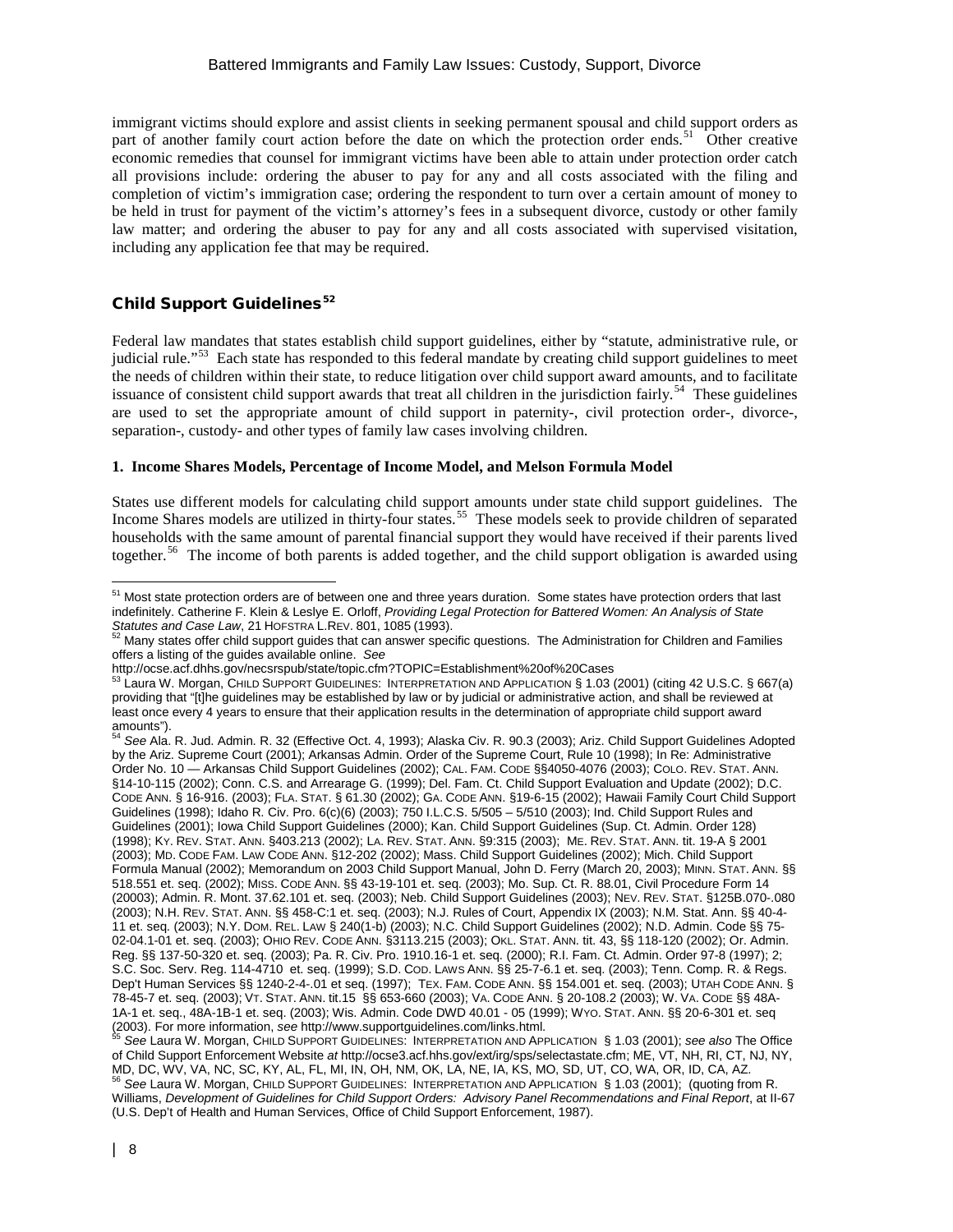guidelines or tables.<sup>[57](#page-8-0)</sup> Additional support may be ordered based upon the needs of the child and other expenses.<sup>58</sup>

Other states use either the Melson Formula Model or a Percentage of Income Model.<sup>[59](#page-8-2)</sup> The Melson Formula Model is similar to the Income Shares Model, but incorporates the Standard of Living Adjustment (SOLA), to allocate "each parent a poverty self-support reserve." $\stackrel{60}{\circ}$  Of the fourteen states<sup>[61](#page-8-4)</sup> that use the Percentage of Income Model, some states have fixed percentages formulas, while other states have variable percentages formulas.[62](#page-8-5) The Percentage of Income Model calculates child support by awarding a fixed or variable percentage of the non-custodial parent's income to the child or children.<sup>63</sup> The Percentage of Income Model does not consider the income of the custodial parent.<sup>[64](#page-8-7)</sup>

It is important to note that, while states are mandated to develop child support guidelines, the guidelines are only presumptive of the appropriate amount.<sup>65</sup> The law permits deviation from the guidelines if the amount would produce an unjust or inappropriate result.<sup>66</sup> Both the custodial and non-custodial parent may seek deviation from the guidelines. A custodial parent may seek a deviation from the child support guidelines because the deviation is in the best interests of the child. Some factors courts consider include: the noncustodial parent's net resources, costs of the child's post secondary education, benefits to the non-custodial parent furnished by his employer (e.g. automobile, housing); cash flow from investments, or any other reason consistent with the best interests of the child.<sup>67</sup> Some examples of where a downward deviation from the guidelines might be appropriate would be if the non-custodial parent has a prior child support obligation from another family, shared-custody arrangements, and agreements between parents to deviate from the child support guidelines.<sup>[68](#page-8-11)</sup>

When examining the issue of income, states either use gross or net income to calculate child support obligations.[69](#page-8-12) Gross income, used by twenty-four states for child support calculations, includes but is not limited to: salaries, wages, tips, commission, overtime, second jobs, bonuses, severance pay, pension income, and military personnel fringe benefits, etc.<sup>[70](#page-8-13)</sup> Net income, employed by twenty-seven states for child support calculations, includes: gross income minus federal, states, and local taxes and other mandatory deductions.<sup>[71](#page-8-14)</sup>

<span id="page-8-3"></span><span id="page-8-2"></span>

<span id="page-8-4"></span>

<span id="page-8-1"></span><span id="page-8-0"></span><sup>&</sup>lt;sup>57</sup> See Laura W. Morgan, CHILD SUPPORT GUIDELINES: INTERPRETATION AND APPLICATION § 1.03[b]. (2001).<br><sup>58</sup> *Id.*<br><sup>59</sup> *Id.* at § 1.03[a]. DE, MT, HI.<br><sup>60</sup> *Id.* at § 1.03[d].<br><sup>61</sup> See The Office of Child Support Enforceme

<span id="page-8-5"></span><sup>&</sup>lt;sup>62</sup> See Laura W. Morgan, CHILD SUPPORT GUIDELINES: INTERPRETATION AND APPLICATION § 1.03 (2001). See also The<br>Office of Child Support Enforcement Website at http://ocse3.acf.hhs.gov/ext/irg/sps/selectastate.cfm

<span id="page-8-7"></span><span id="page-8-6"></span><sup>&</sup>lt;sup>63</sup> Laura W. Morgan, CHILD SUPPORT GUIDELINES: INTERPRETATION AND APPLICATION § 1.03 (2001);*Id.* at § 1.03[c].<br><sup>64</sup> *Id.*<br><sup>65</sup> Family Support Act of 1988, P.L. 100-485, § 102 Stat. 2343 (1988), codified at 42 U.S.C. § 6

<span id="page-8-9"></span><span id="page-8-8"></span>

<span id="page-8-10"></span>child support guidelines either by awarding more child support because doing so is in the best interests of the child or because the non-custodial parent needs a deviation from an award that might otherwise be unjust. *See*, TEX. FAM. CODE ANN. §§ 154.123 (2003). <sup>68</sup> *See* June Melvin Mickens, *When Life Dictates Otherwise, in* <sup>23</sup> FAMILY ADVOCATE 12 (American Bar Association, Fall

<span id="page-8-11"></span>See also The Office of Child Support Enforcement Website at http://ocse3.acf.hhs.gov/ext/irg/sps/selectastate.cfm

<span id="page-8-14"></span><span id="page-8-13"></span><span id="page-8-12"></span><sup>&</sup>lt;sup>70</sup> See Laura W. Morgan, CHILD SUPPORT GUIDELINES: INTERPRETATION AND APPLICATION § 2.03[a] (2001); (stating that income can also include: "income from contractual agreements; investment and interest income (including dividends) . . .trust or estate income; annuities; capital gains, unless gain is nonrecurring; Social Security benefits; veteran's benefits . . . national guard and reserve drill pay; benefits received in place of earned income, including workers' compensation, unemployment insurance benefits, strike pay, and disability insurance benefits; gifts, prizes, education grants (including fellowships or subsidies that are available for personal living expenses), and lottery and gambling winnings; income of new spouse to the extent that income directly reduces expenses of the parent; alimony received from a person other than the other spouse in the present case; income from self-employment, including rent, royalties, and benefits allocated to an individual for a business or undertaking in the form of a proprietorship, partnership, joint venture, close corporation, agency, or independent contractor, such income comprising gross receipts minus ordinary and necessary expenses required to produce such income. . . Income also includes non-money items such as: employment perquisites, including use of the company car, free housing, and reimbursed expenses where such reduce personal living expenses; in-kind income, such as<br>the forgiveness of a debts and the use of property at less than the customary charge."); *ld.* 2.03[c]. <sup>71</sup> Laura W. Morgan, CHILD SUPPORT GUIDELINES: INTERPRETATION AND APPLICATION § 2.03[c] (2001);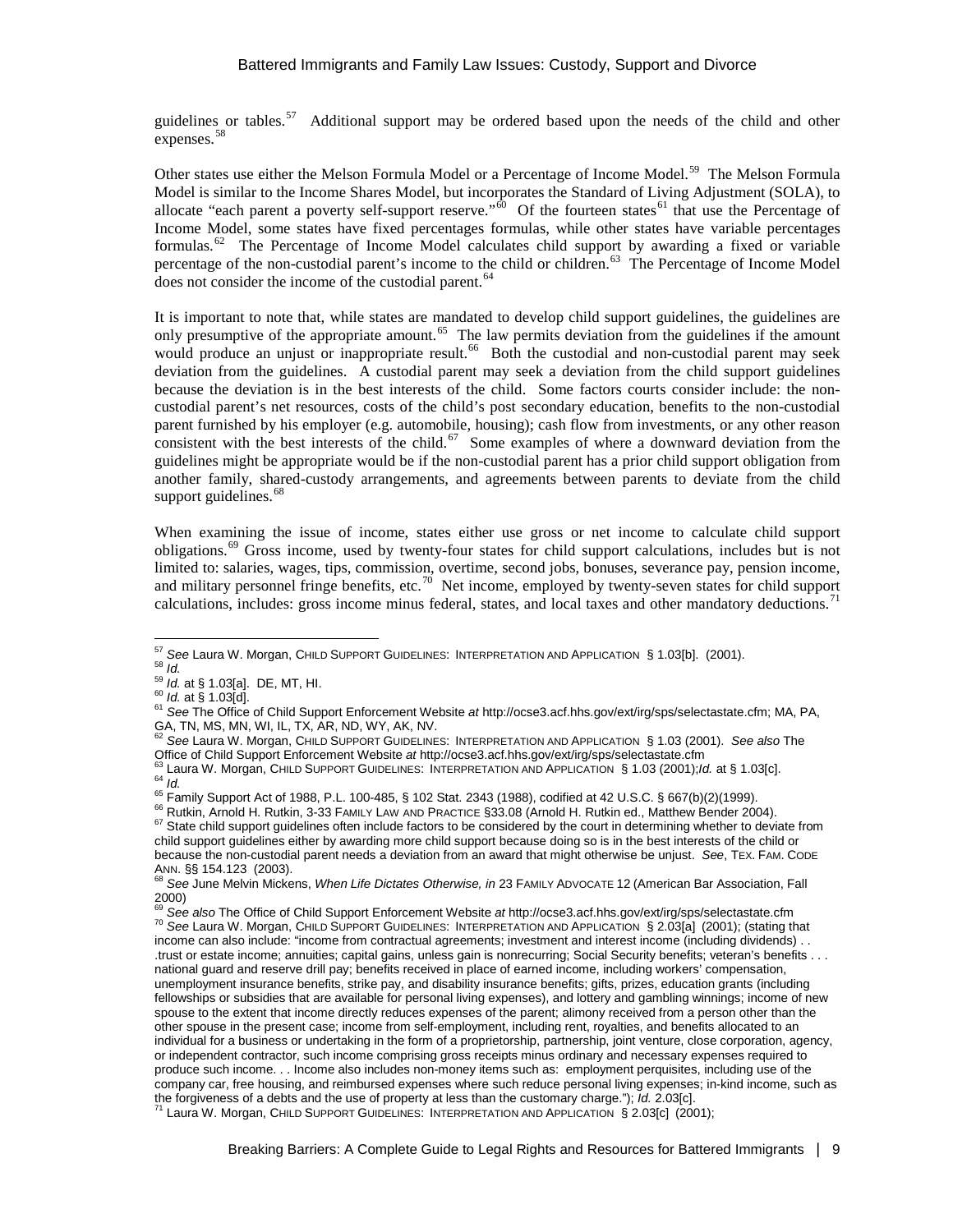In many states for purposes of calculating either gross or net income, means-tested benefits, such as Temporary Assistance to Needy Families (TANF), Supplemental Security Income (SSI), <sup>[72](#page-9-0)</sup> Food Stamps (FS), Section 8 housing allowances, General Assistance (GA), Pell grants, and benefits received from the Jobs Training Partnership Act may be excluded from the determination of income.<sup>[73](#page-9-1)</sup>

## **2. Other Children and Income**

In addition to child support guidelines, other issues, such as the number of children and amount of income, can affect the determination of child support. The non-custodial parent may have more than one child. This can affect the amount of the child support award. Also, the non-custodial parent may have previous support orders that he is required to pay that may treat previously born children more favorably.<sup>74</sup> Accordingly, the majority of child support guidelines allow previous support obligations to be deducted from the non-custodial parent's gross income before the child support calculation is made.<sup>[75](#page-9-3)</sup> In other states support obligations to other children that are not part of the case before the court are not deducted from the non-custodial parent's income,[76](#page-9-4) instead a deviation from the guidelines is granted lowering the percentage of net income awarded as child support. $77$ 

## **3. Seasonal Employment, Self-Employment, and Unreported Income**

When a non-custodial parent is employed seasonally or has fluctuating income, child support guidelines generally allow the court to look at the income over a period of time.<sup>78</sup> Generally, when calculating the child support order, courts will require full financial disclosure and review financial information including, but not limited to, income tax returns and year-to-date income for a lengthy enough period to account for past or anticipated changes in income.<sup>[79](#page-9-7)</sup> For income that is steadily increasing, use of prior year's income is appropriate.<sup>[80](#page-9-8)</sup>

Determining child support can be difficult if the non-custodial parent owns his or her own business, or earns unreported income. Locating and examining the true worth of the non-custodial parent's business is paramount to obtaining an appropriate child support order. If it is safe for the clients to do so, attorneys and advocates should advise clients to copy any information that would be helpful in a child support and/or spousal support case such as spouse's credit reports, bank statements, canceled checks, deposit slips, monthly credit card statements, loan applications, etc. In addition, if there are specific benefits to the business for the non-custodial spouse, such as a company car, housing, and credit cards, these benefits should be taken into account when determining income and an appropriate child support award.<sup>81</sup> In these cases, the custodial battered immigrant parent may also have to testify as to the non-custodial parent's salary and the lifestyle of the family before they were separated.

If the non-custodial parent is hiding or manipulating his income, courts can consider the earning capacity of the parent when awarding child support.<sup>82</sup> This issue arises in cases in which the non-custodial parent is claiming less income than he actually earns, or has voluntarily reduced work hours or quit his job to evade his child support obligations. All child support guidelines offer provisions for examining the earning capacity of

<span id="page-9-0"></span><sup>72</sup> Some states exclude certain forms of benefits from calculations and include others. *See e.g.* TEX. FAM. CODE § 154.133 (2003) (regarding Social Security Income).<br><sup>73</sup> Laura W. Morgan, CHILD SUPPORT GUIDELINES: INTERPRETATION AND APPLICATION § 2.03[a], 203.[f] (2001).

<span id="page-9-4"></span>

<span id="page-9-3"></span><span id="page-9-2"></span><span id="page-9-1"></span> $\frac{74}{75}$  *Id.* at § 3.04[a].<br> $\frac{74}{75}$  *Id.*<br> $\frac{75}{75}$  This is because in some instances the deduction would result in no available income to pay child support to the child before the court.<br>
<sup>77</sup> See e.g. TEX. FAM. CODE § 154.129 (2003)

<span id="page-9-7"></span><span id="page-9-6"></span><span id="page-9-5"></span><sup>&</sup>lt;sup>78</sup> Laura W. Morgan, CHILD SUPPORT GUIDELINES: INTERPRETATION AND APPLICATION § 2.03[d] (2001).<br><sup>79</sup> See Ball v. Wills, 190 W.Va. 517, 438 S.E.2d 860 (1993); Cleveland v. Cleveland, 249 N.J. Super. Ct. 96, 592 A.2d 20 App. Div. 1991).<br>(App. Div. 1991).<br><sup>80</sup> See Schaeffer v. Schaeffer, 717 N.E.2d 915 (Ind. Ct. App. 1999); Mahoney v. Mahoney, 567 N.W. 2d 206 (N.D. 1997).

<span id="page-9-8"></span><sup>&</sup>lt;sup>81</sup> Laura W. Morgan, CHILD SUPPORT GUIDELINES: INTERPRETATION AND APPLICATION § 2.03[e] (2001). See Bruce L.

<span id="page-9-9"></span>Richman, Eye on the Business, Family Advocate, Vol. 23, No. 2 American Bar Association Fall 2000.<br><sup>82</sup> See Lewis Becker, Spousal and Child Support and the "Voluntary Reduction of Income" Doctrine, 29 Conn. L. REV. 647

<span id="page-9-10"></span><sup>(1997).</sup> For a discussion of the child support obligations of incarcerated parents*, see* Karen Cavanaugh & Daniel Pollack, Child Support Obligations of Incarcerated Parents, 7 CORNELL J. L. & PUB. POL'Y 531 (1998).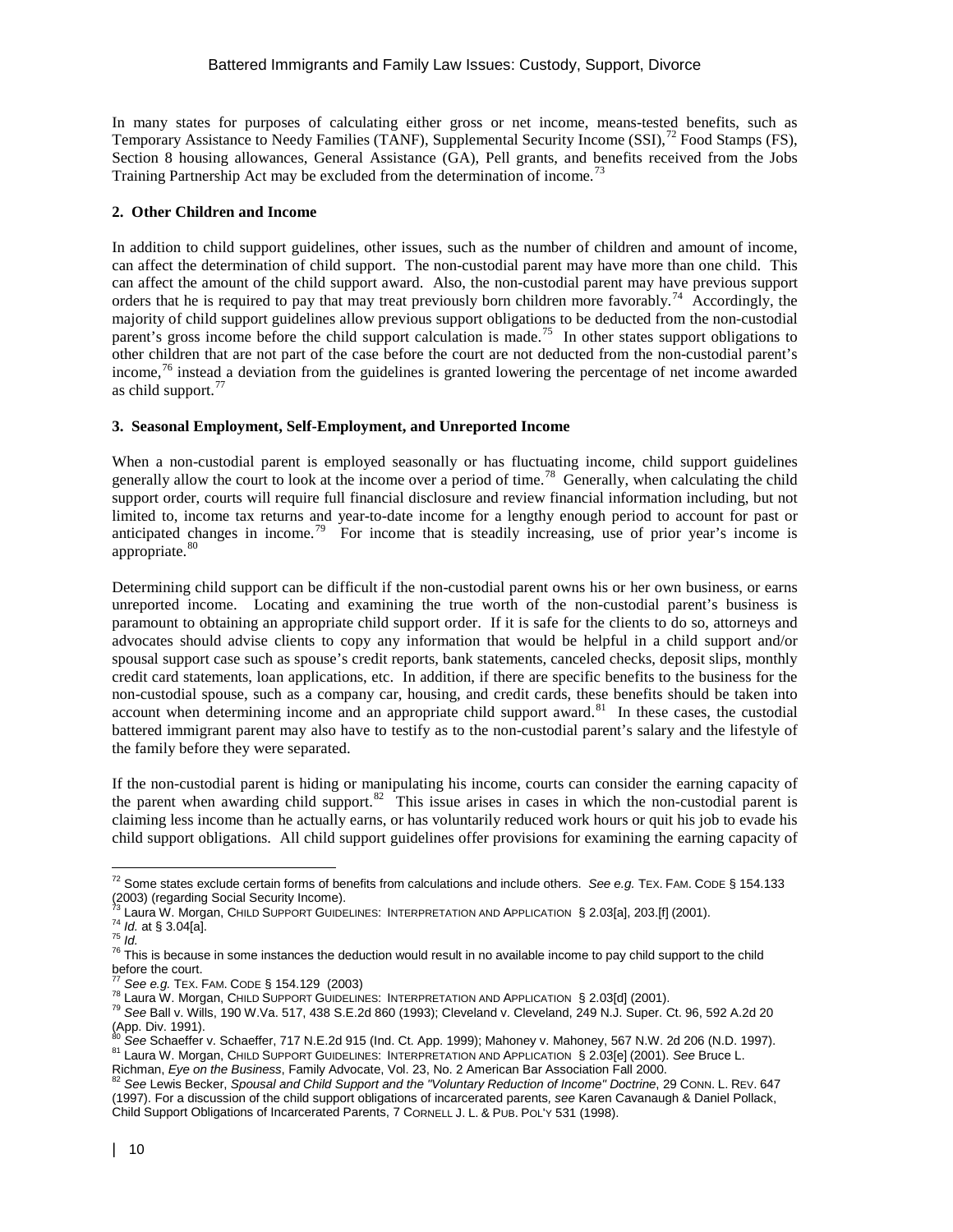a non-custodial parent.<sup>83</sup> Past employment records of the non-custodial parent can be introduced to show that he is voluntarily reducing his income.<sup>[84](#page-10-1)</sup> The custodial parent's testimony about the non-custodial parent's work schedule, earnings and extravagant spending patterns when the parties resided together can also provide evidence of the non-custodial parent's earning capacity.<sup>85</sup> In cases in which the abuser has voluntarily left a well-paying job to avoid child support payments, the courts can impute former income to the non-custodial parent.[86](#page-10-3) It is important to note that immigration status of the non-custodial parent is not a valid defense in a child support case. For example, an Oklahoma appeals court ruled that a trial court did not abuse its discretion in ordering a former husband to pay child support based on attribution of minimum wage.<sup>[87](#page-10-4)</sup> Although the former husband claimed that he could not work due to his current immigration status, he was ordered to pay support because his testimony indicated that his mother was paying his expenses, and that he could work in the United States, but had not found work.<sup>[88](#page-10-5)</sup>

#### **4. Retroactive Child Support Awards and Prior Child Support Orders**

In awarding child support, the court can award retroactive child support back to the date of birth of the minor child.<sup>89</sup> Some states may have a presumption for limiting retroactive child support to a lesser period of time, but attorneys for battered women have been successful in over coming this presumption and winning retroactive support awards for longer periods of time by arguing that the non-custodial parent knew or should have known about the minor child.<sup>[90](#page-10-7)</sup> In making determinations about retroactive child support, courts will consider not only the support that the non-custodial parent would have provided the child, but also the fact that the custodial parent who has been supporting the child in the meantime and is entitled to reimbursement.<sup>91</sup>

<span id="page-10-0"></span><sup>83</sup> *See* Ala. R. Jud. Admin. R. 32(B)(1); Alaska Civ. R. 90.3 (2003); Ariz. Child Support Guidelines Adopted by the Ariz. Supreme Court (2001); Arkansas Admin. Order of the Supreme Court, Rule 10 (1998); In Re: Administrative Order No. 10 — Arkansas Child Support Guidelines (2002); CAL. FAM. CODE § 4057(g)(2) (2003); COLO. REV. STAT. ANN. §14-10-115 (A)(4) (2002); Conn. C.S. and Arrearage G. (1999); Del. Fam. Ct. Child Support Evaluation and Update (2002); D.C. CODE ANN. § 16-916. (2003); FLA. STAT. § 61.30 (2002); GA. CODE ANN. §19-6-15 (2002); Hawaii Family Court Child Support Guidelines (1998); Idaho R. Civ. Pro. 6(c)(6) (2003); 750 I.L.C.S. 5/505 – 5/510 (2003); Ind. Child Support Rules and Guidelines (2001); Iowa Child Support Guidelines (2000); Kan. Child Support Guidelines (Sup. Ct. Admin. Order 128) (1998); KY. REV. STAT. ANN. §403.213 (2002); LA. REV. STAT. ANN. §9:315(6)(b) (2003); ME. REV. STAT. ANN. tit. 19-A § 2001 (2003); MD. CODE FAM. LAW CODE ANN. §12-202(b)(2) (2002); Mass. Child Support Guidelines (2002); Mich. Child Support Formula Manual (2002); Memorandum on 2003 Child Support Manual, John D. Ferry (March 20, 2003); MINN. STAT. ANN. §§ 518.551 et. seq. (2002); MISS. CODE ANN. §§ 43-19-101 et. seq. (2003); Mo. Sup. Ct. R. 88.01, Civil Procedure Form 14 (20003); Admin. R. Mont. 37.62.101 et. seq. (2003); Neb. Child Support Guidelines (2003); NEV. REV. STAT. §125B.070-.080 (2003); N.H. REV. STAT. ANN. §§ 458-C:1 et. seq. (2003); N.J. Rules of Court, Appendix IX (2003); N.M. Stat. Ann. §§ 40-4-11 et. seq. (2003); N.Y. DOM. REL. LAW § 240(1-b) (2003); N.C. Child Support Guidelines (2002); N.D. Admin. Code §§ 75-02-04.1-01 et. seq. (2003); OHIO REV. CODE ANN. §3113.215(A)(1)(b) (2003); OKL. STAT. ANN. tit. 43, §§ 118-120 (2002); Or. Admin. Reg. §§ 137-50-320 et. seq. (2003); Pa. R. Civ. Pro. 1910.16-1(c)(1) (2000); R.I. Fam. Ct. Admin. Order 97-8 (1997); 2; S.C. Soc. Serv. Reg. 114-4710 et. seq. (1999); S.D. COD. LAWS ANN. §§ 25-7-6.1 et. seq. (2003); Tenn. Comp. R. & Regs. Dep't Human Services §§ 1240-2-4-.01 et seq. (1997); TEX. FAM. CODE ANN. §§ 154.001 et. seq. (2003); UTAH CODE ANN. § 78- 45-7 et. seq. (2003); VT. STAT. ANN. tit.15 §§ 653-660 (2003); VA. CODE ANN. § 20-108.1(B)(3) (2003); W. VA. CODE §§ 48A-1A-1 et. seq., 48A-1B-1 et. seq. (2003); Wis. Admin. Code DWD 40.01 - 05 (1999); WYO. STAT. ANN. §§ 20-6-301 et. seq  $(2003)$ .

<span id="page-10-1"></span>Some courts impute income to the non-custodial parent regardless of the reason of voluntarily being unemployed or underemployed. Others use a "good faith test" to determine if the reason for under- or unemployment is valid. Laura W.<br>Morgan, CHILD SUPPORT GUIDELINES: INTERPRETATION AND APPLICATION § 2.04[b], [c] (2001).

<span id="page-10-2"></span> $^{85}$  Testimony on earning capacity need not be limited to testimony provided by the custodial parent. In cases of selfemployed abusers, attorneys representing battered immigrants have successfully presented testimony on income generated through employment from investigators and from witnesses employed in a similar line of work (e.g. street vendor, waiter, construction worker).

<span id="page-10-3"></span><sup>86</sup> *See* Lascaibar v. Lascaibar, 658 So.2d 170, 171 (Fla. Dist. Ct. App. 1995); Hutto v. Kneipp, 627 So. 2d 802, 805-806 (La. Ct. App. 1993); In re Marriage of Gable, 750 P. 2d 534, 535-36 (Or. Ct. App. 1988); *see also* Lewis Becker, *Spousal and Child Support and the "Voluntary Reduction of Income" Doctrine*, 29 Conn. L. Rev. 647 (1997). Some courts will also order a non-custodial parent to undertake a job search and report to the court every two weeks on the progress of that job search

<span id="page-10-5"></span><span id="page-10-4"></span><sup>&</sup>lt;sup>87</sup> Asal v. Asal, 960 P.2d 849, 850 - 851 (Okla. 1998).<br><sup>88</sup> Id. Some states may have a poverty reserve for child and/or spousal support. For example, if the liable party earns less than 125% of the poverty line, the cou

<span id="page-10-7"></span><span id="page-10-6"></span><sup>&</sup>lt;sup>89</sup> See sample Retroactive Child Support Order in the Appendix to this chapter.<br><sup>90</sup> See e.g. TEX. FAM. CODE ANN. § 154.131(d) (presumption that retroactive child support awards are limited to 4 years can be over come by proof that the obligor knew or should have known that he was the father of the child or that he sought to

<span id="page-10-8"></span>avoid establishment of child support.) <sup>91</sup> *See e.g.* In Re Valdez, 980 S.W.2d 910, 913 (Tex.App. – Corpus Christi 1998).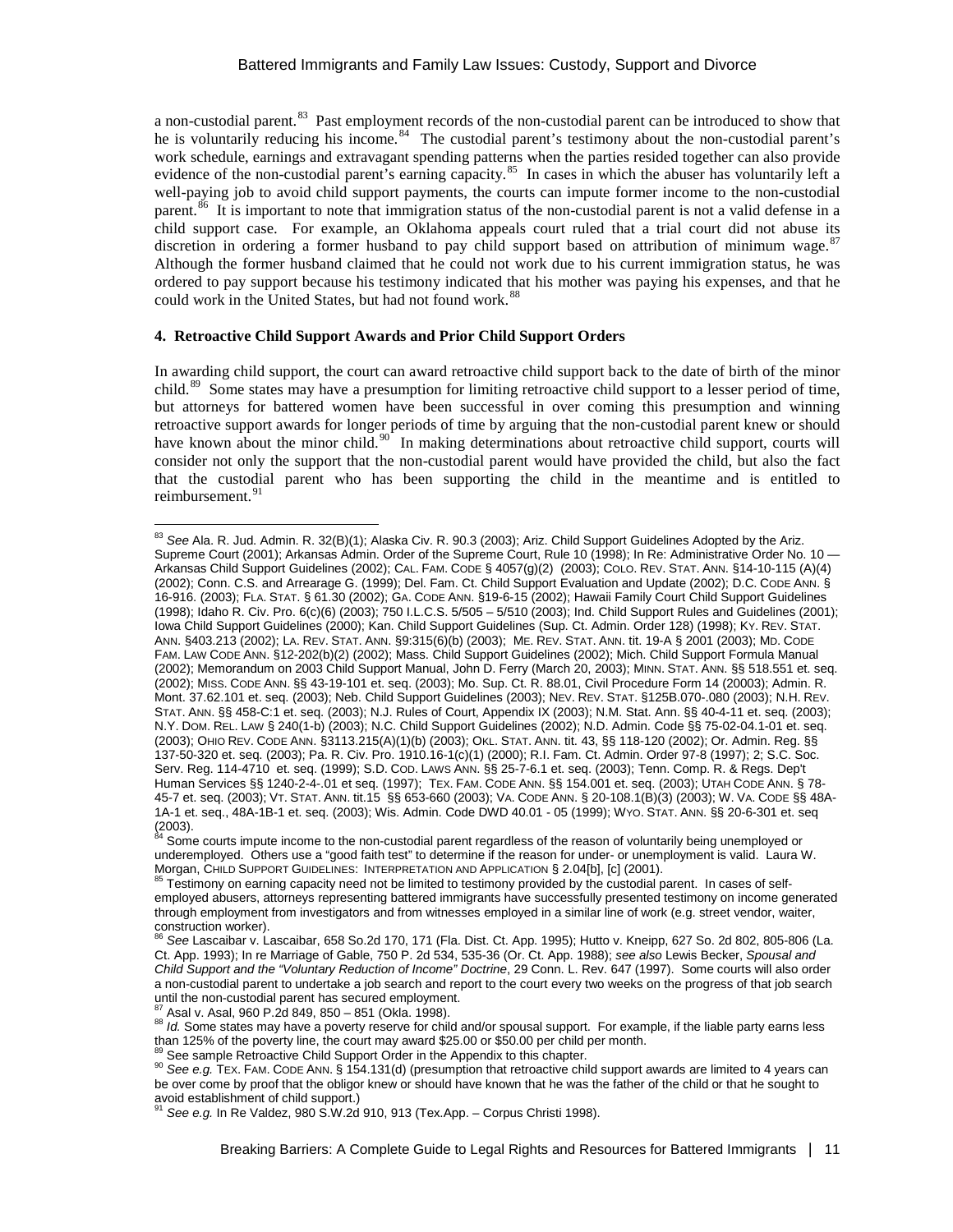It is important to determine whether prior child support orders have been entered for the client's child by other courts or through State Child Support IV-D agencies. When these cases exist it is important for counsel to give proper notice to both the non-custodial parent and the IV agency of any child support case being filed. Counsel may need to file motions to intervene in the prior child support case and motions to consolidate the prior case or cases with the current case and ask that the court reduce the prior orders to judgments. Important to include also in the any new child support order received arrearage language from prior court orders and retroactive judgments. In seeking a retroactive judgment, it is important that the client provide you with a detailed timeline of when they were living with the abuser and when they were not. Many times there will have been previous separations and nonsupport periods that qualify for retroactive support. It is also important that all initial pleadings include requests for both retroactive and arrearage amounts so that the court can address these issues if they come up at trial. Some judges will not award arrearages amounts or retroactive support if requests for these forms of relief were not included in the pleadings.

## Spousal Support

Spousal support orders can be an important component of an immigrant victim's ability to achieve self-sufficiency and stability for herself and her children.<sup>[92](#page-11-0)</sup> For immigrant victims who qualify to attain legal immigration status either through a VAWA or a U visa case, spousal support orders provide victims with an important source of income during the time they are waiting for their immigration case to be processed to the point that they can receive work authorization. Spousal support orders can also provide critical support that allows immigrant victims to obtain skills, training, and education needed in order to become self-supporting. The terminology for court ordered payments to a spouse can vary from state to state. There can also be a distinction under state laws between temporary spousal support awarded as part of a temporary order in divorce proceedings<sup>[93](#page-11-1)</sup> and support awarded as part of the final divorce decree.<sup>94</sup> Spousal support can also be awarded as part of relief granted a victim in a civil protection order case.<sup>[95](#page-11-3)</sup>

Spousal support orders are different from child support orders in that there are no set guidelines governing what an appropriate spousal support order should be. Courts are given broad discretion to determine whether a spousal support order is appropriate in a particular case, and the amount, and duration of the spousal support order.<sup>[96](#page-11-4)</sup> Some states have statutes that list the general factors that courts may consider in determining a spousal support order.<sup>[97](#page-11-5)</sup> Many states approach spousal support as 'rehabilitative'; they direct that the amount of support should be enough to allow a spouse to obtain the necessary job skills, education, or training to enable him or her to become fully self-supporting.<sup>[98](#page-11-6)</sup> Typically, spousal support (maintenance/alimony) orders awarded as part of the divorce decree do not last for a duration of longer than a few years from the date of divorce.[99](#page-11-7) Absent any extraordinary circumstances, such as advanced age or poor health, most spousal

<span id="page-11-0"></span> $92$  As in child support, an assessment on the risks in pursuing spousal support should be evaluated carefully with the immigrant victim.

<span id="page-11-1"></span><sup>93</sup> Some attorneys representing battered immigrants have been successful in securing temporary injunctions against third parties (e.g. banks, savings and 401K administrators) to keep these institutions from releasing funds to the abuser. This is a very important step to take, because abusers with assets will often withdraw funds and spend them before the initial hearing in the divorce case or before the protection order hearing. These injunctions can be obtained at the time of filing the divorce action or as part of the ex parte temporary protection order. Once the temporary injunction is obtained to be effective it must be served on the institution.<br><sup>94</sup> See eg., In re Marriage of Vaughn, Iowa App. Lexis 663 (2003) (Discussing wife's need for temporary spousal support

<span id="page-11-2"></span>during the pendency of dissolution of dissolution hearing because she experienced an adverse change of circumstances and was unable to meet expenses of living.); *See also,* DeWitt v DeWitt, WL 490928 (Ohio App. 3 Dist., Feb. 26, 2003), (Granting wife's petition for temporary spousal support on November 7, 2001, where divorce hearing was not complete until May of 2002).; *See also*, In Re Marriage of Askmo,102 Cal.Rptr.2d 66 (2003 ) (discussing wife's right to "a pendente lite order" for spousal support during pendency of dissolution); This form of more permanent spousal support can be called<br>spousal maintenance, alimony or spousal support depending on the jurisdiction.

<span id="page-11-3"></span>Catherine F. Klein & Leslye E. Orloff, *Providing Legal Protection for Battered Women: An Analysis of State Statutes and* Case Law, 21 HOFSTRA L.REV. 801, 997 (1993).<br><sup>96</sup> ARNOLD H. RUTKIN, 3-35 FAMILY LAW AND PRACTICE § 35.03 (Arnold H. Rutkin ed., Matthew Bender 2004). *See, eg.,* In re

<span id="page-11-4"></span>Marriage of Cheriton, 92 Cal. App. 4th 269 (2001)

<span id="page-11-7"></span><span id="page-11-6"></span><span id="page-11-5"></span><sup>77</sup> *Id. See* California/Florida.<br><sup>98</sup> *Id.*<br><sup>99</sup> *Id.; See, eg.,* Gaines v. Gaines, No. 2000CA00020, 2000 Ohio App. LEXIS 3696 (Aug. 14, 2000);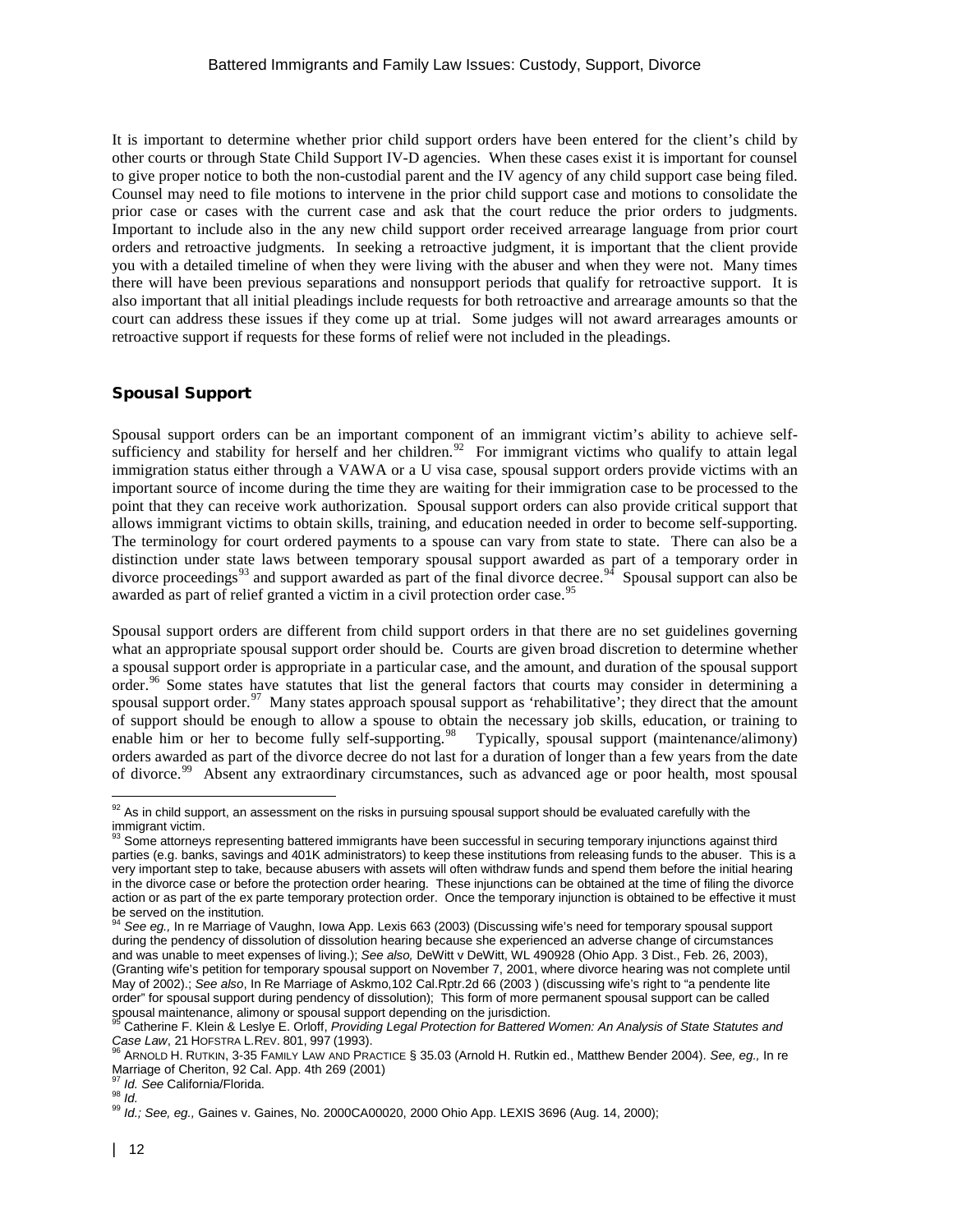support orders are not permanent or lifetime awards.<sup>[100](#page-12-0)</sup> Temporary spousal support awards entered as part of temporary orders in a divorce proceeding generally last for the duration of the litigation.

Attorneys and advocates for immigrant victims should think creatively about presenting arguments to support a spousal-support claim. Some things to consider include:

- Contributions of the immigrant victim to the marriage, including, but not limited to, providing childcare, homemaking, any contributions to the support of spouse in a business, or pursuit of education and any opportunities the immigrant victim sacrificed for the marriage—e.g. any career or educational opportunities, family ties, in home country and/or the United States;<sup>[101](#page-12-1)</sup>
- the immigrant victim's eligibility for VAWA immigration relief, or other possible routes to immigration status; $^{102}$  $^{102}$  $^{102}$
- any of the abuser's actions that kept the victim from attaining legal immigration status and controlled her ability to learn English;
- any evidence of physical, emotional, economic, and immigration-related abuse; and
- any plans that the survivor has to further her educational or career development to enhance the immigrant victim's ability to become self-supporting.
- amounts necessary to avoid loss of community assets pending finalization of the divorce (i.e. marital home, insurance, vehicles, etc.).<sup>[103](#page-12-3)</sup>

# FACTORS IN DETERMINING SPOUSAL SUPPORT

The following are the factors most courts consider in determining spousal support awards. Generally, the courts will look at all the factors and then apply the factors to the facts of a particular case.

#### **1. Standard of Living Established During Marriage**

The court will look at the parties' standard of living during the marriage and, to the extent possible, fashion an award that would maintain this standard. Marriages of long duration are generally given a lot of weight in the duration and amount of a spousal support award.<sup>[104](#page-12-4)</sup> The court may also look at whether one spouse has foregone career development in order to care for the home in considering the amount and duration of a spousal support order. Courts may also attempt to allow both parties to retain the lifestyle they enjoyed during their marriage.<sup>105</sup> However, in relationships in which only one party was working and/or in cases

<span id="page-12-0"></span><sup>100</sup> *See* Moorhead v. Moorehead, 745 So.2d 549 (Fla. Dist. Ct. App. 1999); Hartog v. Hartog, 605 N.Y.S.2d 749 (N.Y. App. Div. 1993); Delozier v. Delozier, 640 A.2d 55 (Vt. 1994); Kaprelian v. Kaprelian, 653

<span id="page-12-1"></span><sup>101</sup> See In Re the Marriage of: Vikram Gangahar v. Preeti Gangahar, 2000 Minn. App. LEXIS 405 (2000)(court noted that respondent-wife gave up everything when she left India and was completely dependent on petitioner when she arrived in the United States); In Re the Marriage of: Howard Hanson v. Evonne Chou Hanson, 378 N.W.2d 28; 1985 Minn. App. LEXIS 4908 (1985) (court held that trial court award of temporary maintenance was proper as respondent left Taiwan to marry petitioner and is now unable to speak English or to support herself, further, respondent would be unable to return to her

<span id="page-12-2"></span>native country without personal disgrace).<br><sup>102</sup> There may be other routes to immigration status besides VAWA relief, e.g. family-based sponsorship, employment-based petition, and education-related visas. Attorneys and advocates should consult with an experienced immigration attorney for **assistance in pursuing these other routes.**<br><sup>103</sup> Councel for in

<span id="page-12-3"></span>Counsel for immigrant victims should explore with clients the possibility of being awarded the marital home as part of a divorce decree. Home ownership is very important to people and many immigrant victims would not be able to qualify for a home loan after the divorce on their own. There are pros and cons to homeownership that need to be explored with clients. Home ownership is not always financially feasible. The abuser can be ordered to pay or help pay the mortgage pending the finalization of the divorce in community property states. The client may also explore the possibility of identifying persons with whom she can share the residence whose rent payment can be used to help pay the costs of a mortgage that is higher than the amount the court orders the abuser to pay. If the home is awarded to the client, the abuser will be required to sign a Special Warranty Deed and client will sign the Deed of Trust to Secure Assumption.

<span id="page-12-4"></span><sup>104</sup> ARNOLD H. RUTKIN, 3-35 FAMILY LAW AND PRACTICE § 35.03 (Arnold H. Rutkin ed., Matthew Bender 2004)**;** *See, eg.,* In re Hasabnis, 322 Ill. App. 3d 582 (2001) (Outlining the factors courts consider, including duration of marriage, in deciding support amount.)

<span id="page-12-5"></span><sup>105</sup> ARNOLD H. RUTKIN, 3-35 FAMILY LAW AND PRACTICE § 35.04 (Arnold H. Rutkin ed., Matthew Bender 2004); *See, eg.,*  [Roden v. Roden, 949 P.2d 67 \(Ariz. Ct. App. 1997\)](http://www.lexis.com/research/buttonTFLink?_m=c6be8d5082a6c72a817b4f8079afd3a4&_xfercite=%3ccite%20cc%3d%22USA%22%3e%3c%21%5bCDATA%5b3-35%20Family%20Law%20and%20Practice%20%a7%2035.03%5d%5d%3e%3c%2fcite%3e&_butType=3&_butStat=2&_butNum=130&_but) (Reasoning that because she worked outside the home during the parties' two-year marriage, being paid \$130,000, where she had received \$ 100,000 in temporary support during parties' separation, and where, given her education and experience, she was capable of maintaining the middle-class lifestyle which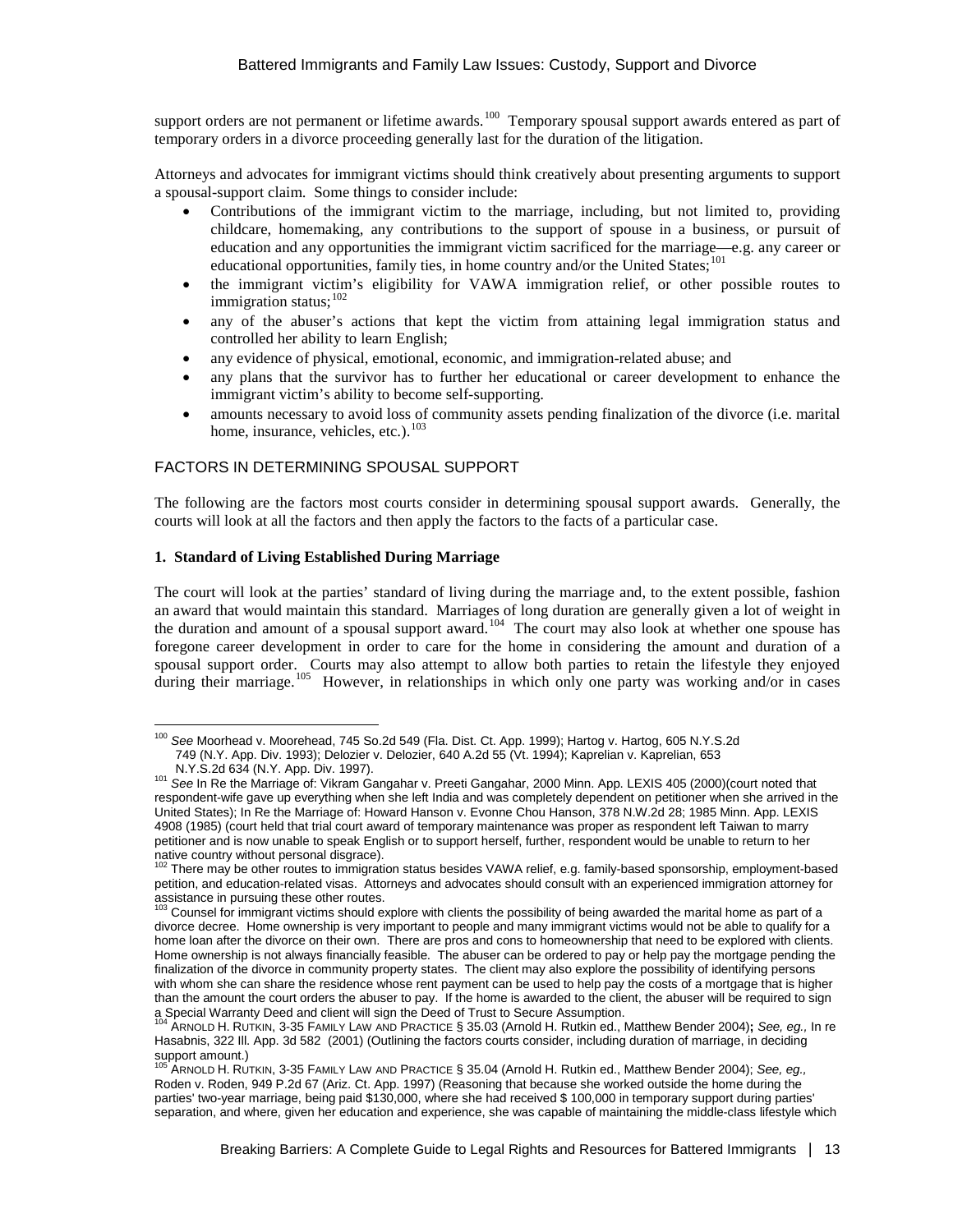involving low- to middle-income families, it may be difficult to fashion an award to allow for both parties to enjoy the lifestyle they had when they were married. In those instances, courts will attempt to distribute the income and property as fairly as possible.<sup>[106](#page-13-0)</sup>

#### **2. Income and Financial Resources of Each Party**

The spouse seeking spousal support must prove that he or she needs the support. For immigrant victims, if the U.S. citizen or lawful permanent resident spouse did not file petition asking immigration authorities to grant legal immigration status to the immigrant victim, counsel can argue that this choice by the abuser is the reason the immigrant spouse does not have work authorization. In such cases, spousal support is needed until she is able to receive work authorization and becomes self-supporting.<sup>[107](#page-13-1)</sup> Any evidence of immigrationrelated abuse can be helpful to this argument, because, in many cases, had the abuser filed for immigration status for the victim, she would have had work authorization.<sup>[108](#page-13-2)</sup>

## **3. Duration of the Marriage**

Although court practice in some jurisdictions is to award spousal support as part of the temporary orders in divorce cases, with regard to final orders of maintenance, alimony or spousal support, it can be difficult to obtain spousal support awards in marriages of less than five years' duration absent extraordinary circumstances.[109](#page-13-3) In seeking spousal support awards for immigrant victims with shorter marriages, since immigration status and the ability to obtain legal work authorization are linked, it can be relevant to present evidence demonstrating how the abuser used immigration-related abuse, including failure to file papers, threats to withdraw the immigration case and threats to have the victim deported, to keep the victim in the abusive relationship and to maintain economic control over her. Depending on the circumstances of the case, emphasizing the need for a rehabilitative alimony or temporary order of support to allow the immigrant victim to become self-supporting can be persuasive.<sup>[110](#page-13-4)</sup>

#### **4. Age and Physical and Emotional Health of Parties**

The courts will examine the age and physical and emotional health of the parties. If either spouse suffers from a medical or emotional condition which will affect the present or future need for treatment, this may be a factor in the amount and duration of support.<sup>111</sup> The courts will be looking at the parties' relative employability. If a party's physical or mental condition is an issue in the case, attorneys and advocates should be aware that the immigrant victim may be required to submit to a physical or psychological examination by a professional of the contesting party's choosing.<sup>[112](#page-13-6)</sup>

standards of living enjoyed during the marriage.)<br><sup>107</sup> See Ben C. Stone v. Larisa P. Stone, 2004 Ohio 671; Ohio App. LEXIS 644 (2004); Watson v. Watson, 724 So.2d 350;

 $\overline{a}$ 

the couple enjoyed during their marriage, the court Decided not to award the wife spousal maintenance, which essentially left intact both parties' lifestyles during marriage).<br><sup>106</sup> Apaloun H. During control of the T

<span id="page-13-0"></span><sup>106</sup> ARNOLD H. RUTKIN, 3-35 FAMILY LAW AND PRACTICE § 35.04 (Arnold H. Rutkin ed., Matthew Bender 2004). *See, eg.* In re Marriage of Mathews, 70 Wn. App. 116 (1993) (Reversing the ordered maintenance fees awarded to the wife because it left the husband without the ability to meet needs and financial obligations and would force him to pay maintenance fees out of his disability and retirement income, whereas with the remaining spousal support, wife would still be able to maintain

<span id="page-13-2"></span><span id="page-13-1"></span><sup>1998</sup> Miss. LEXIS 595 (1998); Korn v. Korn, 867 So.2d 338, 2003 Ala. Civ. App. LEXIS 42 (2003). <sup>108</sup> Leslye E. Orloff & Janice V. Kaguyatan, *Offering a Helping Hand: Legal Protections for battered Immigrant Women: a History of Legislative Responses*, 10 Am. U. J. Gender & Soc. Pol'y. 95 (2001). 109 Rutkin, ARNOLD H. RUTKIN, 3-35 FAMILY LAW AND PRACTICE § 35.03 (Arnold H. Rutkin ed., Matthew Bender 2004)**;** *See*

<span id="page-13-3"></span>eg., Harrelson v. Harrelson, 932 P.2d 247 (Alaska 1997); Hann v. Hann, 629 So.2d 918 (Fla. Dist. Ct. App.)<br><sup>110</sup> See In Re Marriage of Steven John Shirilla and Natalia N. Shirilla, 2004 MT 28; 319 Mont. 385; 89 P.3d 1 (200

<span id="page-13-4"></span>found that rehabilitative maintenance award was necessary to allow the immigrant spouse to work on her English

proficiency). In some cases an abuser may have helped the immigration victim attain legal immigration status. If he filed an immigration case for her, he may have completed an affidavit of support. For a full discussion of how the affidavit of support might be useful as evidence of ability to pay in spousal support proceedings, see discussion below.<br><sup>111</sup> See Cal. Eam. Cade 6, 4395 which you in spousal support proceedings, see discussion below.

<span id="page-13-5"></span><sup>111</sup> *See* Cal. Fam. Code § 4325, which creates a rebuttable presumption where there is a criminal conviction for an act of domestic violence entered by the court within five years of the filing of the dissolution proceeding, or at any time thereafter for any award of temporary or permanent spousal support to the abusive spouse otherwise awardable. <sup>112</sup> Rutkin, ARNOLD H. RUTKIN, 3-35 FAMILY LAW AND PRACTICE § 35.03 (Arnold H. Rutkin ed., Matthew Bender 2004); *See.,* 

<span id="page-13-6"></span>*eg.,* [Coons v. Coons, 765 So. 2d 175 \(Fla. Dist. Ct. App. 2000\)](http://www.lexis.com/research/buttonTFLink?_m=a73da9801afecd9709471ad6ece8cfcb&_xfercite=%3ccite%20cc%3d%22USA%22%3e%3c%21%5bCDATA%5b3-35%20Family%20Law%20and%20Practice%20%a7%2035.03%5d%5d%3e%3c%2fcite%3e&_butType=3&_butStat=2&_butNum=289&_but) (Discussing the issue of a wife's medical condition in regards to potentially long-term, or possibly increasing alimony payments by the husband in the event that wife's condition worsened and treatment costs increased).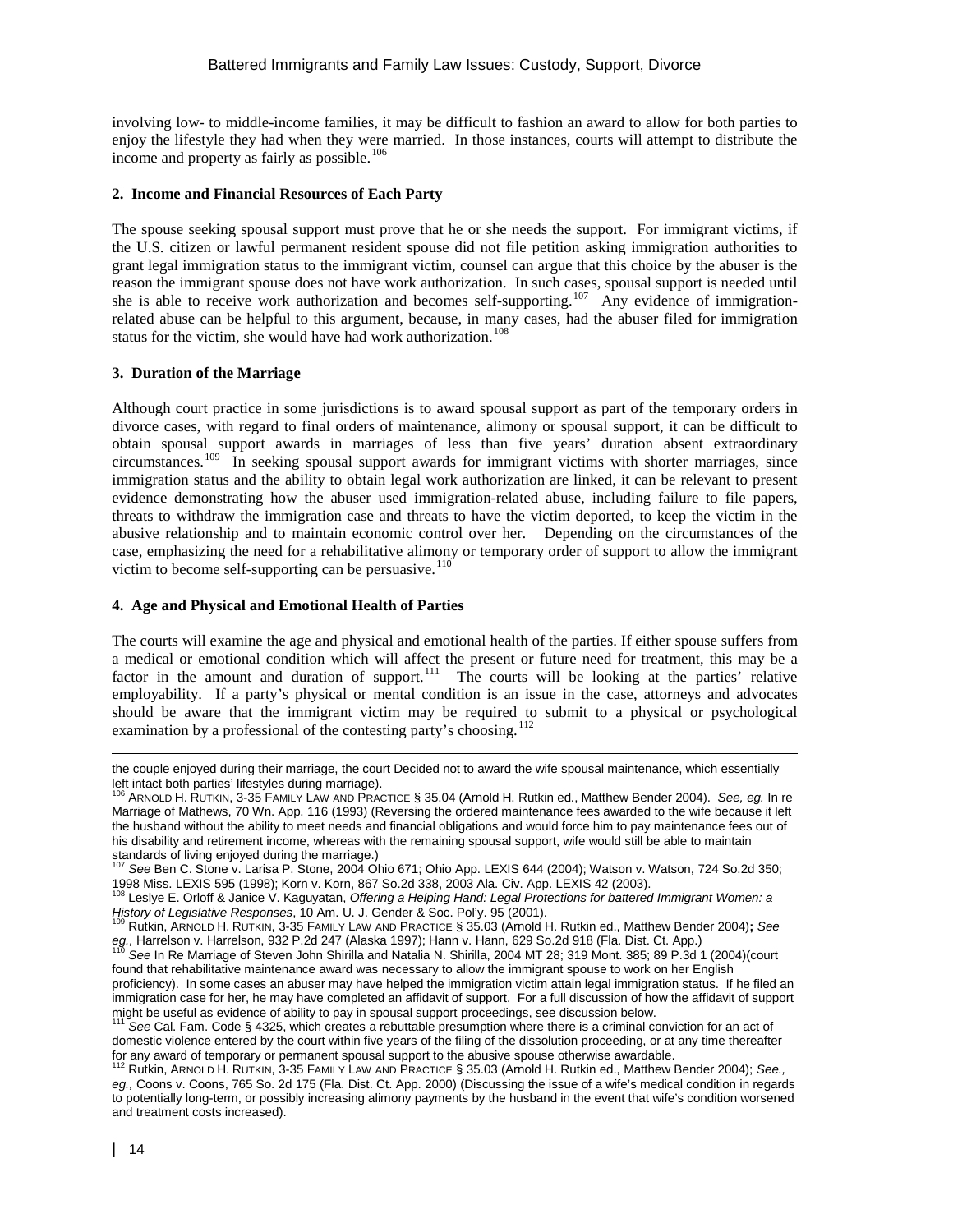#### **5. Time Necessary for Either Party to Acquire Sufficient Education or Training in Order to Find Appropriate Employment**

Since the approach taken by most courts and state statutes is to achieve financial self-sufficiency for both parties, courts will consider the amount of time it would take a party to become trained and employable. Courts will then fashion an order of support of limited duration in order for the party to achieve this. Attorneys and advocates should work with their battered immigrant clients and examine how long it would take her to become self-supporting. Factors to consider include: how long it will take for her to attain legal immigration status and receive lawful permanent residency under any immigration applications she might have pending, and any education or training she would need or has had in the past which was delayed because of domestic violence and/or family obligations. A specific and realistic plan will enhance a party's chances of obtaining a spousal support order.

#### **6. Needs of Recipient Spouse and Financial Resources of Payor Spouse**

The needs and resources of the recipient spouse will be balanced against the financial resources of the payor spouse.<sup>[113](#page-14-0)</sup> The award of support must not be disproportionate to the payor's ability to pay, nor should it be in excess of the payee spouse's financial needs. $114$ 

## **7. Contributions of Each Spouse During Marriage**

Virtually all states recognize the nonmonetary contributions of each spouse during the marriage, which usually takes the form of homemaking or child-care services.<sup>[115](#page-14-2)</sup> Other examples can include contributions to the success of a family business, spouse's contributions to the other spouse's pursuit of a graduate, or professional degree and any sacrifices to career, family, education and home-country ties that she might have made for the marriage.<sup>[116](#page-14-3)</sup>

#### **8. Retroactive Nature of the Spousal Support Award Award**

In most jurisdictions, the final support award of the court will be retroactive to the date of the commencement of the action, or the date upon which the request for support was filed.<sup>[117](#page-14-4)</sup>

## Proving Your Case

#### **1. Discovery**

 $\overline{a}$ 

Discovery devices are useful to gather all of the relevant facts in preparation for a child and/or spousal support proceeding. "Discovery" refers to the exchange of information between the parties. Discovery procedures that are available in civil court proceedings are generally available in divorce and custody

<span id="page-14-0"></span><sup>113</sup> Rutkin, ARNOLD H. RUTKIN, 3-35 FAMILY LAW AND PRACTICE § 35.03 (Arnold H. Rutkin ed., Matthew Bender 2004). *See, eg.* In re Marriage of Mathews, 70 Wn. App. 116 (1993) (Reversing the order for maintenance fees awarded to the wife because it did not leave the husband with the ability to meet needs and financial obligations, as statutorily required, and would force him to pay maintenance fees out of his disability and retirement income).

<span id="page-14-2"></span><span id="page-14-1"></span><sup>114</sup> *Id.* <sup>115</sup> Rutkin, ARNOLD H. RUTKIN, 3-35 FAMILY LAW AND PRACTICE § 35.03 (Arnold H. Rutkin ed., Matthew Bender 2004). *See, eg.,* Hammer v. Hammer, 991 P.2d 195 (Alaska 1999) (Factoring in wife's homemaking for nearly 19 years out of the 23 year marriage, to conclude that more monetary support is necessary from husband when considering that wife is not likely to the tain employment that will adequately satiate basic needs.)

<span id="page-14-4"></span><span id="page-14-3"></span>obtain employment that will adequately satiate basic needs.) <sup>116</sup> ARNOLD H. RUTKIN, 3-35 FAMILY LAW AND PRACTICE § 35.03 (Arnold H. Rutkin ed., Matthew Bender 2004)**;** *See, eg.,* Watson v. Watson, 724 So.2d 350 (1998)(court noted the wife's contributions as a spouse and that her age and lack of work experience warranted a periodic alimony payment in the amount of \$1,000.00 per month); Ahmad v. Ahmad, 2001 Ohio App. LEXIS 5303 (2001); In Re the Marriage of: Vikram Gangahar v. Preeti Ganghar, 2000 Minn. App. LEXIS 405 (2000) <sup>117</sup> ARNOLD H. RUTKIN, 3-35 FAMILY LAW AND PRACTICE § 35.03 (Arnold H. Rutkin ed., Matthew Bender 2004)**;** *See, eg.,* Gotten v. Gotten, 748 S.W.2d 430 (1987) (Stating that the court's support decision was retroactive, and therefore the wife was entitled to reimbursement for mortgage payments made prior to the entering of the court's decision.)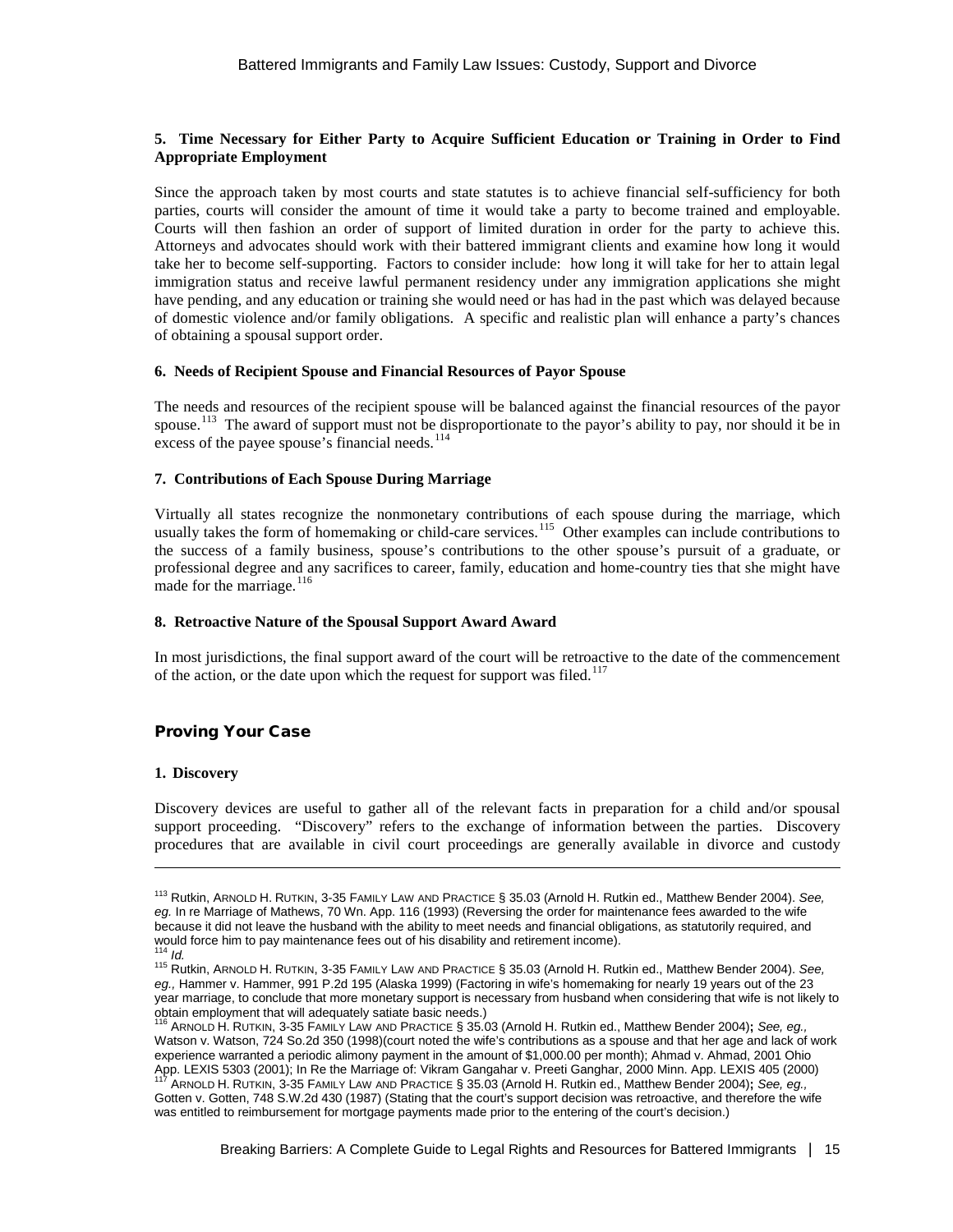cases.[118](#page-15-0) In civil protection order cases, discovery may be more limited, given the need to avoid delays and promote victim safety in the issuance of protection orders.<sup>[119](#page-15-1)</sup>

Examples of discovery devices include:

- Interrogatories Written requests/questions used to elicit any relevant information for a hearing.
- Requests for Production of Documents– Useful for requiring a party to turn over documents.
- Depositions Requires a party to answer questions asked orally by the other side's attorney regarding the facts of the case. Depositions are under oath and generally take place in an attorney's office. Generally, a court reporter is present, or the deposition is taped and everything that is said is recorded.
- Physical and Mental Examinations Appropriate if the party's or the children's physical or mental condition is at issue.

#### **Subpoenas**

Many times it is necessary to obtain documents and information from persons or entities who are not parties to the proceedings. Some examples of this include the party's employer, business associates, bank institutions, accountants, and vocational experts. The procedures governing discovery from nonparties usually are specified by statutes or rules of practice.<sup>120</sup> Some jurisdictions may also require that permission be obtained from the court prior to the issuance of a discovery request on a nonparty.<sup>121</sup> In most jurisdictions a non-party's attendance and/or documents that are ordered produced at a hearing or deposition will require a subpoena (for a nonparty) or a subpoena *duces tecum* (for documents). Check your statutes and local practice rules for procedures for issuance of subpoenas and subpoena *duces tecum*.

## **2. Proving the abuser's income and ability to pay**

If the non-custodial parent/spouse is working, W-2 forms and any other proof of salary can be used at the hearing. Also, any type of financial documents that the client possesses regarding the household's finances should be gathered before the hearing. The search for evidence that can document income and ability to pay should not be limited to financial information. For example, police reports may contain useful information. The abuser may have told the police that he is willing to pay for repairs of damages he incurred, hospital bills, or support for the child or spouse. This information may be recorded in the police report and can be used as evidence of his willingness and ability to pay or for impeachment purposes. Evidence that the battered immigrant should try to obtain in advance of a hearing to show the spouse/non-custodial parent's income and ability to pay includes:  $122$ 

- Financial statements
- Income tax returns
- Pay stubs
- Employer's Statements<sup>[123](#page-15-5)</sup>
- Employer's Affidavits
- Tax returns
- Bank statements
- Mortgage documents
- Rental lease
- Copies of credit card statements
- Affidavit of Support (see discussion below)
- Car payments or leases (showing lifestyle of opposing party)

<span id="page-15-1"></span><span id="page-15-0"></span><sup>&</sup>lt;sup>118</sup> ARNOLD H. RUTKIN, 2-12 FAMILY LAW AND PRACTICE § 12.01 (Arnold H. Rutkin ed., Matthew Bender 2004).<br><sup>119</sup> See Catherine F. Klein & Leslye E. Orloff, *Providing Legal Protection for Battered Women: An Analysis of Stat* University of University C. University C. University of District Protection for Battered Women: An Analysis of State Statutes<br>
and Case Law, 21 HOFSTRA L.REV. 801, 823 (1993).<br>
<sup>120</sup> 2-12 ARNOLD H. RUTKIN, 3-35 FAMILY LAW

<span id="page-15-3"></span><span id="page-15-2"></span>

<span id="page-15-4"></span>

<span id="page-15-5"></span>Attached to this chapter is a copy of an employer's statement from the Superior Court of the District of Columbia.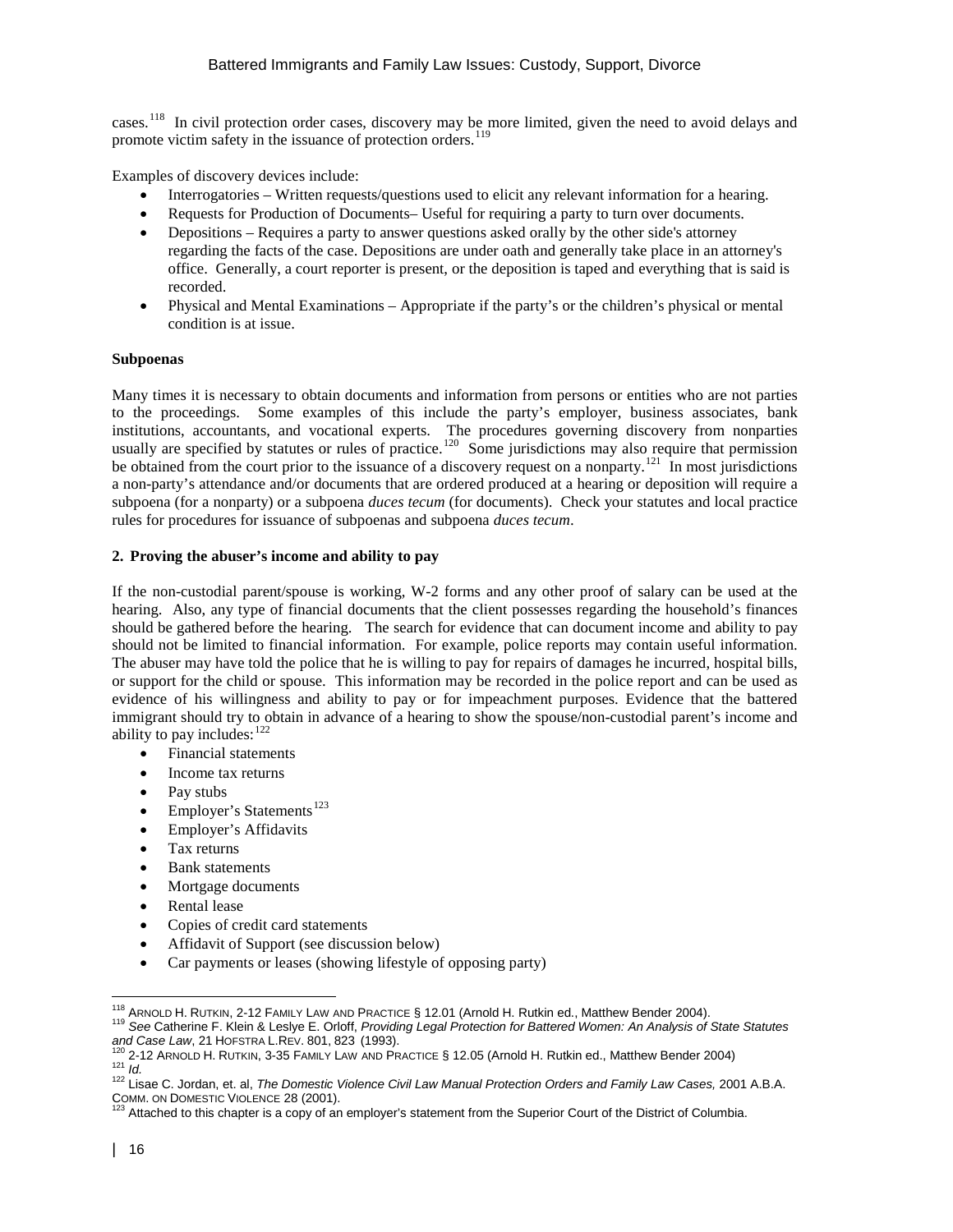- Self-employment records, records of employee bonuses
- Any records of past employment
- Any proof of the non-custodial parent's assets (401K plans including the ability to borrow funds from such a plan).

If a battered immigrant seeks assistance before leaving her abuser, she should be advised to copy these documents if she can do so safely. In addition to obtaining documents from the battered immigrant, her attorney may be able to subpoena the records in advance of the hearing from the respondent's employer, banking institution, or from the respondent if he is self-employed.<sup>[124](#page-16-0)</sup> Additionally, in many states, limited discovery may be possible in a civil protection order case if the victim will be requesting a child support and/or spousal support award as part of her protection order.<sup>[125](#page-16-1)</sup> In such cases, the court may require that each party complete and exchange financial affidavits.

Attorneys representing immigrant victims have been successful in using Employer's Statements to prove income in a child support case in lieu of the employer's testimony. Counsel subpoenas the employer using a subpoena duces tecum which requires that the employer appear and bring with them the Employer's statement and affidavit for inspection and copying. The employer (actually it is the person in charge of payroll) is usually given the option of providing the documents prior to the hearing so that the battered immigrant's counsel can share this information with the opposing party and to secure an agreement to admit the Employers Statement at the hearing without requiring the testimony from the Employer. It is important to not quash the subpoena and keep the employer on call in case their testimony is required.

The Employer's Statement and Employer's affidavit<sup>[126](#page-16-2)</sup> can be admitted into evidence under court rules which deem these documents prima facie evidence of income.<sup>[127](#page-16-3)</sup> In other jurisdictions Employer's Statements and Employer's affidavits are generally admitted under the State's equivalent to the Federal Rule of Evidence Rule 902 Self-Authentication.<sup>[128](#page-16-4)</sup> Under these circumstances these statements are obtained through a subpoena duces tecum, but the Employer is not "excused" from having to testify. If the opposing counsel objects to the admission of the Employer's Statement the person who signed the Employer's Statement and Employer's affidavit would need to be available to testify to the fact the that the Employer's Statement contains information that is kept in regular course of business. In practice by keeping the employer on call and providing opposing counsel copies of the Employer's Statement and Employer's Affidavit, opposing counsel usually agrees to stipulate that the figures contained in the Employer's Statement shall be used by the court in calculating the child support amounts.

Some employers may refuse to comply with the subpoena duces tecum. When this occurs the subpoena can be enforced against the employer. Recalcitrant employers may collaborate with the non-custodial parent to help him avoid child support awards or enforcement of child support orders. This may occur but is not limited to instances in which the non-custodial parent is related to the employer. If the employer fails to comply with a subpoena, the subpoena can be enforced against him. When an employer fails to comply with a wage withholding order the employer may be sanctioned under state law for non-compliance. Employers can be fined for not withholding court ordered child support. Attorneys for immigrant victims have won damage awards from employers for failure to comply with court wage withholding orders. $12$ 

<span id="page-16-1"></span><span id="page-16-0"></span><sup>&</sup>lt;sup>124</sup> Check your statutes and local rules for the procedures governing the issuance of a subpoena.<br><sup>125</sup> Leslye E. Orloff, Deeana Jang, & Catherine F. Klein, *With No Place to Turn: Improving Legal Advocacy for Battered Im Women*, 29 FAM. L.Q. 314, 324 (1995). *See also* the attached financial statement from the Superior Court of the District of Columbia.<br><sup>126</sup> See sample Employer's Statement and Employer's Affidavit included in the appendix to this chapter.

<span id="page-16-3"></span><span id="page-16-2"></span><sup>127</sup> See sample Employer 3 Statement and Employer 3 Amstern method is a constant of the 32(F); Louisiana, LSA-R..S. 9:315.2 (A);<br>Maryland, MD Code Fam. Law §12-203; Maine, 19-A.M.R.S.A. §2004 1A.

<span id="page-16-4"></span>Maryland, MD Code Fam. 2004; Maine, 1902 Self Authentication. The Texas rule requires that the Employer's State be on file for 14 days prior to the hearing, the federal rule does not have this requirement. Attorneys should check State rules in the appropriate jurisdiction.

<span id="page-16-5"></span><sup>129</sup> TEX. FAM. CODE ANN. § 158.210; *See, eg.,* Belcher v Terry, 420 S.E.2d 909 (1992) (Holding that W.Va. Code Sections 48A-5- 3(n) and 48 A5-3(f)(b) (Supp. 1991) clearly provides a right of action against employers who failed to withhold child support payments from salary in accordance with a receipt of notice to do so from the state's Child Advocacy Office. The court also said that punitive damages could be obtained after a showing that the failure to withhold was willful on the part of the employer.); Child Support Recovery Srvs., Inc. ex rel S.C. v. Inn at the Waterfront, Inc., 7 P3d 63 ( Alas. 2000) (Affirming summary judgment against an employer for failure to withhold income from an employee who had child support obligations...the court's finding relied on Alaska Stat. Section 25.27.260(a) and (b).)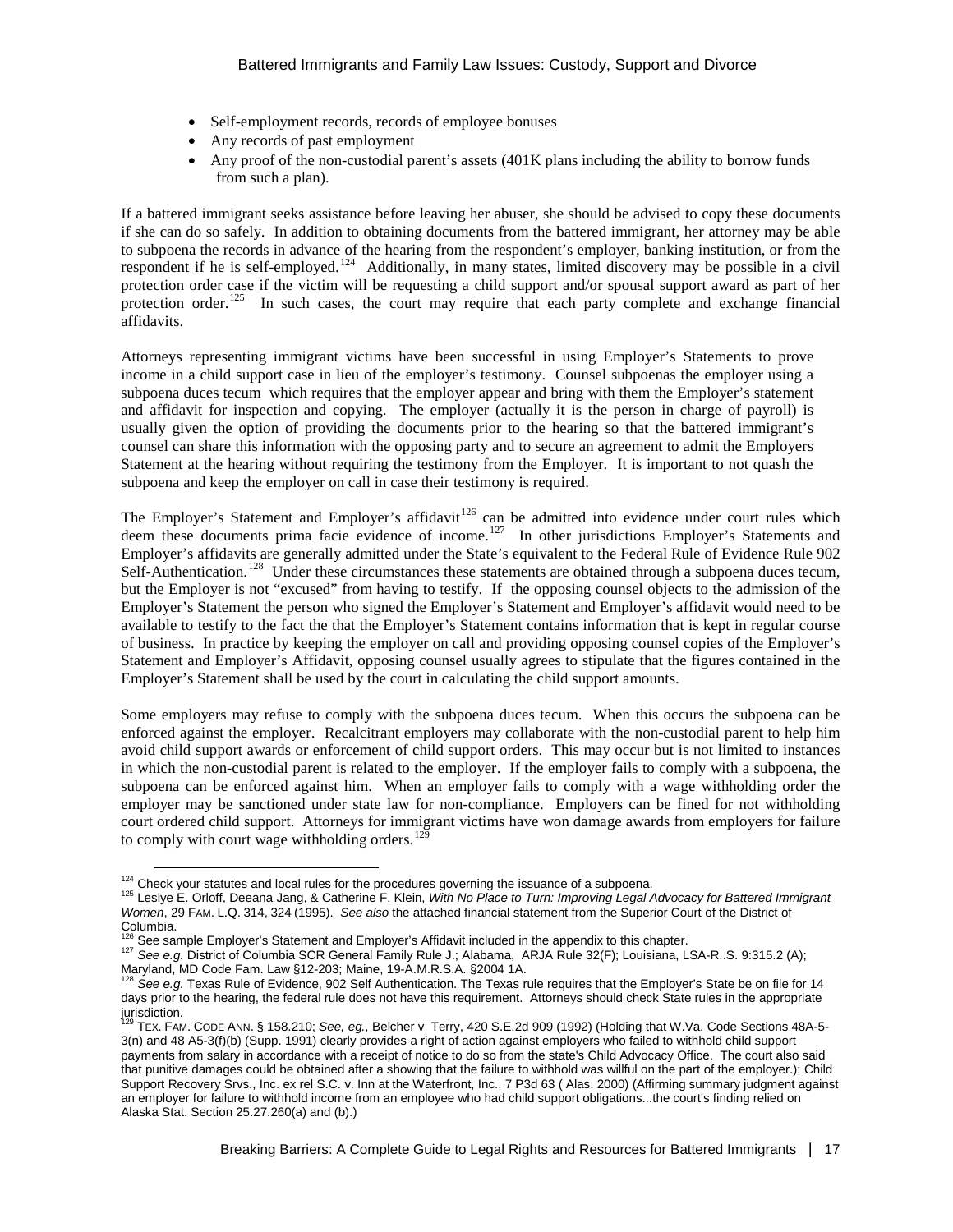Generally, before making financial awards, courts require evidence of the income and expenses of the battered immigrant and her children. In many jurisdictions, completing a financial statement is the simplest means for the battered immigrant and her children to provide expense information the court.<sup>[130](#page-17-0)</sup> This financial statement outlines the client's income and expenses, separating out expenses for the client and for her children. Whether or not the financial statement is required to be signed under oath in the jurisdiction, it is important to inform the client that she can be cross-examined on the financial statement. She needs to understand what the financial statement is and that it is being prepared to demonstrate her need for support. It is especially important to point out to clients the importance of being forthright in including all of the amounts they actually spend and to work with clients to help ensure they are not underestimating the true costs of supporting their children and themselves.<sup>[131](#page-17-1)</sup>

Even when a financial statement is used, it is advisable to gather and bring to any child support hearing additional evidence of the client's expenses. Evidence of client's expenses might include:  $132$ 

- Mortgage payments
- Rent payments
- Food and clothing costs
- **Utilities**
- Telephone
- Medical and dental expenses (for client and child)
- Counseling expenses
- Child care expenses
- Car payments
- Gas or transportation costs
- Insurance payments (car, home, health)
- School tuition
- **Extracurricular activities**
- Payments on debts (credit cards, hospital bills, student loans)
- Attorney's Fees
- Diapers and formula
- **Laundry**
- Meals away from home
- School lunches
- Children's activities
- Entertainment
- Haircuts
- Cable TV and newspapers

When the victim has incurred expenses related to having suffered abuse, it is important to introduce evidence of those expenses at the civil protection order, child support-, spousal support-, and divorce hearing.

 $\overline{a}$ 

Casino Magic Corp. v. King, 43 S.W.3d 14 (Tex. App. 2001) (Awarding mother \$36,951.85 in delinquent child support plus attorney fees and court costs after mother filed motion to enforce child support wage withholding order against father's employer where employer purportedly failed to comply with previous order.); *See also,* State v Filipino, Conn. Super. LEXIS 266 (2000) (Suing on behalf of respondent's former wife, the Connecticut Support Enforcement Division prevailed when the court held employer to be in contempt for willfully violating a valid withholding order, and found employer liable to mother in<br>the sum of \$29,259 for the full amount of income not withheld since receipt of the notice to w

<span id="page-17-1"></span><span id="page-17-0"></span><sup>&</sup>lt;sup>130</sup> See sample financial statement in the Appendix to this chapter.<br><sup>131</sup> Often immigrant victims will underestimate their actual expenses. Sometimes this will occur because they are multiplying their weekly costs by 4 instead of 4.3 weeks to attain a monthly expense amount. In other instances they may be very proud of how their ability to be frugal, because it has helped them be able to survive and support their children on their own. One way attorneys can help clients check to see if they have included all expenses on the financial statement is to ask whether they are saving money or spending all of the money they receive. In most instances low income immigrant women will not be saving any money and the total amount of expenses reported on the financial statement should equal or be more than their income. Counsel will need to work with clients to be prepared to explain how they pay for expenses that exceed their income (e.g. help from family, credit card debt, etc.)<br><sup>132</sup> See Leslye E. Orloff, Deeana Jang, & Catherine F. Klein, *With No Place to Turn: Improving Legal Advocacy for Battered* 

<span id="page-17-2"></span>*Immigrant Women*, 29 FAM. L.Q. 314, 324 (1995).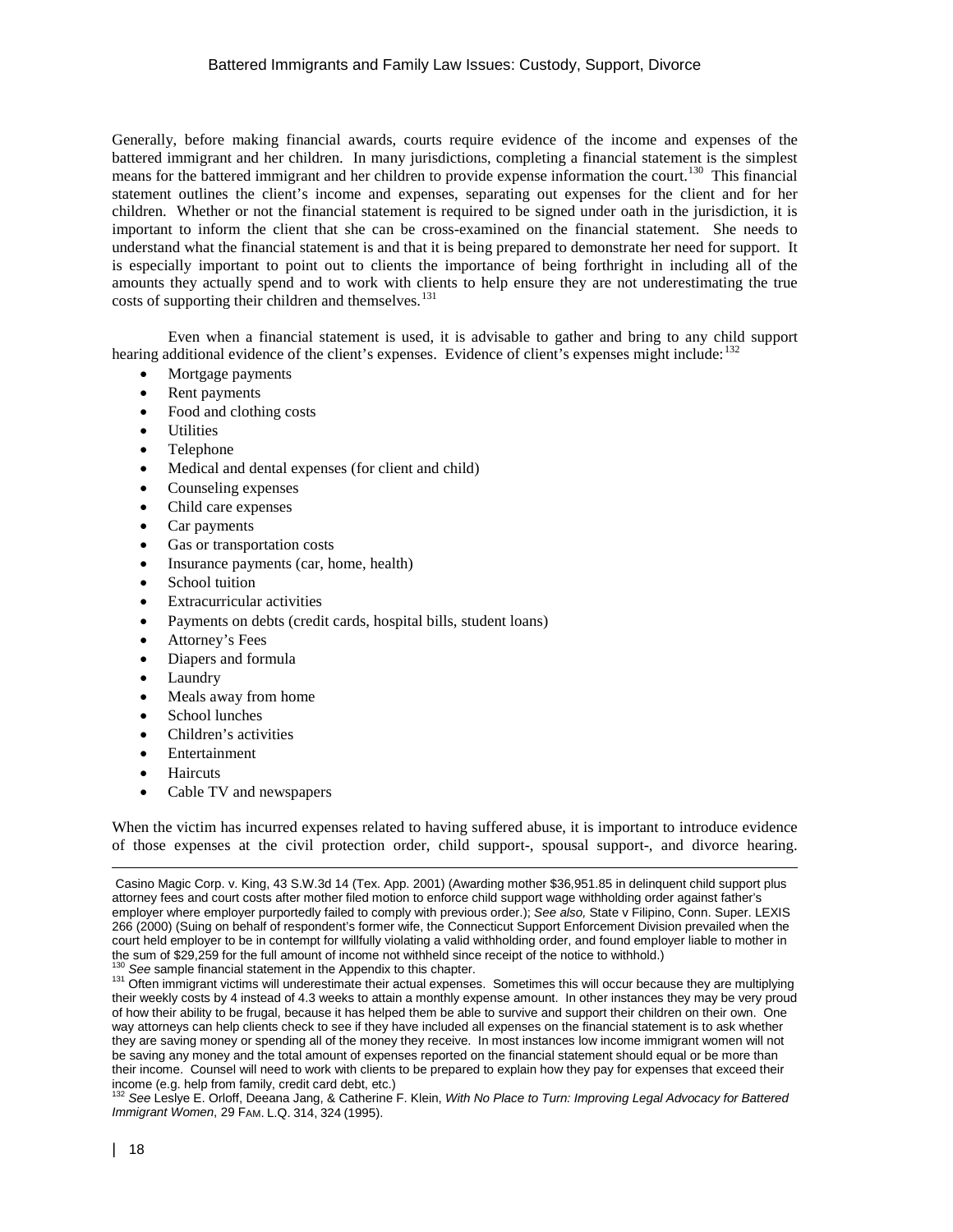Documentation of expenses related to the abuse and evidence of lost employment opportunities might include: [133](#page-18-0)

- Medical bills
- Hospital bills
- Bills related to repairing property damaged by abuse
- Costs associated with changing locks on the family residence
- Transportation costs associated with seeking medical treatment for injuries
- Counseling costs for the victim and the children
- Evidence of reduced pay from an employer related to having suffered abuse, including days missed at work when recuperating from injuries, and days missed when involved in court proceedings.

## **Immigration Affidavits of Support as evidence of the ability to pay child support and/or spousal support**

An Affidavit of Support is a document that a U.S. citizen or lawful permanent resident is required to submit to immigration authorities when a family member whom he or she has sponsored applies for lawful permanent residence (a "green card").<sup>134</sup> In the affidavit of support, the U.S. citizen or lawful permanent resident family member signs a sworn statement promising to financially support the immigrant family member. Affidavits of Support can be helpful in family court cases in obtaining child and spousal support awards. The affidavit can be used as evidence of income and the ability to pay child and/or spousal support and as evidence of the abusive spouse's or parent's obligation to support his family.<sup>[135](#page-18-2)</sup> For immigrants who applied for permanent residence before December 19, 1997, affidavits were filed on Form I-134. Applicants filing on or after that date were required to submit the new enforceable Affidavit of Support on Form I- $864.136$  $864.136$ 

If the immigrant victim attained lawful permanent or conditional resident status (i.e. greencard) through her spouse, he will have had to file an affidavit of support in her immigration case. The existence of an affidavit of support provides critical information that can help in obtaining child and spousal support, including evidence of the sponsoring spouse's income. When filing the affidavit of support, the sponsor is required to submit to immigration authorities, together with the affidavit, the following documents:

- A copy of the sponsor's income tax returns for the last three years if he or she had a legal duty to file:  $^{13}$
- evidence of current employment or self-employment (normally recent pay stubs and a statement from the sponsor's employer on business stationery); $^{138}$  $^{138}$  $^{138}$
- If the income is below 125% of the poverty level for the family size,  $^{139}$  $^{139}$  $^{139}$  the sponsor may also submit other proof of his ability to support his immigrant spouse and/or child, including evidence of the sponsor's assets.

<span id="page-18-6"></span><span id="page-18-1"></span><span id="page-18-0"></span><sup>&</sup>lt;sup>133</sup> Id. at 28.<br><sup>134</sup> An Affidavit of Support is required in all family-based immigration cases, whether the sponsored immigrant is applying for permanent residence through adjustment of status in the U.S. or an immigrant visa at a United States consulate abroad. INA 212(a)(4)(C); 8 U.S.C 1182(a)(4)(C). In employment-based immigration cases an affidavit of support is also required if the immigrant will be employed by in a business owned by a relative. INA § 212(a)(4)(D); 8 U.S.C. 1182(a)(4)(D).

<span id="page-18-2"></span><sup>135</sup> *See* Sinojia v. Sinojia, No. 113953, 1994 Conn. Super. LEXIS 2485 (Conn. Super. Ct. Sept. 27, 1994)(spousal support); Stein v. Stein, 831 S.W.2d 684 (Mo. Ct. App. 1992)(affidavit of support admitted as evidence); K.S. v. I.G.S., Index No. 313910/00 (N.Y. Sup. Ct. July 16, 2001)(spousal support); Walsh v. Walsh, 764 N.E.2d 1103 (Ohio Ct. App. 2001)(as

<span id="page-18-3"></span>evidence); Dao v. Nguyen, No. 2071-95-4, 1995 WL 653322 (Va. Cir. Ct. Nov. 7, 1995)(spousal support).<br><sup>136</sup> A sponsor who signs a new affidavit of support may be required to repay any "means-tested public benefits" receive the sponsored immigrant if requested by the government agency that provided the benefits. See INA Sec. 213A(b). As of April 2003, the National Immigration Law Center reported that no government agency had been known to request repayment from an I-864 sponsor. *See* Sponsored Immigrants and Benefits, [http://www.nilc.org/ciwc/ciwc\\_ce/AOS\\_and\\_Bs\\_CA.htm;](http://www.nilc.org/ciwc/ciwc_ce/AOS_and_Bs_CA.htm)  *see generally*, Charles Wheeler, *The New Affidavit of Support and Sponsorship Requirements*, 74 Interpreter Releases 1581 (Oct. 20, 1997); Michael J. Sheridan, *The New Affidavit of Support and Other 1996 Amendments to Immigration and Welfare Provisions Designed to Prevent Aliens from Becoming Public Charges*, 31 Creighton L. Rev. 741, 753-54 (1998).<br><sup>137</sup> 8 CFR § 213a.2(c)(2)(i)<br><sup>138</sup> 8 CFR § 213a.2(c)(2)(ii)

<span id="page-18-5"></span><span id="page-18-4"></span>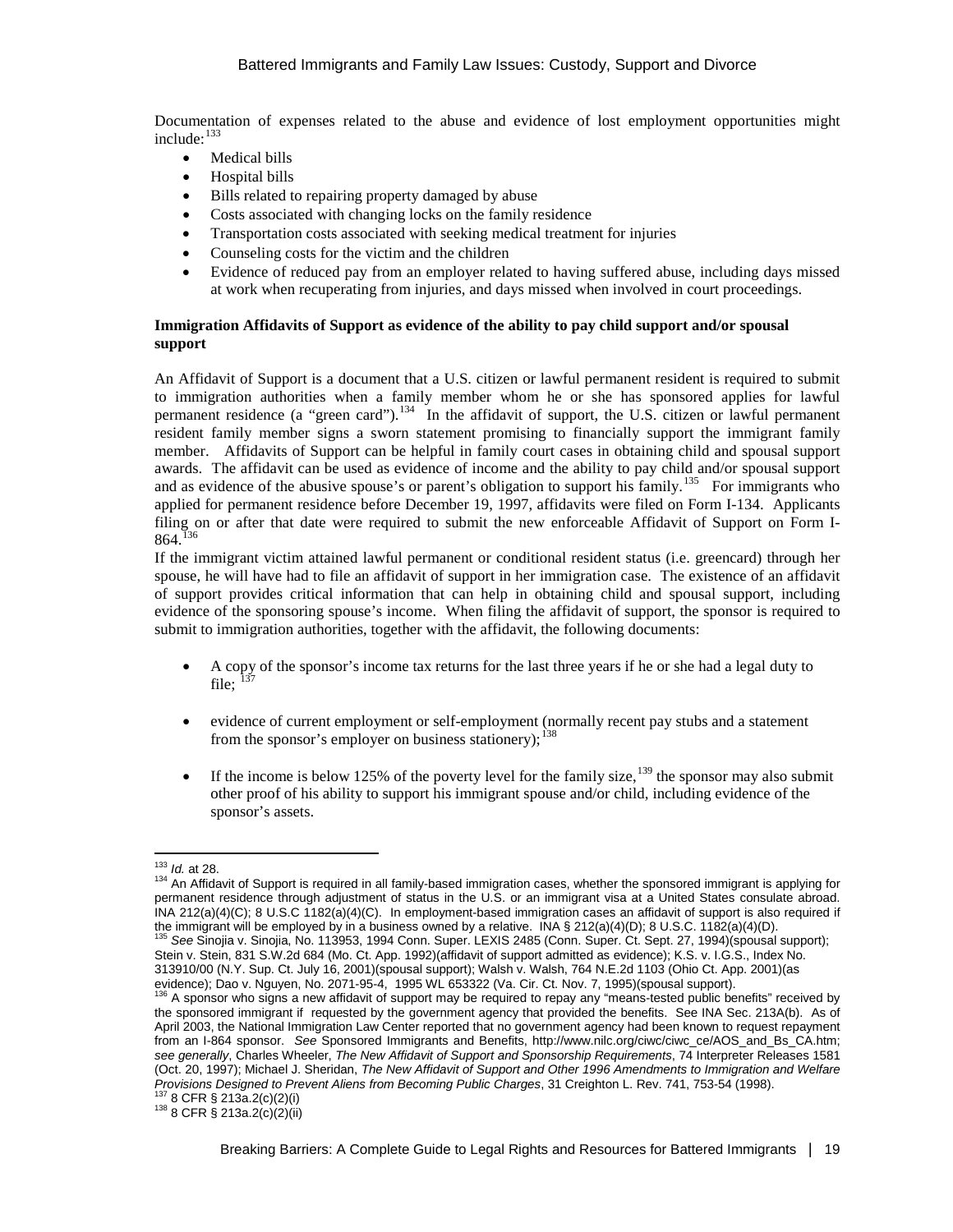Obtaining information that was submitted in conjunction with the Affidavit of Support can be useful in cases where proving the abuser's income and ability to pay would otherwise be difficult. Examples include when the abusive sponsor is self-employed or works for a family member, or is hiding or manipulating income. To determine that the affidavit of support has been filed, counsel for an immigrant victim in a protection order-, child support-, divorce- or other family court proceeding should:

- Submit a Freedom of Information Act (FOIA) request to obtain copies of the battered immigrant's immigration file if she does not have a copy of the Affidavit of Support or underlying documents;
- If necessary, use discovery in the family court case to obtain copies of the affidavit of support and tax returns that the abusive spouse filed with his affidavit of support and pay stubs attesting to current income;
- If necessary, creatively use protection order remedies to order that the abuser provide a copy of the Affidavit of Support and/or copies of his tax returns. If he cannot provide copies of these documents, the abuser can be ordered to obtain an IRS transcript of tax returns filed for the past three vears.<sup>[140](#page-19-0)</sup>

While the strategies discussed above for child support cases should also be explored in spousal support cases,<sup>[141](#page-19-1)</sup> obtaining spousal support awards can be significantly more difficult than child support awards. For this reason, counsel for an immigrant victim may want to consider introducing the Affidavit of Support as evidence in a divorce or protection order case in which the battered immigrant is seeking spousal support. The affidavit, in which the sponsor promised to financially support the immigrant spouse, can be introduced along with the other evidence (see discussion above on types of evidence) to support a spousal support award of sufficient duration for the battered immigrant to gain economic self-sufficiency.<sup>[142](#page-19-2)</sup>

## **3. Form of Relief – Wage Withholding**

Wage withholding requires the non-custodial parent's employer to withhold child support from the noncustodial parent's paycheck before he or she is paid. For victims of domestic violence, this form of relief is preferable because it minimizes any contact between the abuser and victim, and provides an objective method to prove whether child support has been paid. This can be accomplished by obtaining a wage-withholding order in conjunction with the protection order, child support order, or divorce order.<sup>143</sup> Payment through a child support collection agency is also possible. A child support collection agency will distribute the payment to the victim and record the payments. The child support collection agency can also assist in enforcement if the abuser fails to pay the court-ordered child support.

## Child Support and Visitation

<sup>139</sup> *See* 8 CFR § 213a.1. In determining whether the household income is sufficient, household size is calculated to include the sponsor, all persons related to the sponsor by birth, marriage, or adoption living in the sponsor's residence, the sponsor's dependents, the sponsored immigrant(s), and any immigrants the sponsor has previously sponsored for immigration status when that support obligation has not terminated.<br><sup>140</sup> To obtain a transactor of terminated and terminated.

<span id="page-19-0"></span><sup>140</sup> To obtain a transcript of tax returns, an individual can submit IRS Form 4506-T by mail, fax, or in person at a local IRS office or order by calling 1-800-829-1040. If an attorney or individual other that the taxpayer is requesting the transcript or other document, IRS Form 2848, Power of Attorney and Declaration of Representative, must be signed by the taxpayer and submitted with the request. For more information and to obtain these forms, *see* the IRS official website: http://www.irs.gov/formspubs/.

<span id="page-19-1"></span><sup>141</sup> Even when counsel plans on introducing the affidavit of support in a family court case, counsel should also use the strategies described above to obtain the financial documentation submitted with the affidavit. Any information on assets submitted could be useful both for spousal support and property division awards.<br><sup>142</sup> Under the affidavit of support the responsibility to support a family member under an affidavit of support lasts until the

<span id="page-19-2"></span>immigrant family member becomes a U.S. citizen or is credited with forty quarters of work (usually ten years). 8 U.S.C. § 1183a(a)(3)(A), B) (2003).

<span id="page-19-3"></span><sup>143</sup> Depending on your jurisdiction's rules, a wage withholding order may be issued automatically with a court order that includes spousal and/or child support. If wage withholding orders are not automatically issued, you must request that the court issue the order. See also Personal Responsibility and Work Opportunity Reconciliation Act of 1996, Pub. L. No. 104- 193, 110 Stat. 2105, §453(g)(1) (codified, as amended, in scattered sections of 42 U.S.C.)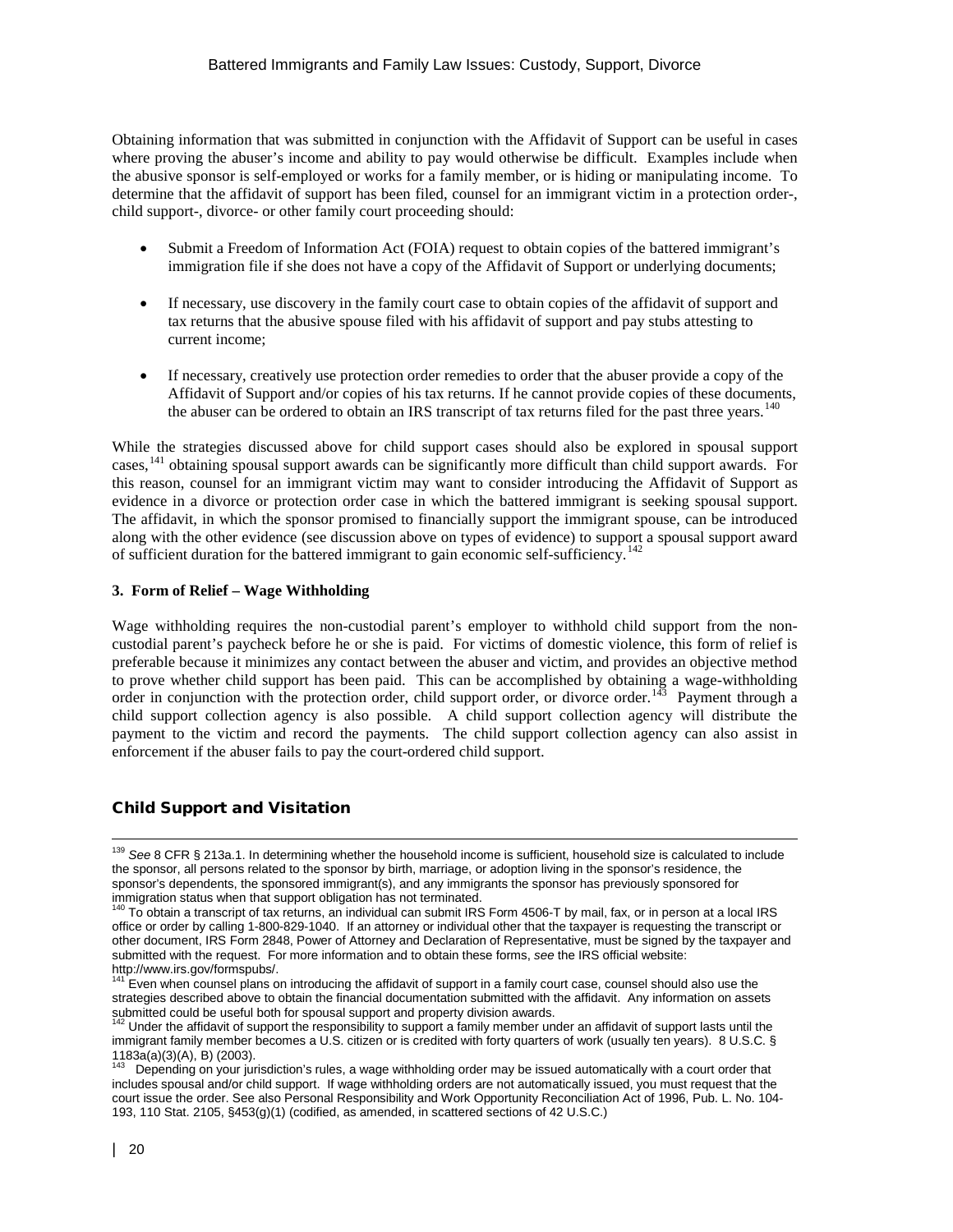Another important area of which battered immigrant women should be aware involves visitation and child support. Many non-custodial parents argue that they should not be required to pay child support if they are not allowed visitation with their children. Safety concerns for the children and the battered immigrant client, particularly in very violent cases, may lead a court to not order visitation with an abusive father. Immigrant victims should be informed by counsel that the court may not demand that she allow visitation in order that child support be provided.<sup>144</sup> Rather, the non-custodial parent is required to pay child support regardless of his visitation rights with his children.<sup>145</sup> Many domestic violence victims, including battered immigrant victims, are unaware that, as a matter of law child support and visitation are independent issues in a family court proceeding. It is important for attorneys and advocates working with immigrant victims to explain that a non-custodial parent is required to pay child support regardless of his visitation rights with his children.<sup>[146](#page-20-2)</sup>

When a non-custodial parent who is an abuser has not been exercising visitation rights, attorneys need to be aware that seeking a child support order may spur the abuser to seek visitation with the child. An abuser's payment of child support does not guarantee him the right to visitation with the children. In domestic violence cases, if a victim seeks and receives a court order that limits or denies an abuser visitation with the parties children, those restrictions on visitation do not cut off the rights of the children to receive child support payments.<sup>147</sup>

## Enforcement of Support Orders

It is quite possible that, even after the successful attainment of a child support and/or spousal support order, the abuser or non-custodial parent will not pay. It is estimated that over eighty-four billion dollars of child support arrears are owed in the United States.<sup>148</sup> The state and federal government have implemented several strategies to address this problem. In addition, civil and criminal contempt actions in courts are also possible.

<span id="page-20-0"></span><sup>144</sup> *See, e.g.,* Hagstrom v. Smith, 251 S.E.2d 27 (Ga. Ct. App. 1978) (finding that the withholding of visitation constitutes no defense in an action seeking payment of child support under a valid court order); In re Marriage of Hoksbergen, 587 N.W.2d 490 (Iowa App. 1998) (holding that the withholding of visitation did not stop the father's obligation to support the minor children); Vanburen County Dep't of Social Servs. by Curtis v. Swearengin, 455 S.E.2d 161, 163 (N.C. Ct. App. 1995) (voiding an order that conditioned child support on visitation for jurisdictional reasons in a URESA action). *Cf.* Brancoveanu v. Brancoveanu, 548 N.Y.S.2d 694 (N.Y. App. Div. 1989) (holding that pursuant to Domestic Relations Law § 241, interference with, or withholding of, visitation rights is not a ground for terminating child support or canceling child support arrears. However Domestic Relations Law § 241 (2003) does allow the suspension of alimony or maintenance support payments (including alimony/maintenance arrears during the time that visitation was withheld) when the custodial parent

<span id="page-20-1"></span>wrongfully interfered or withheld visitation).<br><sup>145</sup> Generally, visitation rights cannot be terminated because of non-payment of child support. *See, e.g.,* Peterson v. Jason, 513 So. 2d 1351, 1352 (Fla. Dist. Ct. App. 1987) (holding that a court can only terminate visitation rights for nonpayment of support when the nonpayment has been willful, intentional and detrimental to the welfare of the child, so that termination would be in the child's best interest); Ledsome v. Ledsome, 301 S.E.2d 475, 479 (W. Va. 1983) (holding that the trial court incorrectly denied visitation rights because the record did not show that he continously, willfully, or intentionally failed to support his children).

<span id="page-20-2"></span><sup>146</sup> Generally, visitation rights cannot be terminated because of non-payment of child support. *See, e.g.,* Peterson v. Jason, 513 So. 2d 1351, 1352 (Fla. Dist. Ct. App. 1987) (holding that a court can only terminate visitation rights for nonpayment of support when the nonpayment has been willful, intentional and detrimental to the welfare of the child so that termination would be in the child's best interest.); Ledsome v. Ledsome, 301 S.E.2d 475, 479 (W. Va. 1983) (holding that the trial court incorrectly denied visitation rights because the record did not show that he contumaciously, willfully, or intentionally failed to support his children).

<span id="page-20-3"></span>See, e.g., Hagstrom v. Smith, 251 S.E.2d 27 (Ga. Ct. App. 1978) (finding that the withholding of visitation constitutes no defense in an action seeking payment of child support under a valid court order); In re Marriage of Hoksbergen, 587 N.W.2d 490 (Iowa App. 1998) (holding that the withholding of visitation did not stop the father's obligation to support the minor children); Vanburen County Dep't of Social Servs. by Curtis v. Swearengin, 455 S.E.2d 161, 163 (N.C. Ct. App. 1995) (voiding an order that conditioned child support on visitation for jurisdictional reasons in a URESA action). *Cf.* Brancoveanu v. Brancoveanu, 548 N.Y.S.2d 694 (N.Y. App. Div. 1989) (holding that pursuant to Domestic Relations Law § 241, interference with or withholding of visitation rights is not a ground for terminating child support or canceling child support arrears, yet Domestic Relations Law § 241 (2003) does allow the suspension of alimony or maintenance support payments (including alimony/maintenance arrears during the time that visitation was withheld) when the custodial parent wrongfully interfered or withheld visitation).

<span id="page-20-4"></span><sup>148</sup> *See* Office of Child Support Enforcement, FY 2000 Preliminary Data Preview Report, Ch. 1: Child Support Enforcement (CSE) Background and Program Results, at [http://www.acf.dhhs.gov/programs/cse/pubs/2000/datareport/ch01.html.](http://www.acf.dhhs.gov/programs/cse/pubs/2000/datareport/ch01.html)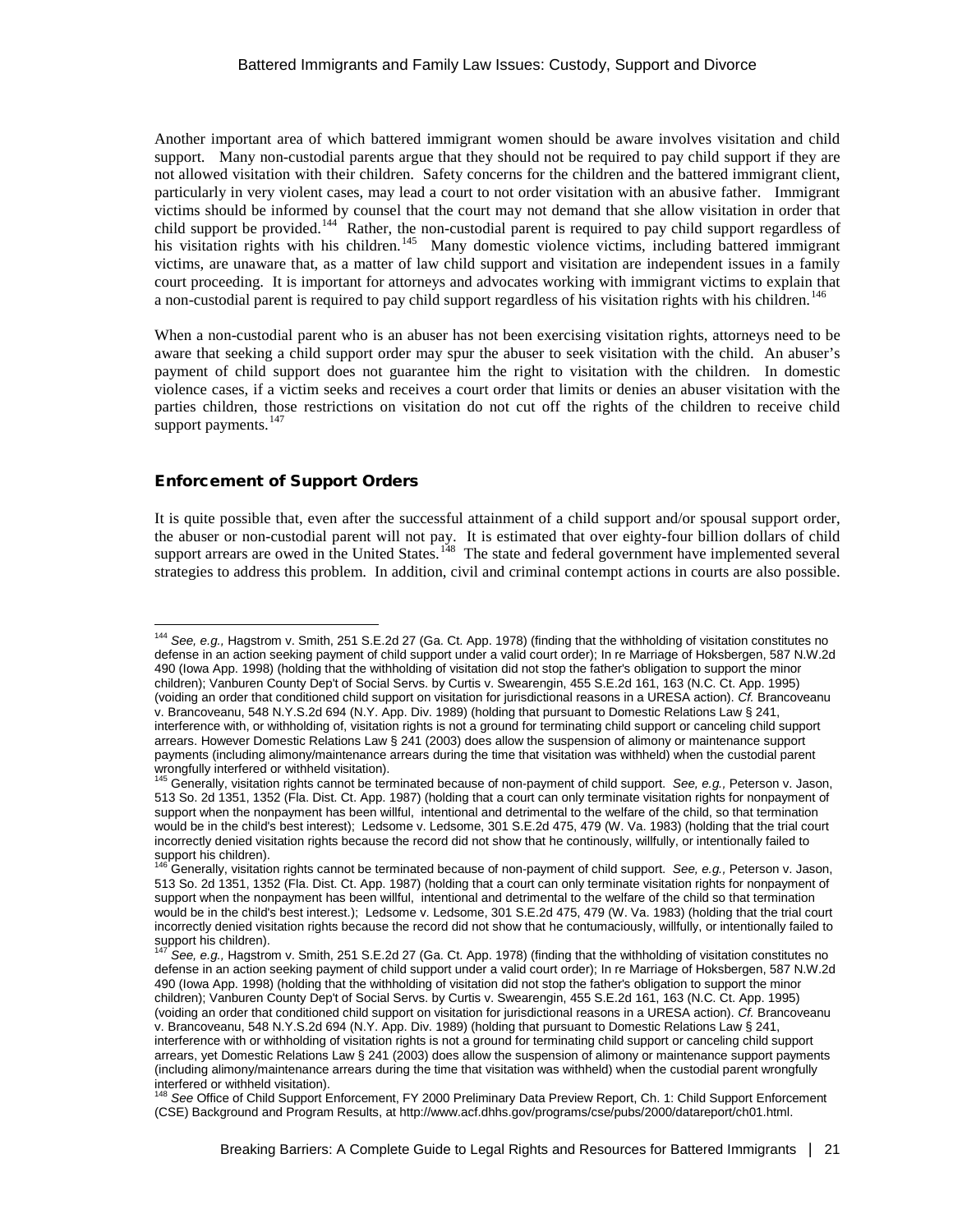The following section will discuss child support enforcement and will emphasize particular issues that can arise in cases of immigrant victims.

## **1. Child Support Enforcement Under Personal Responsibility And Work Opportunities Reconciliation Act (PRWORA) -- TANF Requirements and Other Available Enforcement**

 $PRWORA<sup>149</sup>$  $PRWORA<sup>149</sup>$  $PRWORA<sup>149</sup>$  made significant changes to child support enforcement. PRWORA required the creation of new databases, strengthened child support enforcement mechanisms, and pushed states to achieve a ninety percent paternity-establishment rate, or face financial penalties in the form of cuts to the State's federal TANF blockgrant funds.<sup>150</sup> PRWORA tightened the cooperation requirements for child support and added a new requirement that states flag cases of individuals in the state's child support automated system when there is reasonable evidence of domestic violence, or when a protection order has been issued.<sup>[151](#page-21-2)</sup>

Custodial parents seeking TANF are required under federal law to make a "good- faith effort" to provide the state with information about the non-custodial parent and to agree to appear at interviews, hearings, and legal proceedings. Moreover, if necessary, they are also required to establish paternity, and to subject themselves and their child to genetic tests.<sup>152</sup> If a custodial parent does not cooperate with the state on paternityestablishment or child support proceedings, the custodial parent may be sanctioned by partial or full loss of TANF benefits for herself and her children.<sup>[153](#page-21-4)</sup>

When a parent applies for cash-assistance benefits, she will be required to disclose the identity of the children's father.<sup>154</sup> The state child support enforcement agency will then attempt to collect child support from the father. Generally, if an immigrant victim is receiving cash assistance, the amount of cash assistance she is receiving may be deducted from her child support payment, or her cash-assistance payment may be reduced.[155](#page-21-6) Some battered women and battered immigrant women may not wish to collect child support out of fear of retaliation from the abuser. The child support enforcement agency may not attempt collection in certain instances where a battered immigrant shows fear of violence from the father.<sup>[156](#page-21-7)</sup>

Federal law provides two exceptions to the child support cooperation requirement: (1) a waiver for "good cause," and (2) the Family Violence Option (FVO), which permits the state to waive child support cooperation requirements, as well as other TANF requirements, such as work and time limits, if the state finds "good cause."<sup>157</sup> The first exception is broader, encompassing not only domestic violence, but other circumstances, including conception of the child through forcible rape or incest, pending adoption proceedings, and reasonably anticipated physical or emotional harm to the mother or child.<sup>158</sup> The FVO exception urges states to screen TANF cases for domestic violence, safeguard battered applicants' confidentiality, and refer battered individuals to counseling and supportive services.<sup>159</sup> States may also use the FVO to waive other TANF requirements such as residency requirements, child support cooperation, time

 $\overline{a}$ 

<span id="page-21-0"></span><sup>149</sup> Pub. L. No. 104-193 §§, 110 Stat. 2105 (1996).

<span id="page-21-1"></span><sup>150</sup> *See* Susan Notar and Vicki Turetsky, *Models for Safe Child Support Enforcement*, 8 AM. U. J. GENDER SOC. POL'Y & L. 657 660 (2000).<br><sup>151</sup> Id. at 695. See also 42 U.S.C. §654(26)(D) (Supp. III 1997).

<span id="page-21-3"></span><span id="page-21-2"></span><sup>151</sup> *Id*. at 695. *See also* 42 U.S.C. §654(26)(D) (Supp. III 1997). <sup>152</sup> Please refer to previous section on paternity and risks to victims of domestic violence. *See* Stern, Naomi Stern, *Battered by the System: How Advocates Against Domestic Violence Have Improved Victims' Access to Child Support and TANF*, 14 HASTINGS WOMEN'S L. J. 47, 52 (2003). *See also 42 U.S.C. §654 (Supp. III 1997).*<br><sup>153</sup> See Stern, Naomi Stern, *Battered by the System: How Advocates Against Domestic Violence Have Improved Victims'*<br><sup>153</sup> See Stern, Naom

<span id="page-21-4"></span>Access to Child Support and TANF, 14 HASTINGS WOMEN'S L. J. 47, 56 (2003); See also 42 U.S.C. §654 (Supp. III 1997).<br>
<sup>154</sup> See Office of Child Support and TANF, 14 HASTINGS WOMEN'S L. J. 47, 56 (2003); See also 42 U.S.C.

<span id="page-21-7"></span><span id="page-21-6"></span><span id="page-21-5"></span><sup>&</sup>lt;sup>156</sup> ARNOLD H. RUTKIN, 5-48 FAMILY LAW AND PRACTICE § 48.03 (Arnold H. Rutkin ed., Matthew Bender 2004).<br><sup>156</sup> For more strategies on how to argue for greater safety and security for domestic violence victims when they se support *See* Susan Notar & Vicki Turetsky*, Models for Safe Child Support Enforcement*, 8 AM. U.J. GENDER SOC. POL'Y & L. 657 (2000).

<span id="page-21-8"></span><sup>&</sup>lt;sup>157</sup> See Naomi Stern, *Battered by the System: How Advocates Against Domestic Violence Have Improved Victims' Access to*<br>Child Support and TANF, 14 HASTINGS WOMEN'S L. J. 47, 56 (2003).

<span id="page-21-10"></span><span id="page-21-9"></span><sup>&</sup>lt;sup>158</sup> Id.<br><sup>159</sup> In implementing FVO, it is important that immigrant battered women be provided interpreters, and that they be provided access to culturally competent and language-accessible counseling with support services. Leslye Orloff, Leandra Zarnow and Yiris Cornwall, FACILITATING ACCESS TO TANF FOR BATTERED IMMIGRANTS: A PILOT TRAINING MANUAL FOR TANF ELIGIBILITY WORKERS, Ch. 9 (2000).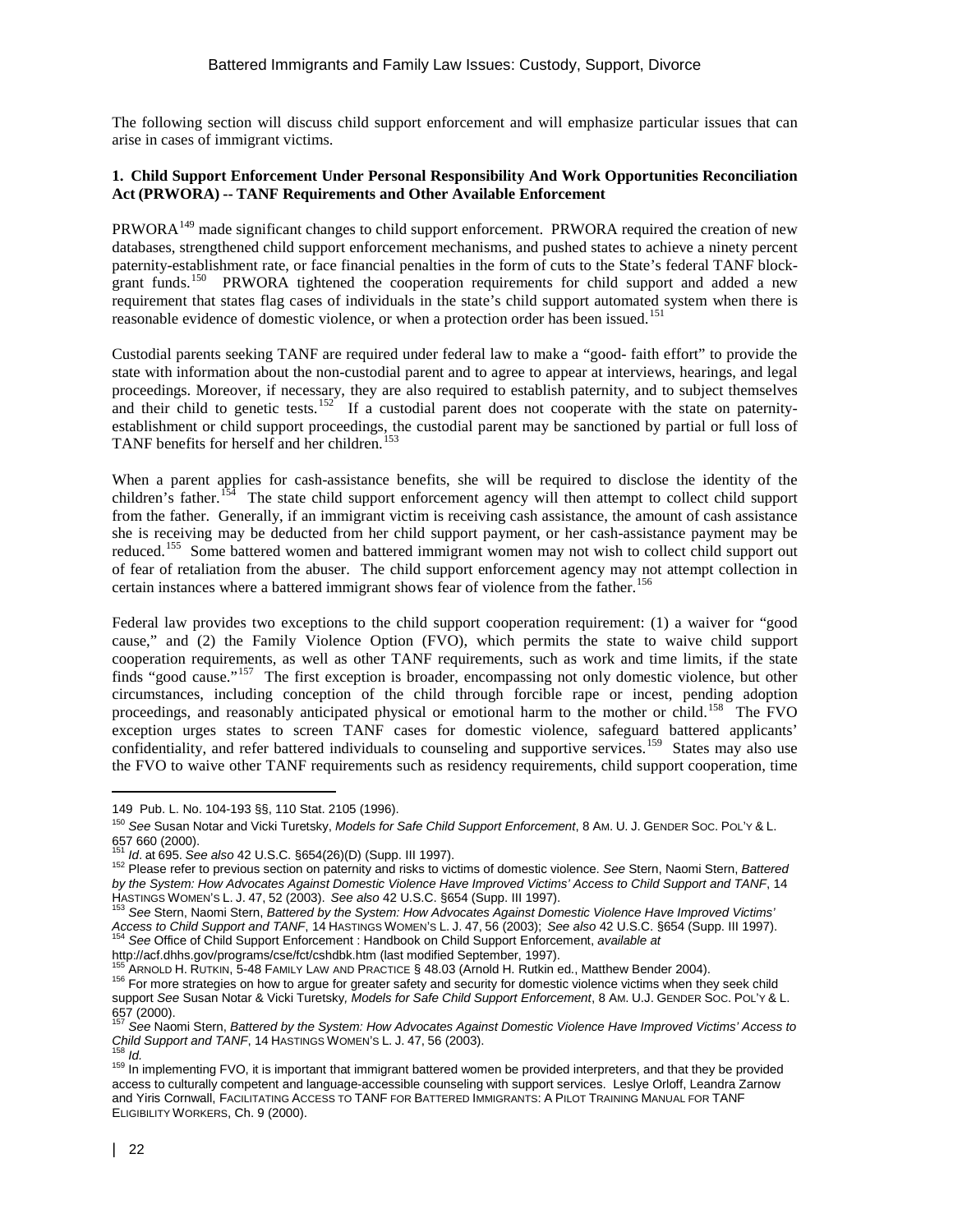limits, work requirements, and family-cap provisions, if they make 'good cause" determinations to do so.<sup>[160](#page-22-0)</sup> Most states have chosen to adopt the Family Violence Option.<sup>[161](#page-22-1)</sup>

Family Violence Option waivers can be particularly useful in cases of battered immigrants who receive a prima facie determination that grants them access to public benefits usually within two months of filing a VAWA self-petition.<sup>162</sup> However, battered immigrant self-petitioners cannot receive legal work However, battered immigrant self-petitioners cannot receive legal work authorization until their VAWA self-petition has been approved.<sup>[163](#page-22-3)</sup> The delay between the prima facie determination granting them permission to access public benefits and receipt of work authorization following approval of their VAWA self-petition can take over a year. FVO's waiver of work requirements are needed to carry the battered immigrant self-petitioner through this waiting period.

Further, battered immigrants who are eligible for benefits based on an approved family based visa petition filed by their spouse who is an abusive lawful permanent resident cannot receive work authorization until they become eligible to adjust their status to that of a lawful permanent resident.<sup>[164](#page-22-4)</sup> The wait between approval of their family based visa petition and adjustment can be up to 7 years, depending on the immigrant's country of origin.<sup>[165](#page-22-5)</sup> During this waiting period, IIRAIRA explicitly granted access to benefits to battered immigrants with approved family-based visa petitions to help them address survival needs while they wait for their immigration case to work its way through the system.<sup>166</sup>

PRWORA not only created child support enforcement procedures for families on TANF, it also created programs for parents not receiving TANF.<sup>167</sup> Child support enforcement programs are open to anyone seeking assistance with child support enforcement.<sup>168</sup> PRWORA created new and expanded federal and state databases that will match information on child support orders with information on newly hired employees.<sup>[169](#page-22-9)</sup> In addition, the database matching also allows for automated enforcement of child support orders, such as seeking and attaching assets of delinquent obligors.<sup>170</sup> States are required to have general safeguards against unauthorized use or disclosure of information relating to paternity, child support, and custody proceedings, however.<sup>171</sup> Most importantly, when a protection order has been issued the law specifically prohibits states from releasing information on the whereabouts of a spouse or child to the abuser.<sup>17</sup>

When applying for child support collection assistance from the state, the battered immigrant should have as much information about the non-custodial parent as possible. It would thus be very useful to collect this information during discovery in the family court case, or as part of the protection order case that led to the issuance of the child support order. The information that should be collected includes the name, address and social security number of the parent, the name and address of the parent's employer, any proof of income or

- <span id="page-22-3"></span><span id="page-22-2"></span>163 See Leslye Orloff, Leandra Zarnow and Yiris Cornwall, FACILITATING ACCESS TO TANF FOR BATTERED IMMIGRANTS: A<br>PILOT TRAINING MANUAL FOR TANF ELIGIBILITY WORKERS, Ch. 9 (2000).
- 

<span id="page-22-0"></span><sup>&</sup>lt;sup>160</sup> See Stern, Naomi Stern, *Battered by the System: How Advocates Against Domestic Violence Have Improved Victims'*<br>Access to Child Support and TANF, 14 HASTINGS WOMEN'S L. J. 47, 57 (2003).

<span id="page-22-1"></span>See the appendix of this chapter for a state-by-state analysis of which states have implemented the Family Violence Option and an overview of each state's approach to FVO.<br><sup>162</sup> See chapter 5 on public benefits for a full discussion of public benefits access for immigrant victims.

<span id="page-22-6"></span><span id="page-22-5"></span><span id="page-22-4"></span>

PILOT TRAINING MANUAL FOR TANF ELIGIBILITY WORKERS, Ch. 9 (2000). <sup>164</sup> *Id.* <sup>165</sup> The current visa bulletin can be found a[t http://travel.state.gov/visa/frvi\\_bulletincurrent.html.](http://travel.state.gov/visa/frvi_bulletincurrent.html) 166 The Illegal Immigration Reform and Immigrant Responsibility Act of 1996, Pub L. No. 104-208, 110 Stat. 3009 (codified in

<span id="page-22-7"></span>scatted sections of 8 |U.S.C. and 18 U.S.C.) 8 U.S.C. 1641(c). <sup>167</sup> *See* Susan Notar and Vicki Turetsky, *Models for Safe Child Support Enforcement*, 8 AM. U. J. GENDER SOC. POL'Y & L. 657 671 (2000).<br><sup>168</sup> See Office of Child Support Enforcement : Handbook on Child Support Enforcement, *available at*<br>http://acf.dhhs.gov/programs/cse/fct/cshdbk.htm (last modified September, 1997).

<span id="page-22-8"></span>

<span id="page-22-9"></span>ntes See Susan Notar and Vicki Turetsky, *Models for Safe Child Support Enforcement*, 8 AM. U. J. GENDER SOC. POL'Y & L. 657 667 (2000).

<span id="page-22-10"></span>*Id.* at 695. The law also provides other mechanisms of enforcement including the ability of states to revoke drivers-, professional-, recreational-, and occupational licenses, the ability to attach tax refunds and turn them over to the custodial parent, and the creation of centralized collection and disbursement units. *See* Office of Child Support Enforcement : Handbook on Child Support Enforcement, *available at* <http://acf.dhhs.gov/programs/cse/fct/cshdbk.htm> (last modified

<span id="page-22-11"></span>See Susan Notar and Vicki Turetsky, *Models for Safe Child Support Enforcement*, 8 AM. U. J. GENDER Soc. PoL'Y & L.

<span id="page-22-12"></span><sup>657 696 (2000).</sup> <sup>172</sup> *Id.; See also* 42 U.S.C §654(26)(B) (Supp. II 196).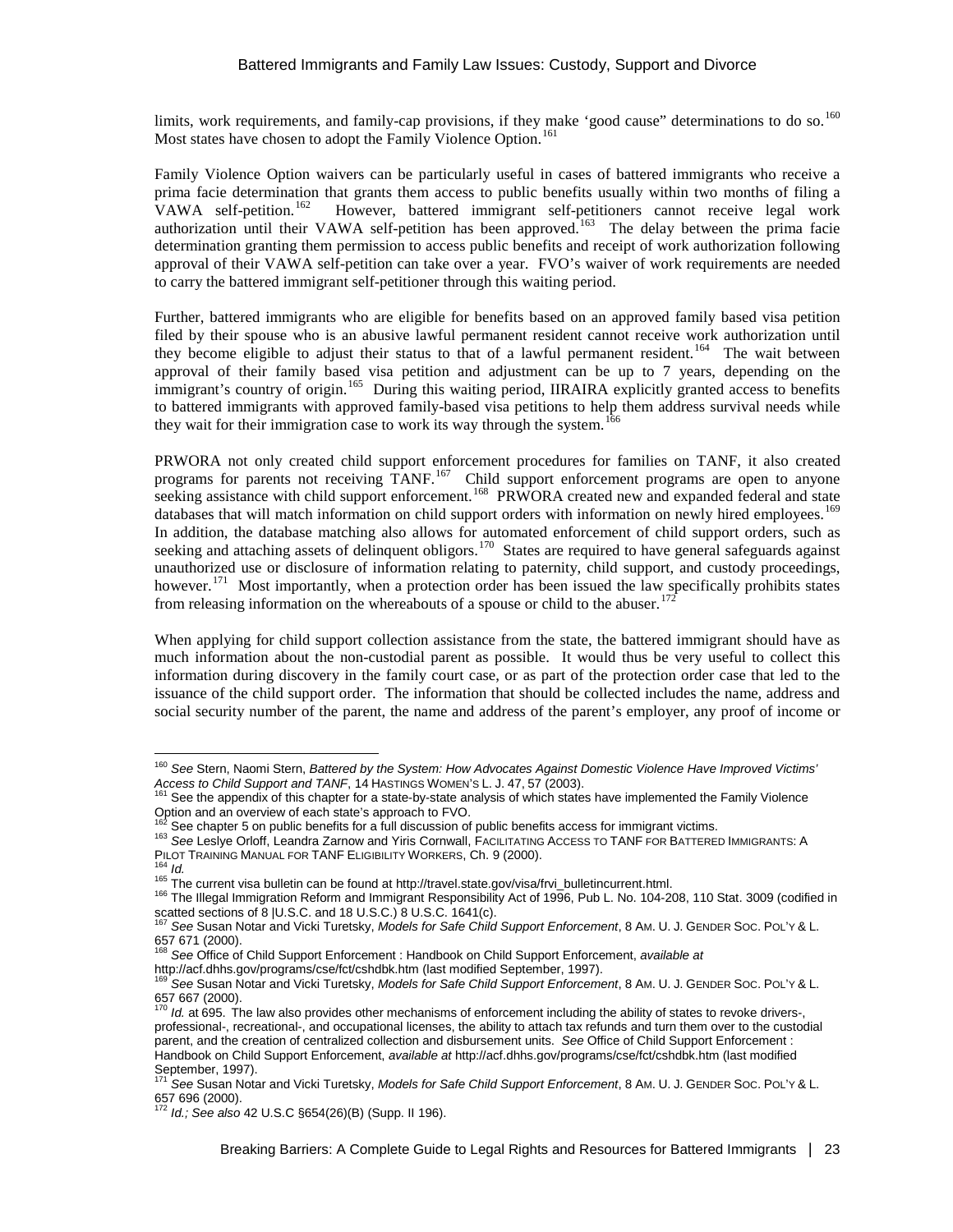assets (pay stubs, tax returns, bank accounts, investments or property holdings), children's birth certificates, any proof of paternity, the divorce decree or separation agreement, and past child support records.<sup>[173](#page-23-0)</sup>

## **2. Civil Contempt and Criminal Sanctions**

If the non-custodial parent is unable to make the support payments due to financial reasons, then he may file for a modification of the previous award. Courts can examine whether the reduction in financial resources was bona fide, or voluntarily undertaken to reduce his child support obligation. When deciding such motions, courts regularly determine whether the child support payor voluntarily reduced his income or incurred debt (e.g. by buying a new car) in order to reduce or avoid child support payments.[174](#page-23-1) If the payor incurred debt, the court may not reduce child support payments. In cases in which the abuser quit his job, the court could order the abuser to seek employment, and impute income to him thereby obliging him to continue paying child support.<sup>[175](#page-23-2)</sup>

Civil or criminal contempt proceedings are used to enforce support orders when the payor reduces or ceases payment without a modification being granted. Civil contempt proceedings are generally filed in the same court that issued the original order. The majority of states have civil contempt statutes for nonsupport,<sup>[176](#page-23-3)</sup> while a minority of states have criminal contempt statutes for nonsupport.<sup>[177](#page-23-4)</sup>

When filing for contempt, a simple petition is usually drafted enumerating the violations of the order and attaches a copy of the original order. During the proceedings, the non-custodial parent may seek to introduce evidence of support, such as the purchase of clothes or diapers, or paying the rent or mortgage. However, if the non-custodial parent or obligor of spousal support is not paying support as ordered in the original order, he is still in contempt. Civil contempt proceedings usually have to be personally served on the non-custodial parent.

A battered immigrant may pursue civil contempt proceedings and still not receive child support payments. In such cases, the client may be advised to pursue criminal charges against the non-custodial parent for nonpayment of support.[178](#page-23-5) Criminal charges for failure to pay child support are usually brought only against persons who refused to comply with child support orders after other options for civil enforcement have been exhausted. The abuser may have sought to reduce child support payments through the court. The court may have denied his request, after which he has refused to pay. On the other hand, he may simply have refused to pay without any explanation or attempt to change the order. Other abusers may continue to refuse to pay court ordered child support after having been brought before the court on civil contempt charges.

<span id="page-23-0"></span><sup>&</sup>lt;sup>173</sup> U.S. Department of Health and Human Services, Handbook on Child Support Enforcement [available online at<br>www.pueblo.gsa.gov/cgi-bin.pf.cgi].

<span id="page-23-1"></span><sup>&</sup>lt;sup>[174](http://www.pueblo.gsa.gov/cgi-bin.pf.cgi)</sup> ARNOLD H. RUTKIN, 3-35 FAMILY LAW AND PRACTICE § 35.03 n 9.5 (Arnold H. Rutkin ed., Matthew Bender 2004).<br><sup>175</sup> *Id.*<br><sup>176</sup> See ALA. CODE § 12-15-11 (2001); ALASKA STAT. § 09.50.020 (2001) (referring to both civil a

<span id="page-23-3"></span><span id="page-23-2"></span>REV. STAT. ANN. 12-864.01 (2002); ARK. CODE ANN. § 9-14-235 (2001); CAL. FAM. CODE § 4571 (2002); COLO. REV. STAT. § 14-14-110 (2002); CONN. GEN. STAT. § 17b-745 (2002); DEL. CODE ANN. tit. 13 § 516 (2001); D.C. CODE ANN. § 16-2325 (2002); FLA. STAT.ch. 61.14 (2001); 7 GUAM CODE ANN. § 34102 (2001); GA. CODE ANN. § 15-15-4.1 (2001); 305 ILL. COMP. STAT. ANN. 5/10-16 (West 2002); IND. CODE ANN. § 31-16-12-6 (Michie 2002); KY. REV. STAT. ANN. § 403-240 (2002); LA. CHILD. CODE tit. 1353 (2002); MD. CODE ANN., CTS & JUD. PROC. § 5-111 (2001); MICH. COMP. LAWS § 552.631 (2002); MINN. STAT. § 518.617 (2002); MISS. CODE ANN. § 43-19-39 (2002); MO. REV. STAT. § 210.843 (2002); MONT. CODE ANN. § 40-5- 601 (2001); NEB. REV. STAT. § 43-512.04 (2001); NEV. REV. STAT. 425.3836 (2001); N.H. REV. STAT. ANN. § 126-A:41 (2001); N.M. STAT. ANN. § 40-4A-11 (2001); N.C. GEN. STAT. § 50-13.4 (2002); N.D. CENT. CODE § 14-17-16 (2002); OHIO REV. CODE § 3119.57 (2002); OKLA. STAT. TIT. 10 § 78 (2002); 23 PA. CONS. STAT. ANN. § 4345 (West 2002); R.I. GEN. LAWS § 15- 21-1 (2001); S.C. CODE ANN. § 20-7-1350 (Law Co-op 2002) (referring to both civil and criminal contempt); S.D. CODIFIED LAWS § 26-7A-98 (2002); TENN. CODE ANN. § 36-5-101 (2001); TEX. FAM. CODE ANN. § 157.001 (2001); UTAH CODE ANN. § 78-32-17 (2001); VT. STAT. ANN. TIT. 15 § 603 (2001); TERRITORIAL COURT RULE 108 (Virgin Islands 2001); WASH. REV. CODE § 26.09.160 (2002); W. VA. CODE § 48-14-501 (2002) (referring to both civil and criminal contempt); WIS. STAT. § 767.08 (2002); WYO. STAT. ANN. § 20-2-310 (Michie 2001). This and the following statute lists may not be inclusive. Please confirm information with an attorney in your state. <sup>177</sup> *See* ALASKA STAT. § 09.50.020 (2001) (referring to both civil and criminal contempt); IDAHO CODE § 7-610 (2002); IOWA

<span id="page-23-4"></span>CODE § 598-23A (2002); ME. REV. STAT. ANN. tit. 19-A § 2601 (West 2002); MASS. GEN. LAWS ANN. ch. 215 § 34 (2002); N.J. STAT. ANN. § 2A:34-23e (2001); N.Y. FAM. LAW § 454 (McKinney 2002); S.C. CODE ANN. § 20-7-1350 (Law Co-op 2002) (referring to both civil and criminal contempt); W. VA. CODE § 48-14-501 (2002) (referring to both civil and criminal

<span id="page-23-5"></span>contempt).<br><sup>178</sup> See discussion in Section a. below for more information on criminal remedies.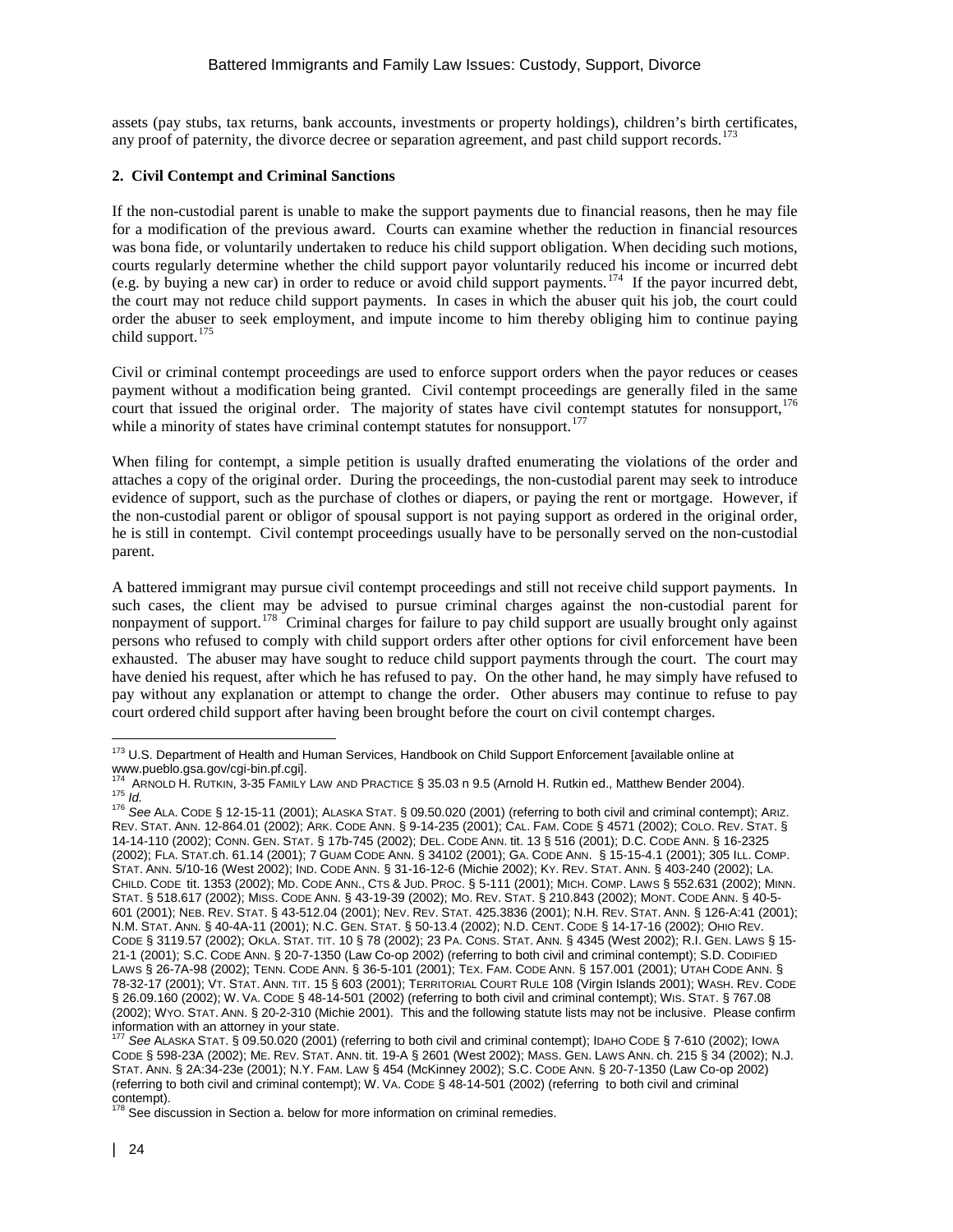#### **a. Immigration Consequences of Criminal Convictions for Failure to Pay Child Support**

Many states criminalize failure to support or abandonment. The statutes vary in their language, with some states mandating that there must be a willful failure to pay in order for nonsupport to be a crime, and other states holding that nonsupport is simply a strict-liability offense. When the non-paying non-custodial parent is a non-citizen, convictions under statutes with certain mens rea (intent) elements, such as willfulness requirements, could lead to a non-citizen's deportation. The fact that criminal prosecution for nonpayment of child support could potentially result in deportation of the non-paying parent means that attorneys working with immigrant victims need to carefully examine the ramifications of criminal child support enforcement. Victim safety and economic security need to be carefully considered. If the abuser is deported, the victim will likely be cut off from receiving any future child support payments. On the other hand, the fact that criminal conviction for non-payment of child support could lead to the non-paying parent's deportation could help convince batterers to make court-ordered child support payments.

Under immigration law state statutes that criminalize non-payment of support and include willfulness or other mens rea (intent) elements may be more likely than other support-enforcement laws to trigger deportation of nonpaying non-citizens, because such crimes could qualify as "crimes of moral turpitude."Most states' criminal non-support statutes require that a child support case meet civil contempt's prima facie case for nonsupport.<sup>[179](#page-24-0)</sup> The failure to support must be "willful,"<sup>[180](#page-24-1)</sup> and the failure to support would leave the child or spouse destitute.

Crimes of moral turpitude are not defined in the Immigration and Nationality Act, but are generally viewed by case law as crimes involving conduct that is inherently base, vile, or depraved, and contrary to accepted moral standards.<sup>[181](#page-24-2)</sup> Moral turpitude crimes include crimes involving an intent to steal or defraud, crimes in which bodily harm or property harm is caused or threatened by an intentional act, or crimes in which serious bodily harm or harm to property is caused or threatened by a reckless act, felonies, some misdemeanors in which malice is an element, and most sex offenses.<sup>[182](#page-24-3)</sup> Moral turpitude is determined by the fact-finder in relation to the elements of the crime, and is not determined by the state or federal criminal law's classification of a particular crime as a felony or misdemeanor.<sup>183</sup> Therefore, if intent to defraud is an element of the crime of which the individual was convicted, the crime is one of moral turpitude.<sup>[184](#page-24-5)</sup>

In particular, willful failure to pay child or spousal support can be characterized as a crime of moral turpitude, because by failing to pay court-ordered child support, the abuser demonstrates his intent to steal or defraud the person to whom court ordered support was to be paid.

<span id="page-24-8"></span>Whether or not being criminally convicted of nonsupport would constitute a crime of moral turpitude in any given state depends both upon whether there is language in the statute regarding "willful," "intentional" or "knowing" nonsupport, and on whether the failure to support would make the spouse or child destitute.<sup>[185](#page-24-6)</sup> Forty-two states include "willfulness" language in their criminal nonsupport<sup>[186](#page-24-7)</sup> or criminal contempt<sup>[187](#page-24-8)</sup>

<span id="page-24-0"></span><sup>&</sup>lt;sup>179</sup> Generally, a "prima facie showing" means that support must have been ordered, notice of the order was given or there was knowledge of it, and there was noncompliance with the order. *See*, *e.g.*, Cal. Civ. Proc. Code § 1209.5 (2002), *from*<br>Deborah K. Bell, *Child Support Orders: The Common Law Framework -- Part II*, 69 Miss. L.J. 1120,

<span id="page-24-2"></span><span id="page-24-1"></span><sup>&</sup>lt;sup>180</sup> 23-FALL Fam. Advocate 49, 50 (2000).<br><sup>181</sup> Nat'l Ass'n of Women Judges, Removing Obstacles to Justice for Immigrants, Education Curriculum for Judges 20 (April 5, 2002).<br><sup>182</sup> Id. at 20.; See also Ann Benson, Immigration Consequences of Criminal Conduct, Appendix C (2001).

<span id="page-24-6"></span>

<span id="page-24-5"></span><span id="page-24-4"></span><span id="page-24-3"></span><sup>185</sup> Goldesthtein v. BCIS, 8 F.3d 645 (9<sup>th</sup> Cir. 1993).<br><sup>183</sup> Goldesthtein v. BCIS, 8 F.3d 645 (9<sup>th</sup> Cir. 1993).<br><sup>184</sup> Jordan v. De George, 341 U.S. 223, 227 (1951).<br><sup>185</sup> See, e.g., In Matter of R., 4 I. & N. Dec. 192 (B *within meaning of secs. 212(a)(9) and 241(a)(4) of Immigration and Nationality Act (8 U.S.C.A. secs. 1182(a)(9), 1251(a)(4)), and similar predecessor statutes providing for exclusion or deportation of aliens convicted of such crime*, 23 A.L.R. Fed. 480  $\S$  12j (1975).

<span id="page-24-7"></span><sup>186</sup> *See* ALA. CODE § 13A-13-4 (2002); CAL. PENAL CODE § 270 (2002); COLO. REV. STAT. § 14-16-101 (2002); DEL. CODE ANN. tit. 11, § 1113 (2001); FLA. STAT. ch. 856.04 (2001); GA. CODE ANN. § 19-10-1 (2002); HAW. REV. STAT. § 709-903 (2002); IDAHO CODE § 18-401 (2002); 750 ILL. COMP. STAT. ANN. 16/15 (West 2002); IND. CODE ANN. § 35-46-1-5 (Michie 2002) (referring to children); IND. CODE ANN. § 35-46-1-6 (Michie 2002) (referring to spouses); IOWA CODE § 726.5 (2002); IOWA CODE § 598-23A (2002); KY. REV. STAT. ANN. § 530.050 (2001); LA. REV. STAT. ANN. § 14:74 (West 2002); ME. REV.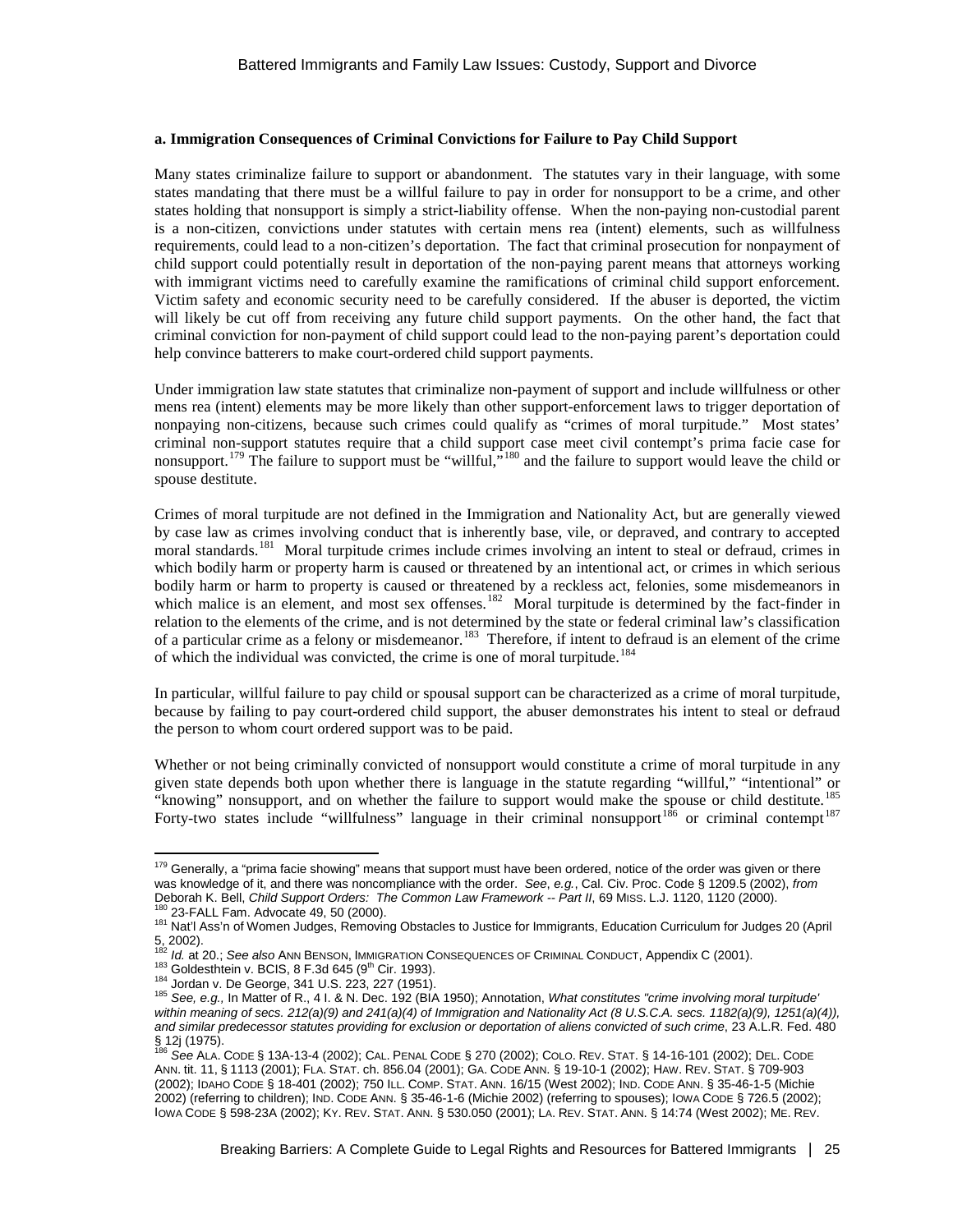statutes. Seven states do not include such language.<sup>[188](#page-25-0)</sup> One state, Arizona, has no statute relating to nonsupport; its only enforcement mechanisms are contempt proceedings<sup>[189](#page-25-1)</sup> and suspension of drivers' licenses.<sup>[190](#page-25-2)</sup> When examining a particular state's statute, you must make sure that it contains "willfulness" language, and a requirement that the failure to pay support would make the spouse or child destitute. Many of the statutes with a "willfulness" requirement also contain language regarding the requirement that nonsupport leave the spouse or child destitute, but you need to check your state statute to make sure.

Other states with nonsupport statutes also impose other penalties for nonpayment of court-ordered support, such as suspension of drivers' licenses, and orders to obtain work. <sup>[191](#page-25-3)</sup> However, even if a state statute includes the required language, whether criminal convictions for non-payment of support will have immigration consequences also depends upon the sentence that may be imposed,  $192$  unless the person has been convicted of crimes of moral turpitude.<sup>[193](#page-25-5)</sup>

The immigration consequences of criminal convictions for nonpayment of support vary depending upon several factors.<sup>194</sup> A non-citizen may be found deportable after conviction for one crime of moral turpitude if that crime was committed within five years of admission into the United States **and** if the sentence that could **potentially** be imposed was for one year or more.<sup>195</sup> Note that the maximum potential sentence listed in the statute, and not the sentence actually received, determines whether someone can be deported for committing the crime. If the potential sentence in the statute is one year or more, a person committing that crime can be deported even if the person actually receives a sentence of less than one year, or if s/he receives probation. A non-citizen can also be deported for any two convictions for crimes of moral turpitude committed at any time,  $196$  regardless of sentence.  $197$  This means that although non-paying parents or spouses may have their first criminal sentence structured so as not to trigger characterization as a crime of moral turpitude, a second

STAT. ANN. tit. 17-A, § 552 (West 2002); MD. CODE ANN., FAM. LAW § 10-201 (2002); MASS. GEN. LAWS ANN. CH. 273, § 1 (2002); MASS. GEN. LAWS ANN. CH. 273, § 15A (2002); Michigan, MICH. COMP. LAWS § 750.165 (2002); Minnesota, MINN. STAT. § 609.375 (2001); MISS. CODE ANN. § 97-5-3 (2001); MO. REV. STAT. § 568.040 (2002); MONT. CODE ANN. § 45-5-621 (1999); NEB. REV. STAT. § 28-706 (2001); NEV. REV. STAT. 201.020 (2001); N.H. REV. STAT. ANN. § 639:4 (2001); N.J. STAT. ANN. § 2C:24-5 (2002); N.M. STAT. ANN. § 40-4A-11 (2001); N.Y. FAM. LAW § 454 (McKinney 2002); N.C. GEN. STAT. § 49-2 (2001);, N.D. CENT. CODE § 14-07-15 (2001) (referring to children); N.D. CENT. CODE § 14-07-16 (2001) (referring to spouses); Oklahoma, OKLA. STAT. TIT. 21 § 85 (2002) (referring language to "willful" only pertains child support, not spousal support); 18 PA. CONS. STAT. ANN. § 4731 (West 2002); R.I. GEN. LAWS § 11-2-1.1 (2001); S.D. CODIFIED LAWS § 25-7-16 (2002); TENN. CODE ANN. § 39-15-101 (2001); TEX. PENAL CODE ANN. § 25.05 (Vernon 2001); UTAH CODE ANN. § 76-7-201 (2001); VT. STAT. ANN. TIT. 15, § 202 (2001); VA. CODE ANN. § 20-61 (Michie 2002); WASH. REV. CODE § 26.20.035 (2002); W. VA. CODE § 48-14-502 (2002); Wis. STAT. § 948.22 (2002); and WYO. STAT. ANN. § 20-2-310 (Michie 2001 <sup>187</sup> See IOWA CODE § 598-23A (2002); S.C. CODE ANN. § 20-7-1350 (Law Co-op 2002); W. VA. CODE § 48-14-501 (2002).<br><sup>188</sup> See ALASKA STAT. § 12.55.135 (Michie 2002); ARK. CODE ANN. § 5-26-401 (Michie 2001); CONN. GEN. STAT. (2002); KAN. STAT. ANN. § 21-3605 (2001); OHIO REV. CODE § 2919.21 (2002); OR. REV. STAT. § 163.555 (2001); S.C. CODE<br>ANN. § 20-7-90 (Law. Co-op 2002).<br><sup>189</sup> See ARIZ. REV. STAT. § 12-864.01 (2002).

<span id="page-25-0"></span>

<span id="page-25-2"></span><span id="page-25-1"></span><sup>190</sup> See, e.g., Ariz. REV. STAT. §25-518 (2002); See also, ME. REV. STAT. ANN. TIT. 19A, § 2202 (2001); MONT. CODE ANN. § 40-5-291 (2001). In practice, even without statutory requirements, many state courts regularly order non-paying parents who are not working to obtain employment. Such orders are issued as part of civil contempt proceedings and often in response to the non-paying parent's voluntarily leaving employment to avoid child support payments. *See, e.g.,* IOWA CODE § 252B.21 (2002); MINN. STAT. § 518.616 (2001).<br><sup>191</sup> See, e.g., *Id.* 

 $\overline{a}$ 

<span id="page-25-4"></span><span id="page-25-3"></span><sup>192</sup> INA § 237 (a)(2)(A)(i)(II), 8 U.S.C. § 1227 (a)(2)(A)(i)(II) (2002). See further discussion in Chapter 9 of this manual on what is considered a conviction under immigration laws. The federal immigration law defining convictions is different than state criminal laws, and many determinations not considered convictions under state law are convictions for immigration law purposes.

<span id="page-25-6"></span><span id="page-25-5"></span><sup>&</sup>lt;sup>193</sup> INA § 237 (a)(2)(A)(ii), 8 U.S.C. § 1227 (a)(2)(A)(ii).<br><sup>194</sup> Manual Vargas, Immigration Consequences of Conviction and Sentencing, Address at National Judicial College (April 5,<br>2002) (power point presentation on f

<span id="page-25-8"></span><span id="page-25-7"></span> $196$  INA § 237 (a)(2)(A)(ii), 8 U.S.C. § 1227 (a)(2)(A)(ii) (2002) (stating "Any alien who at any time after admission is convicted of two or more crimes involving moral turpitude, not arising out of a single scheme of criminal misconduct, regardless of whether confined therefore and regardless of whether the convictions were in a single trial, is deportable.") It is not likely that a pattern of domestic violence occurring over a period of time would be considered a single scheme of criminal

<span id="page-25-9"></span>misconduct. <sup>197</sup> Sejal Zota, *Immigration Consequences of Convictions Checklist*, Criminal Defense Immigration Project, New York State Defenders Association (2001) *in* NAT'L ASS'N OF WOMEN JUDGES, REMOVING OBSTACLES TO JUSTICE FOR IMMIGRANTS, EDUCATION CURRICULUM FOR JUDGES 20 (April 5, 2002).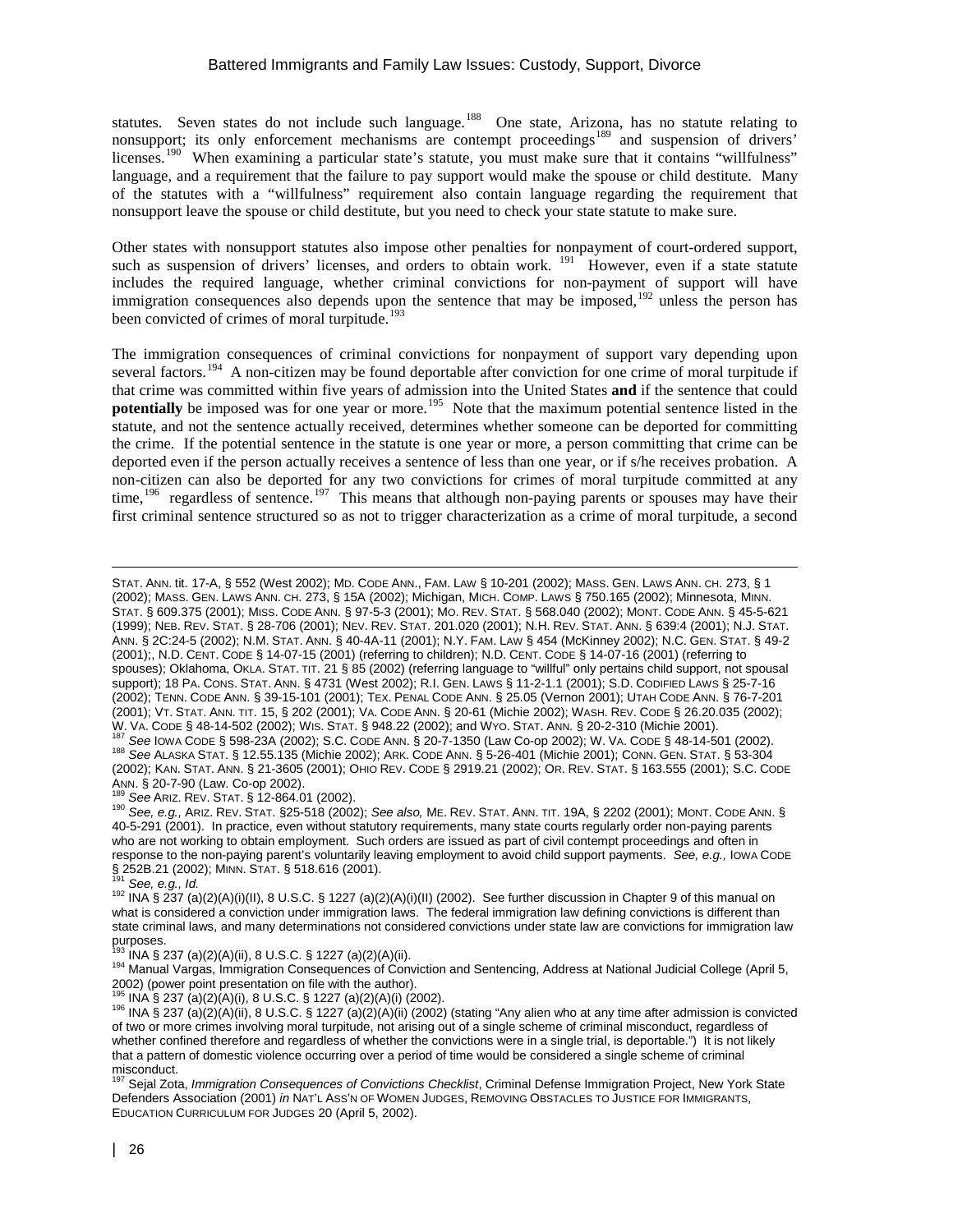conviction for non-payment of support, or for any other moral turpitude crime, may invoke deportation consequences, regardless of sentence length.

Non-citizens applying for lawful permanent residence are deemed inadmissible and denied permanent residency if they are convicted of or admit committing any crime of moral turpitude, regardless of the length of potential sentence.<sup>198</sup> However, crimes of moral turpitude are not grounds for denial of lawful permanent residency for inadmissibility in two instances.<sup>199</sup> First, the applicant may be admissible if the offense was committed more than five years before the request for admission as a lawful permanent resident, and if the offense was committed when the applicant was under eighteen  $(18)$  years of age.<sup>[200](#page-26-2)</sup> Second, if the applicant has no prior criminal history, the maximum possible sentence is less than one year, and the actual sentence imposed is less than six months, then the applicant may be admissible.<sup>201</sup>

Every state has laws that criminalize failure to support a spouse or child. The penalties range in severity. In Idaho, desertion and nonsupport of children or spouse is a felony punishable by up to fourteen years in prison.<sup>[202](#page-26-4)</sup> However, Alabama simply codifies nonsupport as a Class A misdemeanor.<sup>203</sup> Many state statutes provide that a sentence of greater than one year may be imposed for nonsupport, and these statutes also have the requisite mens rea of "willful" to qualify as a crime of moral turpitude.<sup>204</sup> If a batterer is convicted under such a statute, the sentence may mean that the batterer has committed a crime of moral turpitude and may face deportation in addition to being denied lawful permanent residency, **even if** he or she does not actually receive a sentence of greater than one year.<sup>[205](#page-26-7)</sup> The key language under federal immigration law is that a crime of moral turpitude is a crime "for which a sentence of one year or longer may be imposed."<sup>[206](#page-26-8)</sup>

# FEDERAL LAW AND CHILD SUPPORT ENFORCEMENT

In addition to state court enforcement actions, there is also a federal remedy for non-payment of child support under the Child Support Recovery Act when implemented in combination with the Deadbeat Parents Punishment Act of 1998. These federal statutes work together to penalize criminally parents who willfully avoid child support payments for a child in another state, and who owe more than a year's worth of child support or five thousand dollars (\$5000). This makes nonsupport a federal crime punishable by up to two years in prison for certain deadbeat parents.<sup>[207](#page-26-9)</sup> As with state crimes, a federal criminal conviction for nonpayment of child support under these federal statutes could also constitute a crime of moral turpitude, since the length of sentence that could be imposed under the statute is up to two years in prison. Federal child support enforcement actions could lead to the non-paying non-citizen parent's deportation.

Attorneys working with immigrant victims trying to collect court-ordered child support or spousal support from their abusers need to understand that certain child support enforcement mechanisms may have immigration consequences for non-citizen non-custodial parents. It is important for attorneys working to enforce child support orders to do safety planning with victims to ensure that actions taken to enforce child support will actually be effective. Understanding the potential immigration consequences of criminal convictions for failure to pay court-ordered support obligations can be useful information for settlement discussions with opposing counsel when non-citizens are delinquent in support payments,<sup>[208](#page-26-10)</sup> since batterers

<span id="page-26-2"></span>

<span id="page-26-1"></span><span id="page-26-0"></span><sup>1&</sup>lt;sup>98</sup> *Id.*<br><sup>199</sup> INA § 212(a)(2)(i), 8 U.S.C. § 1182(a)(2)(i) (2002).<br><sup>200</sup> INA § 212(a)(2)(ii)(I), 8 U.S.C. § 1182(a)(2)(ii)(I) (2002). *See also* Memorandum of Law, Katherine Brady and Dan Kesselbrenner, *Grounds of Deportability and Inadmissibility related to Crimes* 12 (April 2001). This is unlikely to be the case in child support convictions as it is highly unlikely that someone under the age of 18 would be convicted for non-payment of child support.

<span id="page-26-3"></span><sup>&</sup>lt;sup>201</sup> INA § 212(a)(2)(ii)(l), 8 U.S.C. § 1182(a)(2)(ii)(II) (2002). *See also* Memorandum of Law, Katherine Brady and Dan<br>Kesselbrenner, *Grounds of Deportability and Inadmissibility related to Crimes 12 (April 2001).*<br><sup>20</sup>

<span id="page-26-5"></span><span id="page-26-4"></span><sup>&</sup>lt;sup>202</sup> ІDAHO CODE § 18-401 (2002).<br><sup>203</sup> ALA. CODE § 13A-13-4 (2002).<br><sup>204</sup> Check your state nonsupport statutes, found in footnotes above, and accompanying statutes (if any) for the actual length of sentence.<br><sup>205</sup> INA § 237(a)(2)(A)(i), 8 U.S.C. § 1227 (a)(2)(A)(i) (2002).

<span id="page-26-10"></span><span id="page-26-9"></span><span id="page-26-8"></span><span id="page-26-7"></span>

<span id="page-26-6"></span><sup>205</sup> INA § 237(a)(2)(A)(i), 8 U.S.C. § 1227 (a)(2)(A)(i) (2002).<br><sup>206</sup> *Id.*<br><sup>207</sup> 18 U.S.C. § 228 (2002).<br><sup>208</sup> This information's usefulness is not limited to domestic violence cases. It could be equally helpful to un-abu immigrant victims who are not receiving court-ordered support. However, counsel need to ethically approach this issue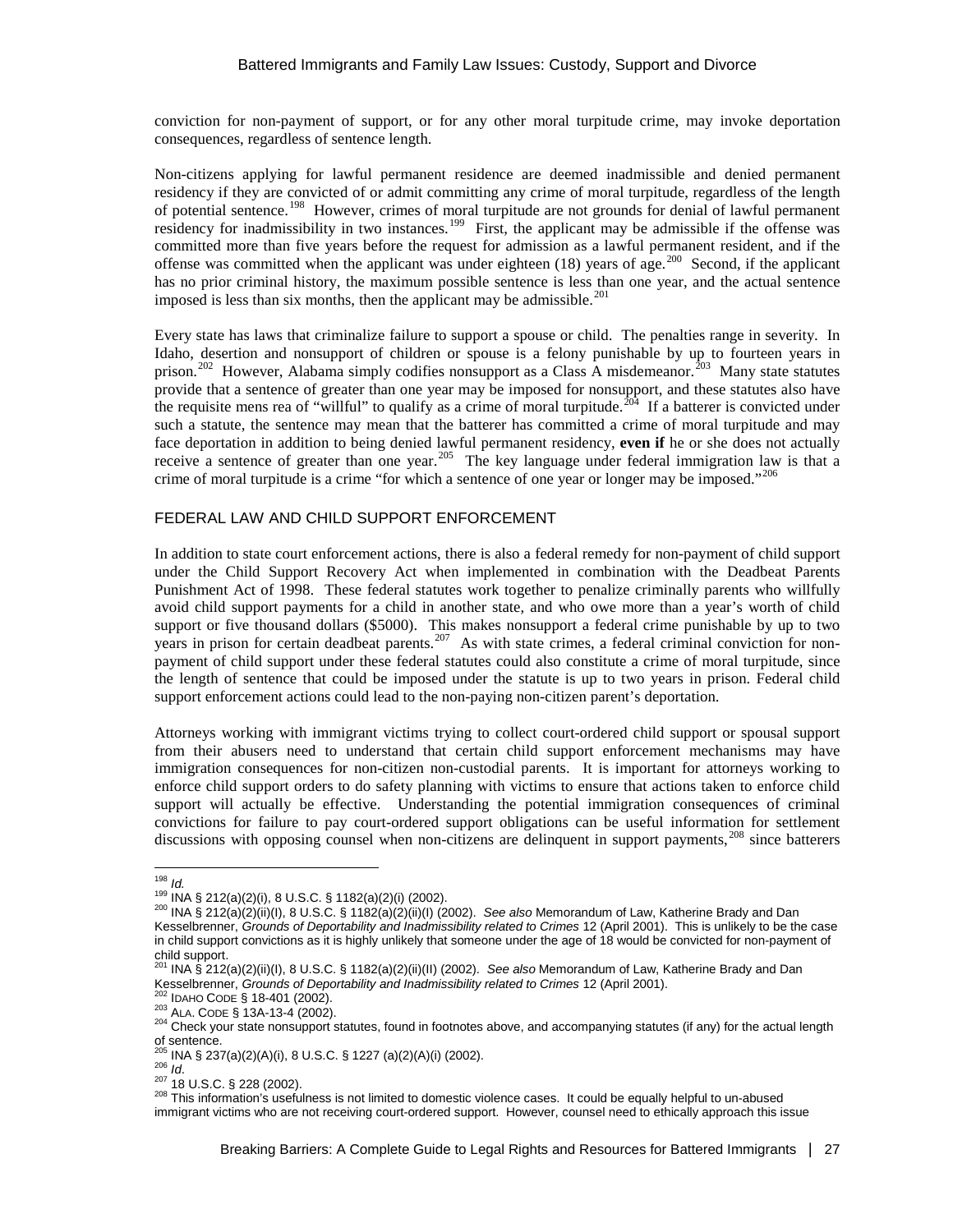who owe spousal support or child support and fail to pay it face a range of consequences, from contempt proceedings to criminal charges for nonsupport.

## **a. Nonpayment of child support and good moral character in immigration cases**

Immigration consequences for failure to pay child support may occur even when there is no court order to pay child support, and even when the immigrant non-custodial parent has never had a child support enforcement action filed against him. Failure to pay child support can lead to a finding of lack of "good moral character" and denial of certain immigration benefits such as naturalization<sup>[209](#page-27-0)</sup> and, in some cases, relief under VAWA. Establishing good moral character is a requirement for several types of immigration relief, including cancellation of removal for non-permanent residents,<sup>[210](#page-27-1)</sup> self-petitions for battered spouses and children under VAWA, voluntary departure,<sup>[211](#page-27-2)</sup> citizenship, and registry. There is generally no waiver available for this requirement, and, if an individual is found to lack good moral character, the form of immigration relief the immigrant has requested must be denied.<sup>[212](#page-27-3)</sup>

Nonpayment of child support, although not listed as a statutory bar to establishing good moral character in INA § 101(f), is an important factor in determining good moral character. The INS (now U.S.CIS) has long taken the position that "the duty of . . . a parent to support his child, is not only a moral . . . obligation, but also a duty imposed by law. A finding of good moral character is precluded where there is a willful failure or refusal to provide support." <sup>213</sup> The regulations governing the naturalization process also address the issue of child support. According to 8 C.F.R.  $316.10(b)(3)(i)$ :

[u]nless the applicant establishes extenuating circumstances, the applicant shall be found to lack good moral character if, during the statutory period, the applicant  $\ldots$  [w]illfully failed or refused to support dependents (emphasis added).

This rule is implemented during the naturalization process and routinely enforced by the U.S.CIS. The naturalization application itself contains a question about child support, and all applicants must state whether they have EVER failed to support their dependents.<sup>[214](#page-27-5)</sup> There is some variation in how the different U.S.CIS citizenship offices implement the regulation governing child support, but attorneys and advocates from different cities throughout the country report that evidence of an applicant's payment of children support is routinely required.<sup>215</sup>

The Board of Immigration Appeals and federal courts have long recognized the moral and legal obligation of a parent to support his or her dependents, and failure to pay child support has long been a factor in assessing good moral character in immigration cases, particularly in applications for naturalization.<sup>216</sup> Courts have

 $\overline{a}$ 

remembering generally that under the Rules of Professional Responsibility counsel cannot threaten criminal prosecution to gain advantage in a civil case.<br> $\frac{1}{209}$  INA § 316(d) – (e), 8 U.S.C. § 1427(d) – (e) (2002).

<span id="page-27-1"></span><span id="page-27-0"></span> $2^{10}$  Good moral character is a requirement for cancellation under INA 240A(b)(1) as well as for special rule cancellation for battered spouses and children under VAWA, and for certain nationals of Guatemala, El Salvador, and former Eastern bloc countries under NACARA § 203. Immigration courts can properly exercise their discretion to deport, rather than grant relief to, fathers who paid only limited amounts of child support. Satoot v. I.N.S., 24 F.3d 249, 1994 WL 192120 (9<sup>th</sup> Cir. 1994) (unpublished opinion); In re Halas, 274 F. Supp. 604 (D.C. Pa. 1967). It is important to note that the parent not paying child support in the Satoot case was also abusive.

<span id="page-27-3"></span><span id="page-27-2"></span><sup>&</sup>lt;sup>211</sup> INA § 244(a), 8 U.S.C. § 1254a(a) (2002).<br><sup>212</sup> See *Miller v. INS*, 762 F.2d 21 (3d Cir. 1985). There is an exception under INA § 204(a)(1)(C) for self-petitioners under VAWA with criminal convictions that would otherwise preclude good moral character, if the conviction is connected to the abuse and waiveable when determining admissibility under INA § 212(h).<br><sup>213</sup> INS Interpretation 316.1(f)(5).

<span id="page-27-5"></span><span id="page-27-4"></span><sup>213</sup> INS Interpretation 316.1(f)(5). 214 Part 10.D, Question 22g of Form N-400 asks: "Have you **EVER** failed to support your dependents or to pay alimony?" A written explanation and copies of any relevant documentation is requested if the answer is yes.<br><sup>215</sup> Immigration practitioners from California, Florida, Minnesota, Texas, New York, Arizona, Louisiana, Oregon, Wisconsin,

<span id="page-27-6"></span>Missouri, Utah, Washington, and Maryland provided information on local U.S.CIS practices for this section. All reported that requests for evidence of child support are routine in citizenship cases.<br><sup>216</sup> For decisions related to suspension of deportation and other types of immigration relief, see Matter of S, 3 I & N Dec. 393

<span id="page-27-7"></span><sup>(</sup>BIA 1998); Matter of Pires da Silva, 10 I&N Dec. 191 (BIA 1983).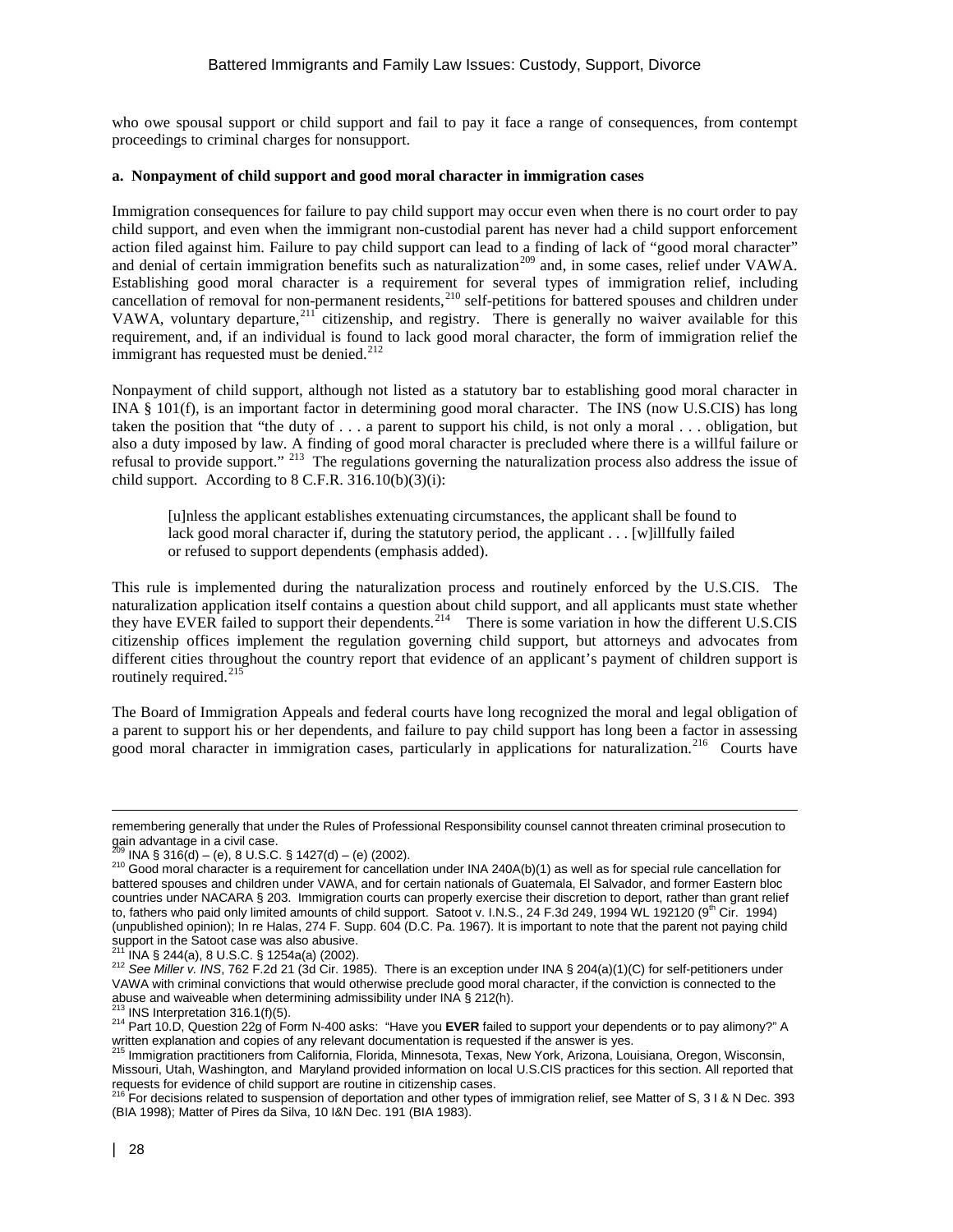upheld decisions of the immigration authorities to deny naturalization where the non-payment was willful and not excusable due to extenuating circumstances.<sup>[217](#page-28-0)</sup>

Though an applicant's willful failure to support his dependants is presumed to be inconsistent with good moral character, an applicant for naturalization may not be barred from a positive good moral character determination if he can demonstrate extenuating circumstances for nonpayment. Because there are no per se statutory disqualifications to a positive good moral character determination, an applicant's nonpayment of support to his dependants is considered in the context of the applicant's total pattern of behavior and overall character.<sup>218</sup>

## Conclusion

Without adequate economic support, many victims of domestic violence find themselves in the impossible situation of choosing between a life of certain poverty or continued abuse.<sup>[219](#page-28-2)</sup> Child support and spousal support can be important tools for a battered woman to achieve self-sufficiency and stability for herself and her children. For immigrant victims, these tools can prove to be essential, as they may not have employment authorization nor access to public benefits. Creative strategies and remedies in child support and spousal support proceedings can further assist immigrant victims and their children in building a new life free from abuse.

<span id="page-28-0"></span><sup>217</sup> *In re Naturalization of Halas*, 274 F. Supp. 604 (E.D. Pa. 1967). *See also Matter of Dobric,* 189 F. Supp. 638 (D. Minn. 1960); *in re Petition for Naturalization of Spak*, 164 F. Supp. 257 (E.D. Pa. 1958).<br><sup>218</sup> Torres-Guzman v. INS, 804 F.2d 531, 533-34 (9th Cir. 1986) ("[i]n the absence of a congressionally imposed *per se* rule,

<span id="page-28-1"></span>a statutory discretion to determine the presence or absence of good moral character requires the fact finder to weigh and balance the favorable and unfavorable facts or factors, reasonably bearing on character, that are presented in evidence. To preclude consideration of favorable factors is to abuse discretion").

<span id="page-28-2"></span><sup>219</sup> *See* Susan Notar and Vicki Turetsky, *Models for Safe Child Support Enforcement*, 8 AM. U. J. GENDER SOC. POL'Y & L. 657 659 (2000).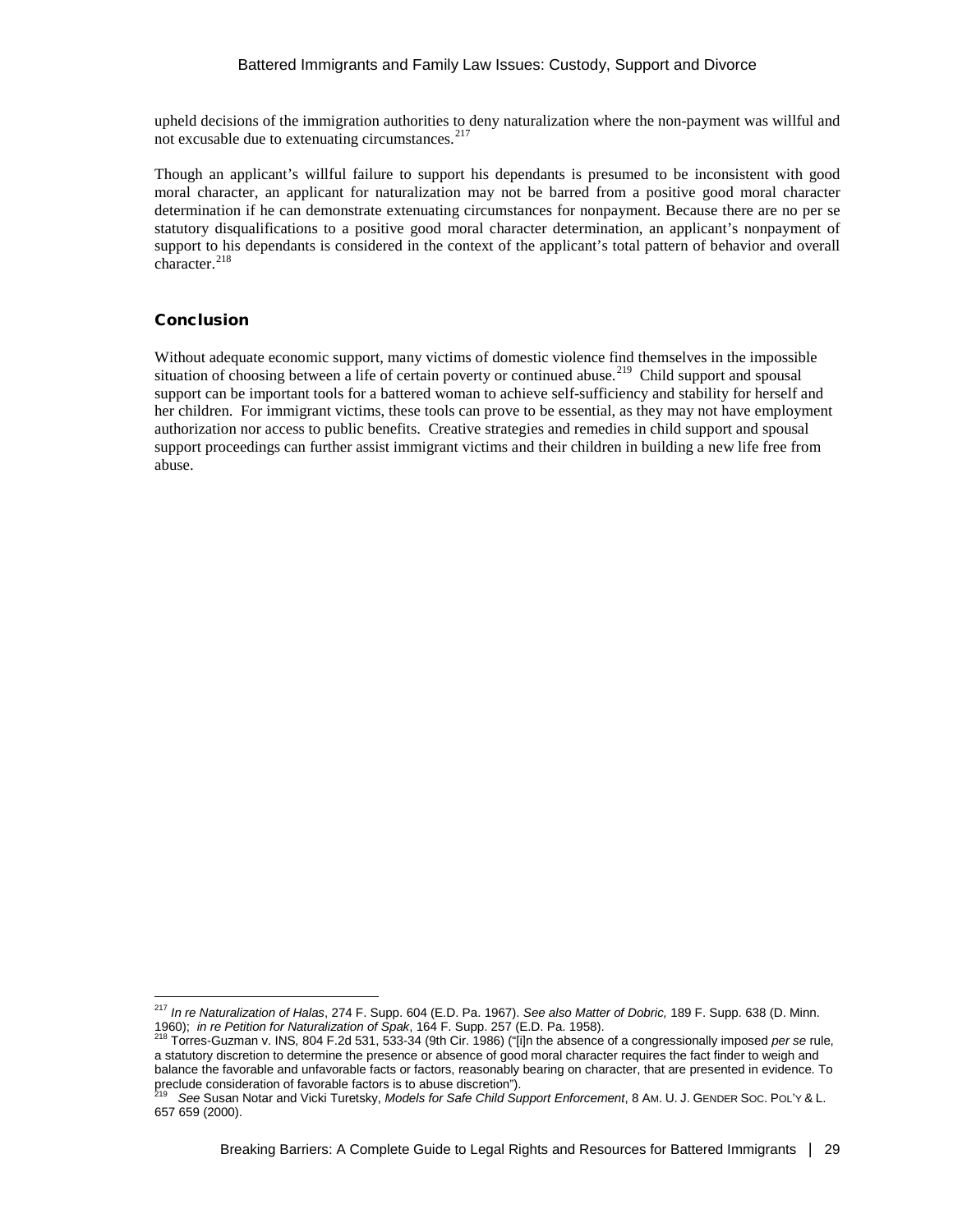# Suggested Immigrant Client Child Support Interview Questions

- 1. Does your client have children?
- 2. Does your client have or has your client ever had a child support order?
- 3. Is your client seeking a spousal support order?
- 4. What other types of financial relief are available in your jurisdiction (protective orders that allow attorney's fees, housing, utilities, medical and counseling bills)?
- 5. What are your jurisdiction's child support guidelines?
- 6. What is the abuser's income?
- 7. What amount of support would he legally be required to pay under your state child support guidelines?
- 8. What are your client's expenses per month?
- 9. Is the abuser able to pay?
- 10. Is your immigrant client eligible for any immigration relief under VAWA?
- 11. Will he claim that he is not able to pay, and what basis will he use for that claim (e.g. supporting other children, debt from an expensive car he purchased, quit his job, his immigration status or lack thereof)?
- 12. Who is the abuser's employer, and how is the abuser paid (check, cash, monthly, every other month)?
- 13. Does the statute in your state call nonsupport a willful failure to pay, and does it mandate a sentence of longer than one year?
- 14. If the abuser is self-employed, do you know approximately how much he earns a month? What aspects of his lifestyle can be used to show income? What are other businesses earning that are similar to the abuser's business?
- 15. If the abuser is a U.S. citizen or lawful permanent resident, did he ever file an Affidavit of Support on behalf of the immigrant victim?
- 16. Where are the assets of the abuser held? Are immediate injunctions necessary? Has he threatened or begun acting to take all of the parties' money out of the bank?
- 17. If a prior court order exists, where can copies of the order be obtained? Will there be jurisdictional issues in the current case? Are there payment problems, retroactive support issues or arrearage judgments that counsel should be aware of?
- 18. If the abuser has not paid his child support, how had this affected the child and the client?
- 19. Has the client suffered emotional distress from the abuser's failure to pay child support?
- 20. What kinds of difficulties has the client had because of the abuser's failure to pay child support?
	- Late fees for non-payment of rent, mortgage, credit card bills?
		- Telephone being disconnected, reconnection fees?
		- Electricity being turned off, difficulty having it turned on again?
		- Items that perished due to electricity being turned off?
		- Children not having necessary items that they needed for school?
		- Children not being able to participate in extracurricular activities?
		- Day care being cancelled for non-payment? Client not being able to continue working or loses employment due to lack of child care